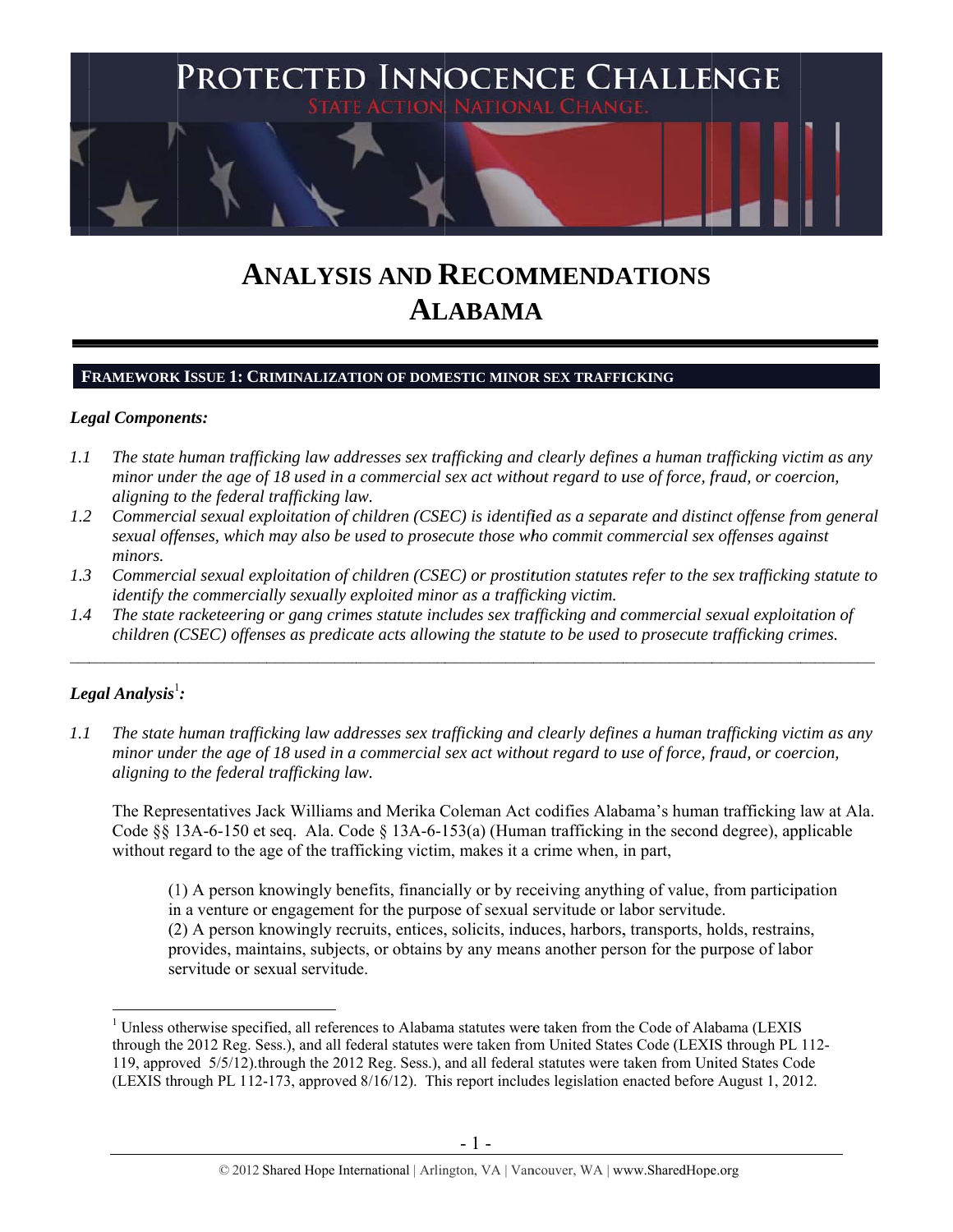. . . .

Ala. Code  $\S$  13A-6-152(a)(2) (Human trafficking in the first degree) states,

A person commits the crime of human trafficking in the first degree if:

 . . . . (2) He or she knowingly obtains, recruits, entices, solicits, induces, threatens, isolates, harbors, holds, restrains, transports, provides, or maintains any minor for the purpose of causing a minor to engage in sexual servitude.<sup>2</sup>

For purposes of Ala. Code  $\S 13A-6-152(a)$  and  $\S 13A-6-153(a)$ , "sexual servitude" is defined in Ala. Code § 13A-6-151(7) (Definitions) as

a. Any sexual conduct as defined in subdivision (3) of Section 14-11-30, Code of Alabama 1975, for which anything of value is directly or indirectly given, promised to, or received by any person, which conduct is induced or obtained by coercion or deception from a person. b. Sexual conduct includes:

1. Sexually explicit performances, meaning an act or show intended to arouse, satisfy the sexual desires of, or appeal to the prurient interests of patrons or viewers, whether public or private, live, photographed, recorded, videotaped, or projected over the Internet. 2. Commercial sex acts, meaning any sex act on account of which anything of value is given, promised to, or received, directly or indirectly, by any person.

3. Acts defined in subdivision (3) of Section 14-11-30, Code of Alabama 1975.

A conviction under Ala. Code § 13A-6-152(a) is punishable as a Class A felony by imprisonment for life or 10– 99 years, "which imprisonment includes hard labor," and a possible fine not to exceed \$60,000.<sup>3</sup> Ala. Code

(a) Every person convicted of a felony shall be sentenced by the court to imprisonment for a term authorized by Sections 13A-5-6 [Prison terms; felonies], 13A-5-9 [Repeat or habitual offenders; generally] and 13A-5-10 [Repeat or habitual offenders; hearings; corporations].

. . . .

(d) Every person convicted of a felony, misdemeanor or violation, except for the commission of a criminal sex offense involving a child as defined in Section 15-20-21(5) , may be placed on probation as authorized by law.

Ala. Code § 15-20-21 is located in the article entitled, "Community Notification of Released Convicted Sex Offenders," codified at Ala. Code §§ 15-20-20 et seq, but these statutes have since been repealed and replaced with the article entitled, "Alabama Sex Offender Registration and Community Notification Act," codified at Ala. Code §§ 15-20A-1 et seq. Cross-references in other statutes throughout the Alabama Code to the old sex offender registry statutes have not been updated to reflect the renumbering of the sex offender registry statutes due to the passage of Senate Bill 296 in the 2011 Regular Session. These cross-references should be updated throughout the Alabama Code to fully implement the amendments made by Senate Bill 296. Here and in other places where this report cites Ala. Code §§ 15-20A-1 et seq. or Ala. Code §§ 15-20-20 et seq., the statute numbers and the substance of the analysis have been updated to reflect the new sex offender registry statutes. (LEXIS, however, does note in brackets the cross-referenced statutes that have been repealed and the new statutes that replaced them.) Ala. Code § 15-20A-48(a) states that "[f]or the purposes of sections 13A-5-2 [and] 13A-5-6, a criminal sex offense involving a child shall mean a conviction for any sex offense in which the victim was under the age of 12 or any offense involving child pornography." *See infra* Section 2.10 for a list of sexual offenses. Additionally, the commentary to Ala. Code § 13A-5-2 on Lexis notes,

<sup>&</sup>lt;sup>2</sup> Ala. Code § 13A-6-151(5) defines a "minor" as "[a] person under the age of 18."

 $3$  Ala. Code § 13A-5-2(a), (d) (Penalties permitted or required) notes,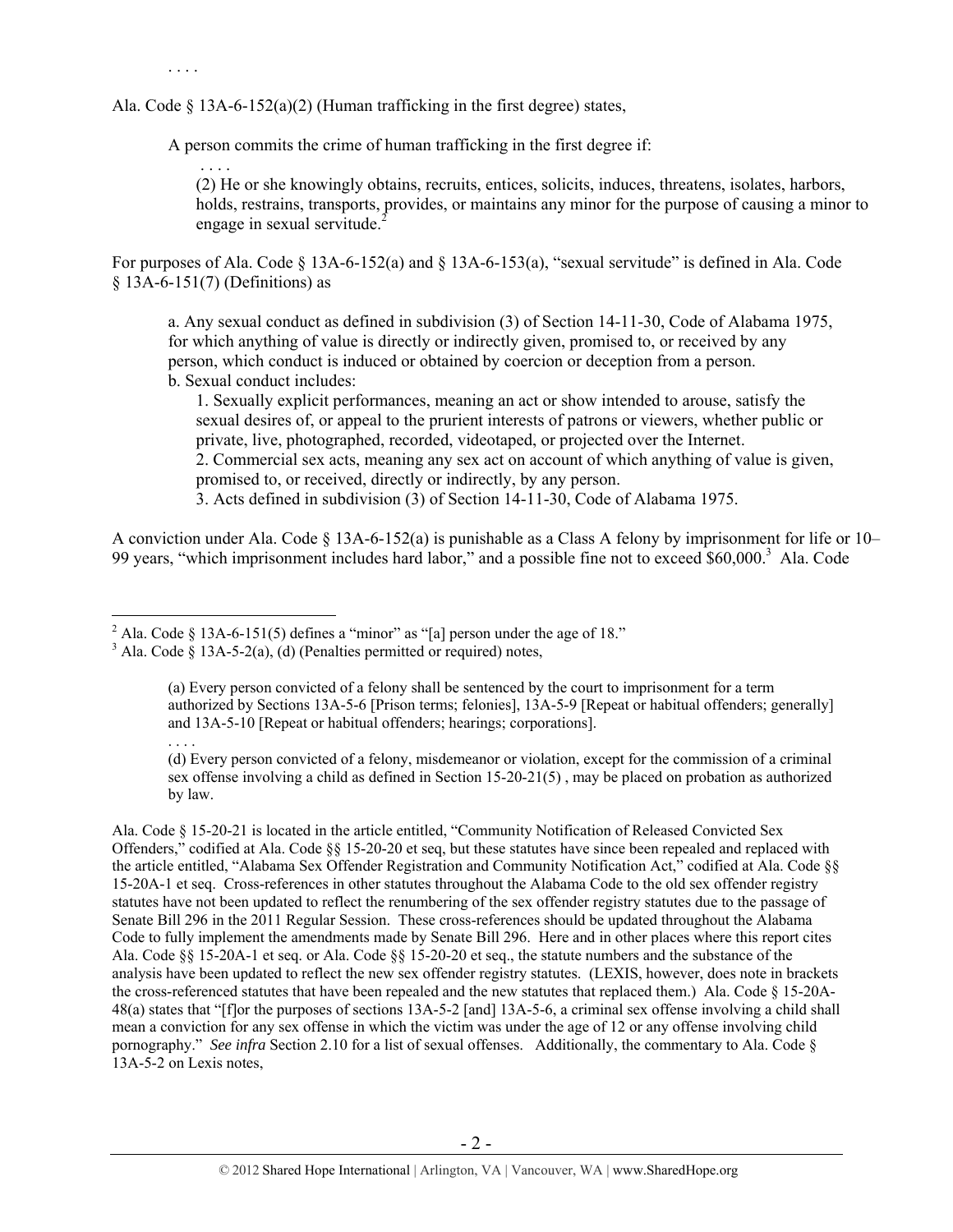§§ 13A-6-152(b), 13A-5-2(a), (b), 13A-5-6(a)(1), 13A-5-11(a)(1). If the victim of a violation of Ala. Code § 13A-6-152 is under 12 years old and the "offense involves sexual servitude," 4 a mandatory minimum imprisonment of 20 years applies. Ala. Code §§ 13A-5-6(a)(4), 15-20A-5(28), 15-20A-48(a). A conviction under Ala. Code  $\S$  13A-6-153(a) is punishable as a Class B felony by imprisonment for 2–20 years, "which imprisonment includes hard labor," and a possible fine not to exceed \$30,000. Ala. Code §§ 13A-6-153(b),  $13A-5-2(a)$ , (b),  $13A-5-6(a)(2)$ ,  $13A-5-11(a)(2)$ .<sup>5</sup> If the victim of a violation of Ala. Code § 13A-6-153 is under 12 years old and the "offense involves sexual servitude," a mandatory minimum imprisonment of 10 years applies. Ala. Code §§ 13A-5-6(a)(5), 15-20A-5(29), 15-20A-48(a).

- 1.1.1 Recommendation: Amend the definition of "sexual servitude" in Ala. Code § 13A-6-151(7) (Definitions) to remove reference to "coercion or deception" in cases of minor victims.<sup>6</sup>
- *1.2 Commercial sexual exploitation of children (CSEC) is identified as a separate and distinct offense from general sexual offenses, which may also be used to prosecute those who commit commercial sex offenses against minors.*

The following laws make CSEC a crime in Alabama:

- 1. Under Ala. Code § 13A-12-111(a) (Promoting prostitution; first degree),
	- A person commits the crime of promoting prostitution in the first degree if he knowingly: (1) Advances prostitution<sup>7</sup> by compelling a person by force or intimidation to engage in prostitution, or profits from such coercive conduct by another; or  $(2)$  Advances or profits from prostitution<sup>8</sup> of a person less than 16 years of age.

A conviction under Ala. Code  $\S$  13A-12-111(a) is punishable as a Class B felony by imprisonment for 2–20 years, "which imprisonment includes hard labor," and a possible fine not to exceed \$30,000. Ala. Code §§ 13A-12-111(b), 13A-5-2(a), (b), 13A-5-6(a)(2), 13A-5-11(a)(2). If the victim of a violation of Ala. Code  $\S$  13A-12-111 (Promoting prostitution; first degree) is under 12 years old, a mandatory minimum imprisonment of 10 years applies. Ala. Code §§ 13A-5-6(a)(5), 15-20A-5(12), 15-20A-48(a).

7 Ala. Code § 13A-12-110(1) (Definitions) states,

Section 13A-5-2 makes no attempt to revise the law on probation as provided outside this Criminal Code. Subsection (d). While some jurisdictions permit suspension of imposition of sentence or suspension of execution of sentence, Alabama follows the rule that a definite sentence must first be imposed, which may be suspended and defendant placed on probation on certain terms and conditions. 4 *See supra* Section 1.1 for the definitions of "sexual servitude" and "sexual conduct." 5

 $<sup>5</sup>$  For any felony in Alabama, the court may impose a fine greater than the maximum listed in the statute if it does</sup> not exceed "double the pecuniary gain to the defendant or loss to the victim caused by the commission of the offense." Ala. Code § 13A-5-11(a)(4). Ala. Code § 13A-5-11(b) defines "gain" as "the amount of money or the value of property derived from the commission of the crime, less the amount of money or the value of property returned to the victim of the crime or seized or surrendered to lawful authority prior to the time sentence is imposed."

<sup>&</sup>lt;sup>6</sup> Subsequent recommendations that discuss referring certain crimes to the human trafficking statute are predicated upon the recommendations in 1.1 being simultaneously or previously enacted.

A person "advances prostitution" if, acting other than as a prostitute or a patron of a prostitute, he knowingly causes or aids a person to commit or engage in prostitution, procures or solicits patrons for prostitution, provides persons or premises for prostitution purposes, operates or assists in the operation of a house of prostitution or a prostitution enterprise.

 $8$  Ala. Code § 13A-12-110(2) (Definitions) states, "A person 'profits from prostitution' if, acting other than as a prostitute receiving compensation for personally-rendered prostitution services, he accepts or receives money or other property pursuant to a prior agreement with any person whereby he participates or is to participate in the proceeds of prostitution activity."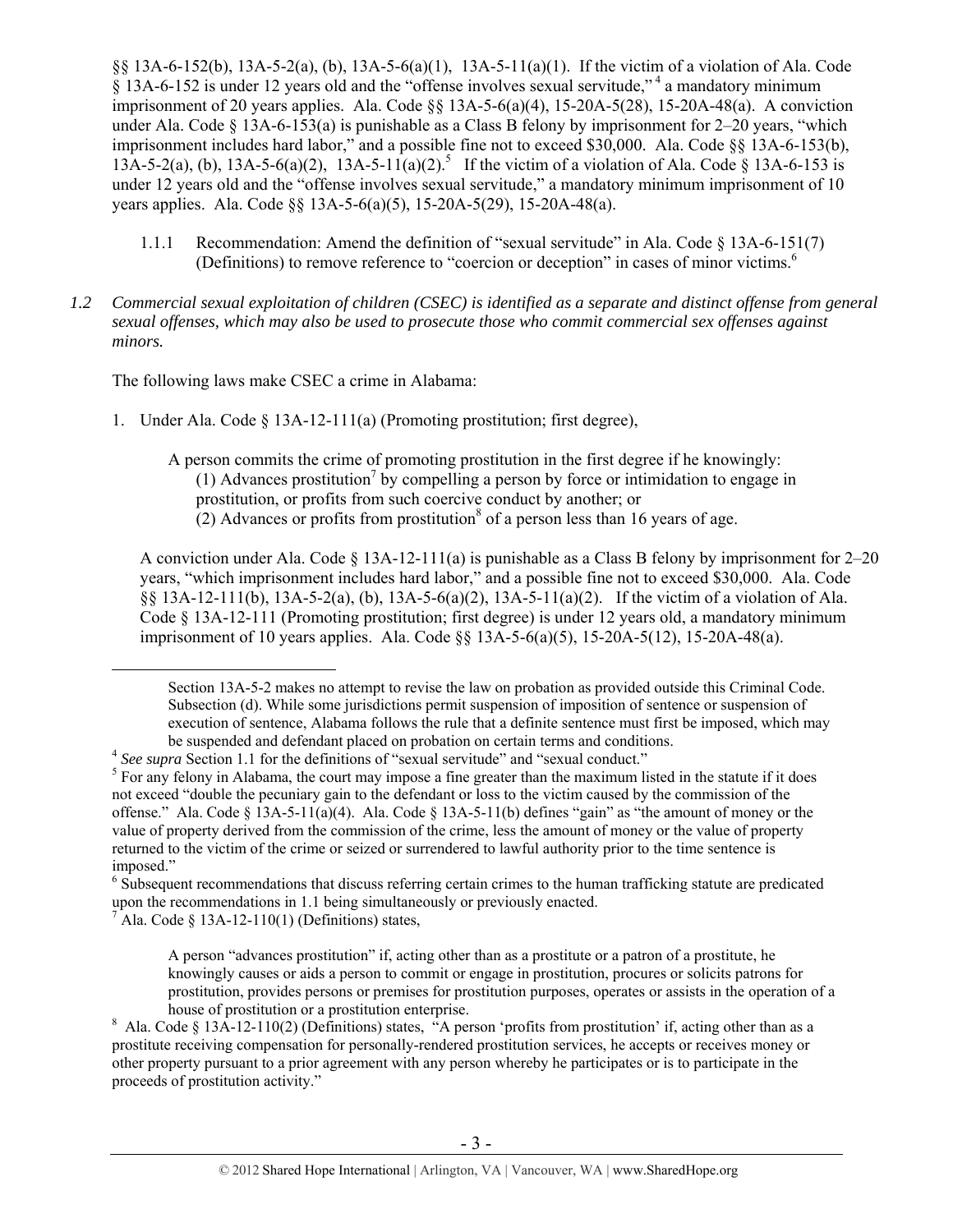2. Ala. Code § 13A-12-112(a) (Promoting prostitution; second degree) states,

A person commits the crime of promoting prostitution in the second degree if he knowingly: (1) Advances or profits from prostitution by managing, supervising, controlling or owning, either alone or in association with others, a house of prostitution or a prostitution business or enterprise involving prostitution activity by two or more prostitutes other than the defendant; or

(2) Advances or profits from prostitution of a person less than 18 years of age.

A conviction under Ala. Code  $\S$  13A-12-112(a) is punishable as a Class C felony by imprisonment for 1 year and 1 day to 10 years, "which imprisonment includes hard labor," and a possible fine not to exceed \$15,000. Ala. Code §§ 13A-12-112(b), 13A-5-2(a), (b), 13A-5-6(a)(3), 13A-5-11(a)(3).

3. Ala. Code § 13A-6-121 (Facilitating solicitation of unlawful sexual conduct with a child) states in part,

A person who knowingly compiles, enters into, or transmits by use of computer or otherwise; makes, prints, publishes, or reproduces by computerized or other means; knowingly causes or allows to be entered into or transmitted by use of computer or otherwise; or buys, sells, receives, exchanges, or disseminates any notice, statement, or advertisement of any child's name, telephone number, place of residence, other geographical location, physical characteristics, or other descriptive or identifying information for the purpose of facilitating, encouraging, offering, or soliciting unlawful sexual conduct of or with any child, or the visual depiction of such conduct, is guilty of facilitating solicitation of unlawful sexual conduct with a child. . . .

A conviction under Ala. Code § 13A-6-121 is punishable as a Class C felony by imprisonment for 1 year and 1 day to 10 years, "which imprisonment includes hard labor," and a possible fine not to exceed \$15,000. Ala. Code §§ 13A-6-121, 13A-5-2(a), (b), 13A-5-6(a)(3), 13A-5-11(a)(3).

4. Ala. Code § 13A-6-125 (Facilitating the travel of a child for an unlawful sex act) states in part,

Any person who facilitates, arranges, provides, or pays for the transport of a child for the purposes of engaging in an unlawful sex act with a child, including sexual intercourse, sodomy, a sexual performance, obscene sexual performance, or other sexual conduct for his or her benefit or for the benefit of another shall be guilty of facilitating the transport of a child for an unlawful sex act. . . .

A conviction under Ala. Code  $\S$  13A-6-125 is punishable as a Class A felony punishable by imprisonment for life or 10–99 years, "which imprisonment includes hard labor," and a possible fine not to exceed \$60,000. Ala. Code §§ 13A-6-125, 13A-5-2(a), (b), 13A-5-6(a)(1), 13A-5-11(a)(1). If the victim of a violation of Ala. Code § 13A-6-125 is under 12 years old, a mandatory minimum imprisonment of 20 years applies. Ala. Code §§ 13A-5-6(a)(4), 15-20A-5(27), 15-20A-48(a).

The following sexual offenses also may be applicable in cases involving the commercial sexual exploitation of a child:

1. Ala. Code § 13A-6-124 (Traveling to meet a child for an unlawful sex act) states in part,

Any person who travels either within this state, to this state, or from this state by any means, who attempts to do so, or who knowingly causes another to do so or to attempt to do so for the purpose of engaging in any unlawful sex act with a child, including sexual intercourse, sodomy, a sexual performance, obscene sexual performance, or other sexual conduct for his or her benefit or for the benefit of another shall be guilty of traveling to meet a child for an unlawful sex act. . . .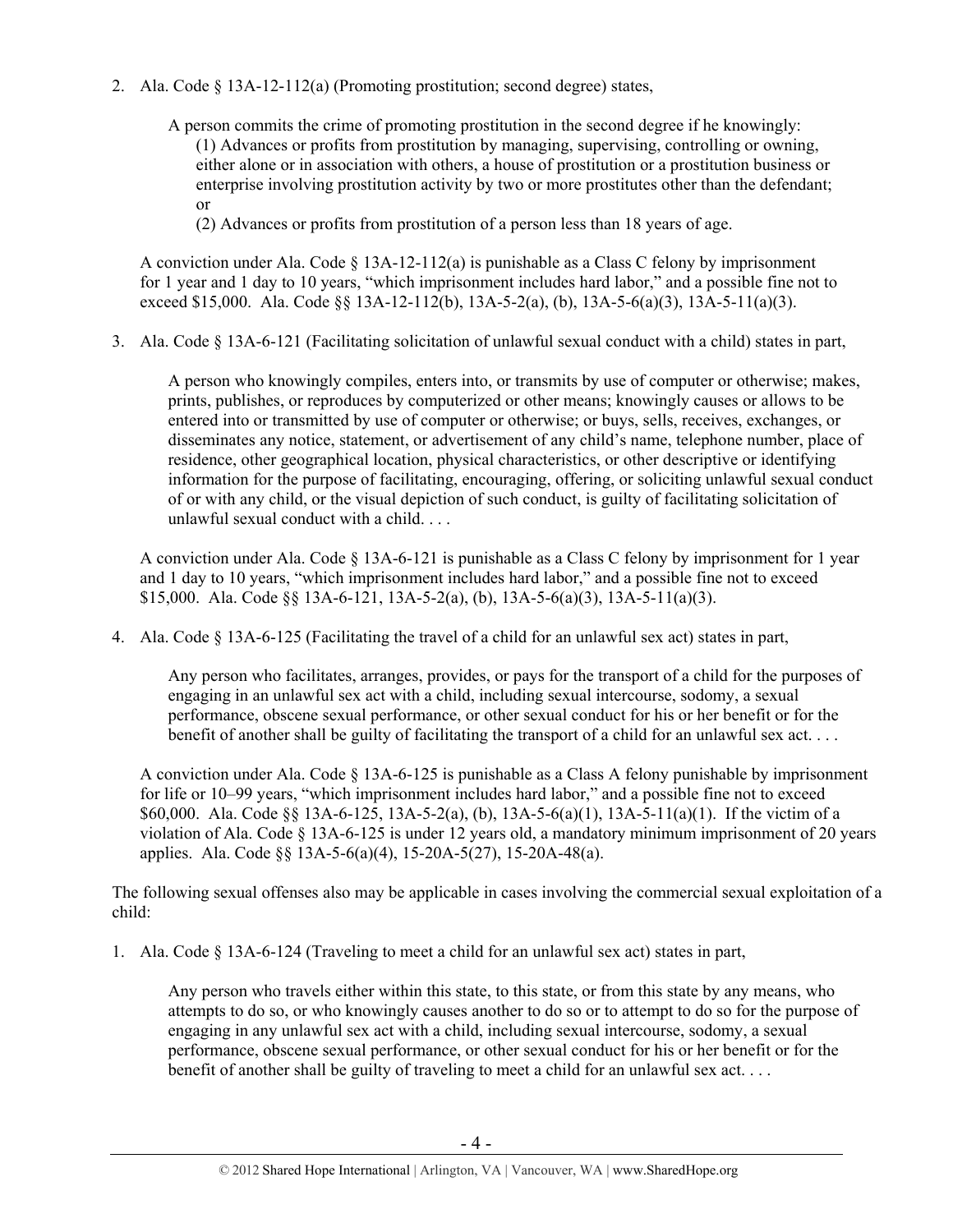A conviction under Ala. Code § 13A-6-124 is punishable as a Class A felony by imprisonment for life or 10–99 years, "which imprisonment includes hard labor," and a possible fine not to exceed \$60,000. Ala. Code  $\S$ § 13A-6-124, 13A-5-2(a), (b), 13A-5-6(a)(1), 13A-5-11(a)(1). If the victim of a violation of Ala. Code § 13A-12-124 is under 12 years old, a mandatory minimum imprisonment of 20 years applies. Ala. Code §§ 13A-5-6(a)(4), 15-20A-5(26), 15-20A-48(a).

- 2. Ala. Code § 13A-12-196 (Permitting or allowing child to engage in production of obscene matter) states, "Any parent or guardian who knowingly permits or allows their child, ward, or dependent under the age of 17 years to engage in the production of any obscene matter containing a visual depiction of such child, ward, or dependent under the age of 17 years engaged in any act of sado-masochistic abuse, sexual excitement, masturbation, breast nudity, genital nudity, or other sexual conduct shall be guilty of a Class A felony." A Class A felony is punishable by life imprisonment or 10–99 years, "which imprisonment includes hard labor," and a possible fine not to exceed \$60,000. Ala. Code §§ 13A-12-196, 13A-5-2(a), (b), 13A-5-6(a)(1), 13A-5-11(a)(1). If the victim of a violation of Ala. Code  $\S$  13A-12-196 is under 12 years old, a mandatory minimum imprisonment of 20 years applies. Ala. Code  $\S$  13A-5-6(a)(4), 15-20A-5(14),  $15-20A-48(a)$ .
- 3. Ala. Code § 13A-6-69(a) (Child molestation; luring child someplace in order to perform or to propose sexual acts) states,

It shall be unlawful for any person with lascivious intent to entice, allure, persuade, or invite, or attempt to entice, allure, persuade or invite, any child under 16 years of age to enter any vehicle, room, house, office or other place for the purpose of proposing to such child the performance of an act of sexual intercourse or . . . for the purpose of proposing the fondling or feeling of the sexual or genital parts of such child or the breast of such child, or for the purpose of committing an aggravated assault on such child, or for the purpose of proposing that such child fondle or feel the sexual or genital parts of such person.

A conviction under Ala. Code  $\S$  13A-6-69(a) is punishable as a Class C felony by imprisonment for 1 year and 1 day to 10 years, "which imprisonment includes hard labor," and a possible fine not to exceed \$15,000. Ala. Code §§ 13A-6-69(b), 13A-5-2(a), (b), 13A-5-6(a)(3), 13A-5-11(a)(3).

- 4. Ala. Code § 13A-6-61(a)(3) (Rape; first degree), states, "(a) A person commits the crime of rape in the first degree if: . . . (3) He or she, being 16 years or older, engages in sexual intercourse with a member of the opposite sex who is less than 12 years old." Ala. Code  $\S$  13A-6-61(a)(3) is punishable as a Class A felony by imprisonment for life or 20–99 years, "which imprisonment includes hard labor," and a possible fine not to exceed \$60,000. Ala. Code §§ 13A-6-61(b), 13A-5-2(a), (b), 13A-5-6(a)(1), (4), 13A-5-11(a)(1), 15- 20A-5(1), 15-20A-48(a). If the victim of Ala. Code § 13A-6-61(a)(3) is six years old or younger and the offender is twenty-one years old or older, the offender must be sentenced to life imprisonment. Ala. Code  $$13A-5-6(d).$
- 5. Ala. Code  $\S$  13A-6-62(a)(1) (Rape; second degree) states,
	- (a) A person commits the crime of rape in the second degree if: (1) Being 16 years old or older, he or she engages in sexual intercourse with a member of the opposite sex less than 16 and more than 12 years old; provided, however, the actor is at least two years older than the member of the opposite sex.

A conviction under Ala. Code  $\S$  13A-6-62(a)(1) is punishable as a Class B felony by imprisonment for 2–20 years, "which imprisonment includes hard labor," and a possible fine not to exceed \$30,000. Ala. Code §§ 13A-6-62(b), 13A-5-2(a), (b), 13A-5-6(a)(2), 13A-5-11(a)(2).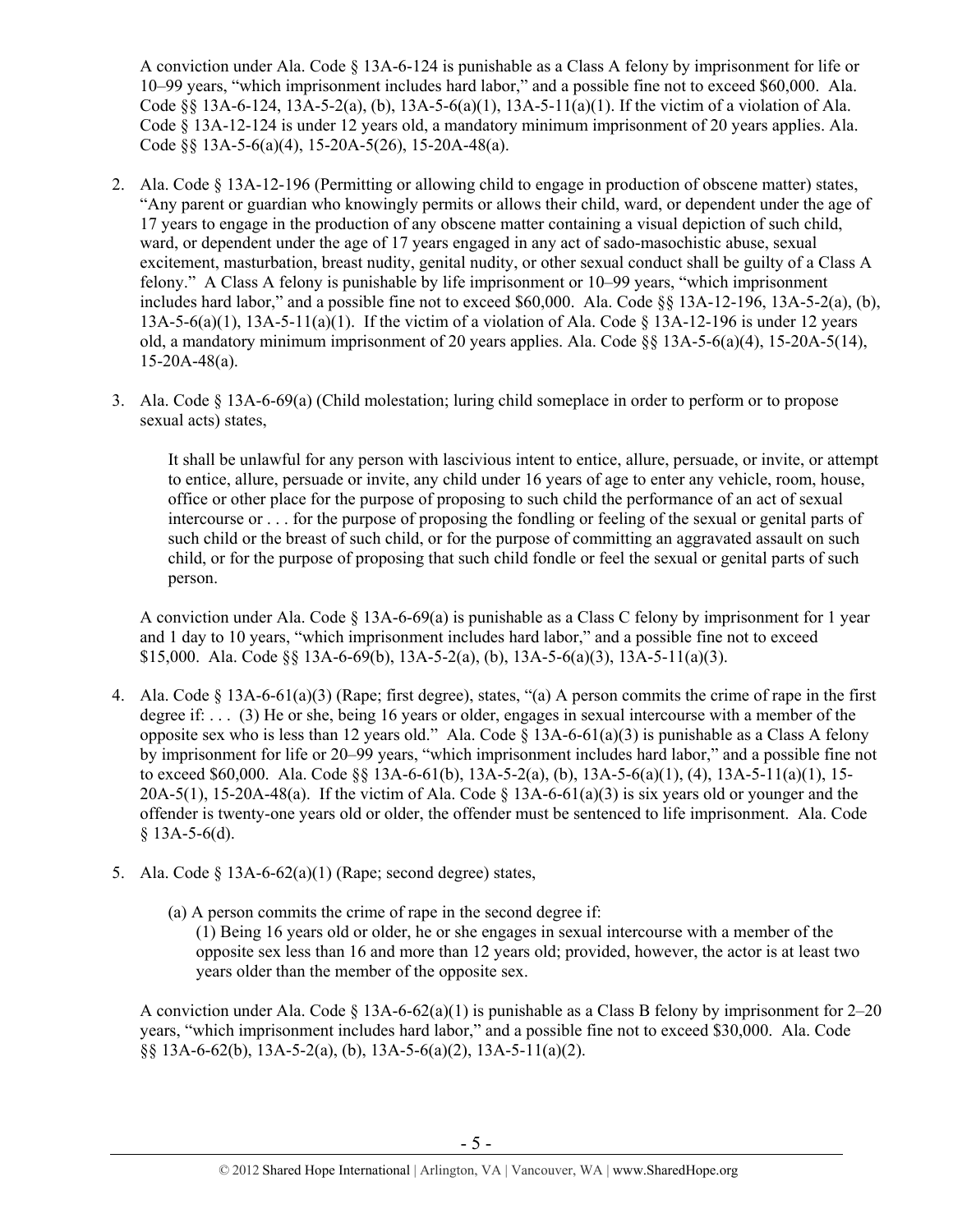- 6. Under Ala. Code § 13A-6-66(a)(1) (Sexual abuse; first degree), "A person commits the crime of sexual abuse in the first degree if: (1) He subjects another person to sexual contact by forcible compulsion." A conviction under Ala. Code  $\S$  13A-6-66(a)(1) is punishable as a Class C felony and by imprisonment for 1 year and 1 day to 10 years, "which imprisonment includes hard labor," and a possible fine not to exceed \$15,000. Ala. Code  $\S$ § 13A-6-66(b), 13A-5-2(a), (b), 13A-5-6(a)(3), 13A-5-11(a)(3).
- 7. Under Ala. Code § 13A-6-67(a) (Sexual abuse; second degree), a person is guilty of second degree sexual abuse if

(1) He subjects another person to sexual contact who is incapable of consent by reason of some factor other than being less than 16 years old or (2) He, being 19 years old or older, subjects another person to sexual contact who is less than 16 years old, but more than 12 years old.

A first offense under Ala. Code § 13A-6-67(a) is punishable as a Class A misdemeanor by "imprisonment in the county jail or to hard labor for the county" up to 1 year, a possible fine not to exceed \$6,000, or both. Ala. Code §§ 13A-6-67(b), 13A-5-2(c), 13A-5-7(a)(1), 13A-5-12(a)(1). The violation increases to a Class C felony where the defendant "commits a second or subsequent offense of sexual abuse in the second degree within one year of another sexual offense." Ala. Code § 13A-6-67(b). Class C felonies are punishable by imprisonment of 1 year and 1 day to 10 years, "which imprisonment includes hard labor," and possible fines not to exceed \$15,000. Ala. Code §§ 13A-5-2(a), (b), 13A-5-6(a)(3), 13A-5-11(a)(3).

- 8. Ala. Code § 13A-6-69.1(a) (Sexual abuse of child under 12) states, "A person commits the crime of sexual abuse of a child less than 12 years old if he or she, being 16 years old or older, subjects another person who is less than 12 years old to sexual contact." A conviction under Ala. Code § 13A-6-69.1(a) is a Class B felony punishable by a sentence of imprisonment for 10–20 years, "which imprisonment includes hard labor," and a possible fine not to exceed \$30,000. Ala. Code §§ 13A-6-69.1(b), 13A-5-2(a), (b), 13A-5-  $6(a)(2)$ ,  $(a)(5)$ , 13A-5-11(a)(2), (15-20A-5(11), 15-20A-48(a).
- *1.3 Commercial sexual exploitation of children (CSEC) or prostitution statutes refer to the sex trafficking statute to identify the commercially sexually exploited minor as a trafficking victim.*

Alabama's CSEC laws, Ala. Code § 13A-12-111 (Promoting Prostitution; first degree), § 13A-12-112 (Promoting prostitution; second degree), § 13A-6-121 (Facilitating solicitation of unlawful sexual conduct with a child) and  $\S$  13A-6-125 (Facilitating the travel of a child for an unlawful sex act), do not refer to Ala. Code  $\S$  13A-6-152(a)(2) (Human trafficking in the first degree) or  $\S$  13A-6-153(a)(1)-(2) (Human trafficking in the second degree). Similarly, Alabama's prostitution law, Ala. Code § 13A-12- 121(a) (Prohibited activity), does not refer to the human trafficking law when the person engaged in prostitution is a minor.

- 1.3.1 Recommendation: Amend Ala. Code § 13A-12-111(a) (Promoting prostitution; first degree), § 13A-12-112(a) (Promoting prostitution; second degree), § 13A-6-121 (Facilitating solicitation of unlawful sexual conduct with a child) and § 13A-6-125 (Facilitating the travel of a child for an unlawful sex act), and  $\S 13A-12-121(a)$  (Prohibited activity) when the person engaged in prostitution is a minor, to refer cases of commercial exploitation of a child to Ala. Code § 13A-6- 152(a)(2) (Human trafficking in the first degree) and § 13A-6-153(a)(2) (Human trafficking in the second degree) to ensure that CSEC victims are properly classified as victims of trafficking.
- *1.4 The state racketeering or gang crimes statute includes sex trafficking and commercial sexual exploitation of children (CSEC) offenses as predicate acts allowing the statute to be used to prosecute trafficking crimes.*

Alabama does not have a state racketeering statute. Ala. Code § 13A-12-233 (Drug trafficking enterprise defined; punishment) is the one statute dealing with criminal enterprises and it is solely focused on drug trafficking enterprises. Alabama's law criminalizing compelling gang membership might reach the actions of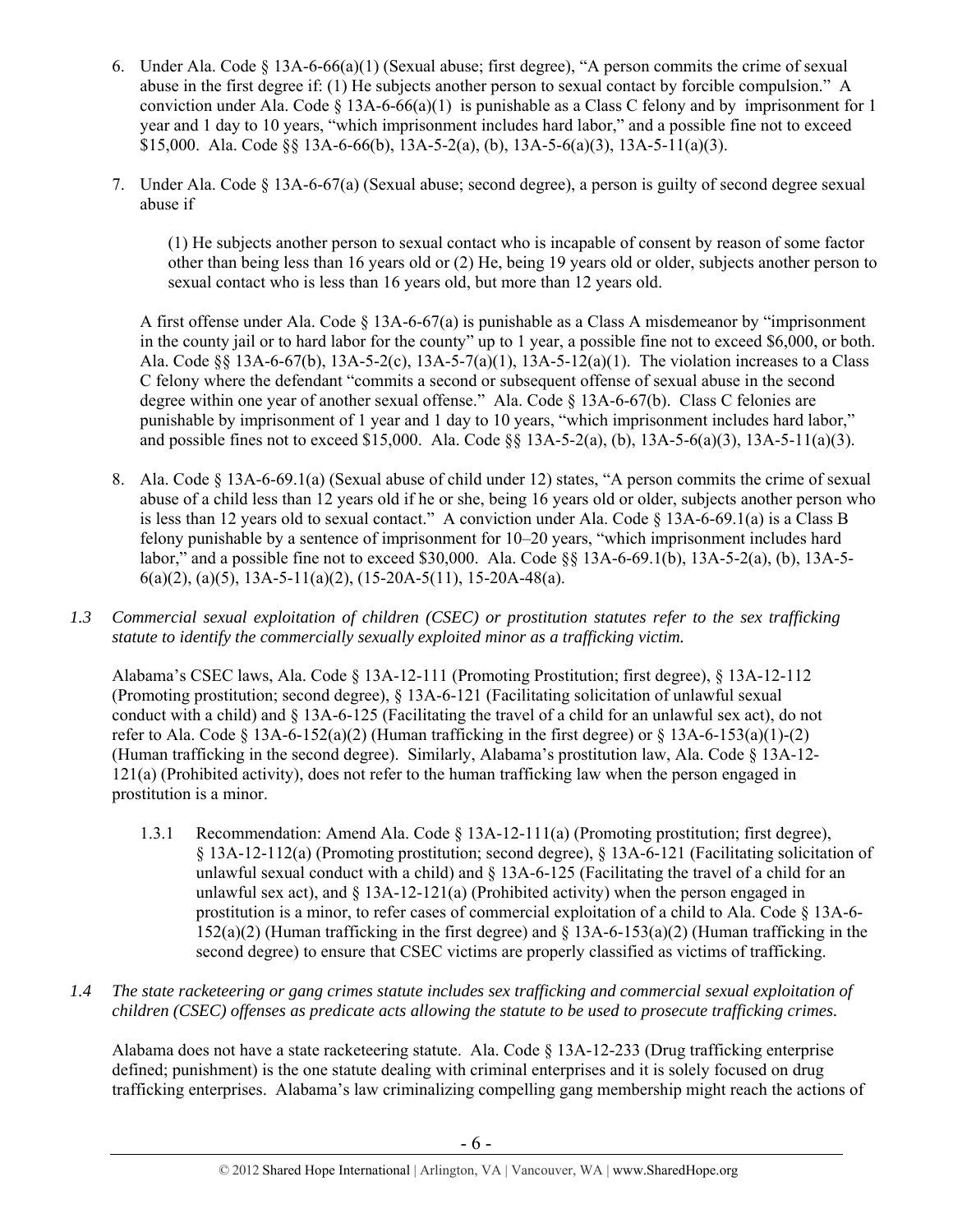sex trafficking networks compelling streetgang membership in its implementation of the trafficking crime, but is geared toward making the forced gang membership the criminal act, rather than the predicate act of human trafficking or CSEC, which might limit its use in combatting these crimes. Ala. Code § 13A-6-26 (Compelling streetgang membership) states,

(a) For purposes of this section, the term "streetgang" means any combination, confederation, alliance, network, conspiracy, understanding, or other similar arrangement in law or in fact, of three or more persons that, through its membership or through the agency of any member, engages in a course or pattern of criminal activity.<sup>9</sup>

(b) A person who expressly or by implication threatens to do bodily harm or does bodily harm to a person, a family member or a friend of the person, or any other person, or uses any other unlawful criminal means to solicit or cause any person to join or remain in a streetgang is guilty of the crime of compelling streetgang membership.

(c) The crime of compelling streetgang membership is a Class C felony.

(d) Notwithstanding subsection (c), the crime of compelling streetgang membership is a Class A felony if the defendant is over the age of 18 years and the other person is under the age of 18 years. (e) This section shall not be construed to repeal other criminal laws. Whenever conduct proscribed by this section is also proscribed by any other provision of law, the provision which carries the more serious penalty shall apply.

1.4.1 Recommendation: Enact a racketeering statute that includes CSEC and trafficking offenses as predicate crimes that may be used to prosecute trafficking enterprises.

 9 Ala. Code § 13A-6-26 (Compelling streetgang membership) does not define "course or pattern of criminal activity" and Ala. Code § 13A-6-1 (Definitions) which defines terms used in Articles 1 and 2 of Chapter 6, Title 13A, also does not define this term.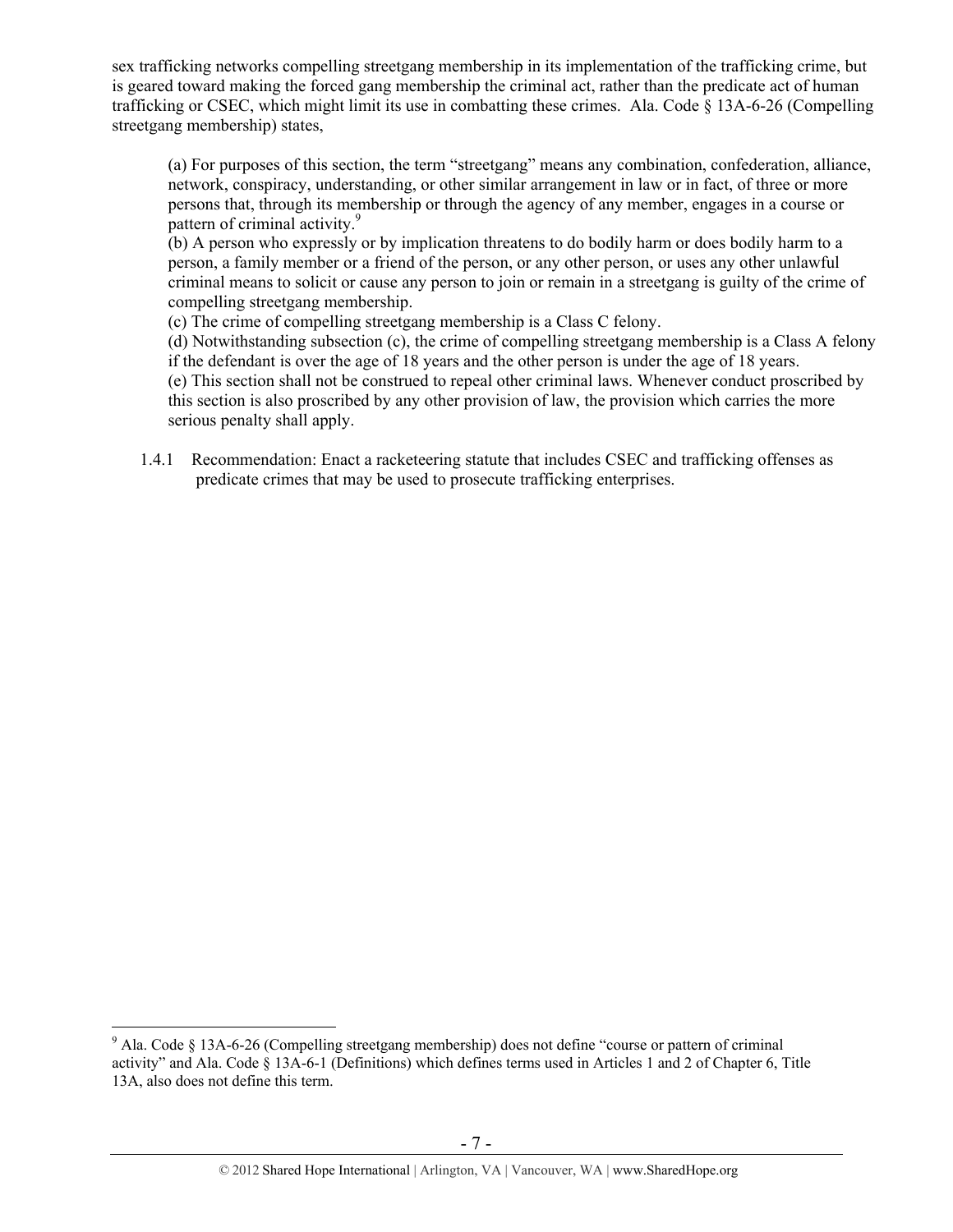#### **FRAMEWORK ISSUE 2: CRIMINAL PROVISIONS FOR DEMAND**

## *Legal Components:*

- *2.1 The state sex trafficking law can be applied to the buyers of commercial sex acts with a victim of domestic minor sex trafficking.*
- *2.2 Buyers of commercial sex acts with a minor can be prosecuted under commercial sexual exploitation of children (CSEC) laws.*
- *2.3 Solicitation laws differentiate buying sex acts with an adult and buying sex acts with a minor under 18.*
- *2.4 Penalties for buyers of commercial sex acts with minors are as high as federal penalties.*
- *2.5 Using the Internet to lure, entice, or purchase, or attempt to lure, entice, or purchase commercial sex acts with a minor is a separate crime or results in an enhanced penalty for buyers.*
- *2.6 No age mistake defense is permitted for a buyer of commercial sex acts with any minor under 18.*
- *2.7 Base penalties for buying sex acts with a minor under 18 are sufficiently high and not reduced for older minors.*
- *2.8 Financial penalties for buyers of commercial sex acts with minors are sufficiently high to make it difficult for buyers to hide the crime.*
- *2.9 Buying and possessing child pornography carries penalties as high as similar federal offenses.*
- *2.10 Convicted buyers of commercial sex acts with minors and child pornography are required to register as sex offenders.*

 $\mathcal{L}_\mathcal{L} = \{ \mathcal{L}_\mathcal{L} = \{ \mathcal{L}_\mathcal{L} = \{ \mathcal{L}_\mathcal{L} = \{ \mathcal{L}_\mathcal{L} = \{ \mathcal{L}_\mathcal{L} = \{ \mathcal{L}_\mathcal{L} = \{ \mathcal{L}_\mathcal{L} = \{ \mathcal{L}_\mathcal{L} = \{ \mathcal{L}_\mathcal{L} = \{ \mathcal{L}_\mathcal{L} = \{ \mathcal{L}_\mathcal{L} = \{ \mathcal{L}_\mathcal{L} = \{ \mathcal{L}_\mathcal{L} = \{ \mathcal{L}_\mathcal{$ 

# *Legal Analysis:*

*2.1 The state sex trafficking law can be applied to the buyers of commercial sex acts with a victim of domestic minor sex trafficking.* 

Ala. Code § 13A-6-152(a)(2) (Human trafficking in the first degree) states, "A person commits the crime of human trafficking in the first degree if: .... [h]e or she knowingly obtains ... any minor for the purpose of causing a minor to engage in sexual servitude." Under Ala. Code § 13A-6-153(a)(2) (Human trafficking in the second degree), "A person commits the crime of human trafficking in the second degree if: . . . . [a] person knowingly . . . obtains by any means another person for the purpose of labor servitude or sexual servitude." Federal prosecutors, under the Trafficking Victims Protection Act (TVPA),<sup>10</sup> have applied the crime of human trafficking to attempted buyers of commercial sex with minors by charging that the buyers attempted to "obtain"<sup>11</sup> a person under 18 to engage in commercial sex.<sup>12</sup> It is unsettled whether the courts will uphold this interpretation of the TVPA. As a result, it is possible that Ala. Code § 13A-6-152(a)(2) and § 13A-6-153(a)(2) could apply to buyers of commercial sex with minors in Alabama. However, under the definition of "sexual servitude" in Ala. Code § 13A-6-151(7) (Definitions), the sexual conduct must be "induced or obtained by coercion or deception from a person."

2.1.1 Recommendation: Amend Ala. Code  $\S$  13A-6-152(a)(2) (Human trafficking in the first degree) and § 13A-6-153(a)(2) (Human trafficking in the second degree) to include language making the purchase of sex with a trafficking victim a criminal act of trafficking.

 $10$  Trafficking Victims Protection Act (TVPA) of 2000, Pub. L. No. 106-386, 114 Stat. 1464, 1466 (codified in scattered sections of 18 and 22 U.S.C.).

 $11$  18 U.S.C. § 1591(a).

<sup>12</sup> *See, e.g*., Indictment at 1, United States v. Oflyng, No. 09-00084-01-CR-W-SOW (W.D. Mo. Mar. 10, 2009); *see also* News Release, U.S. Department of Justice, Office of the United States Attorney for the Western District of Missouri, Human Trafficking Rescue Project, Operation Guardian Angel, Final Defendant Pleads Guilty to Sex Trafficking of a Child, (Dec. 18, 2009), http://www.justice.gov/usao/mow/news2009/mikoloyck.ple.htm.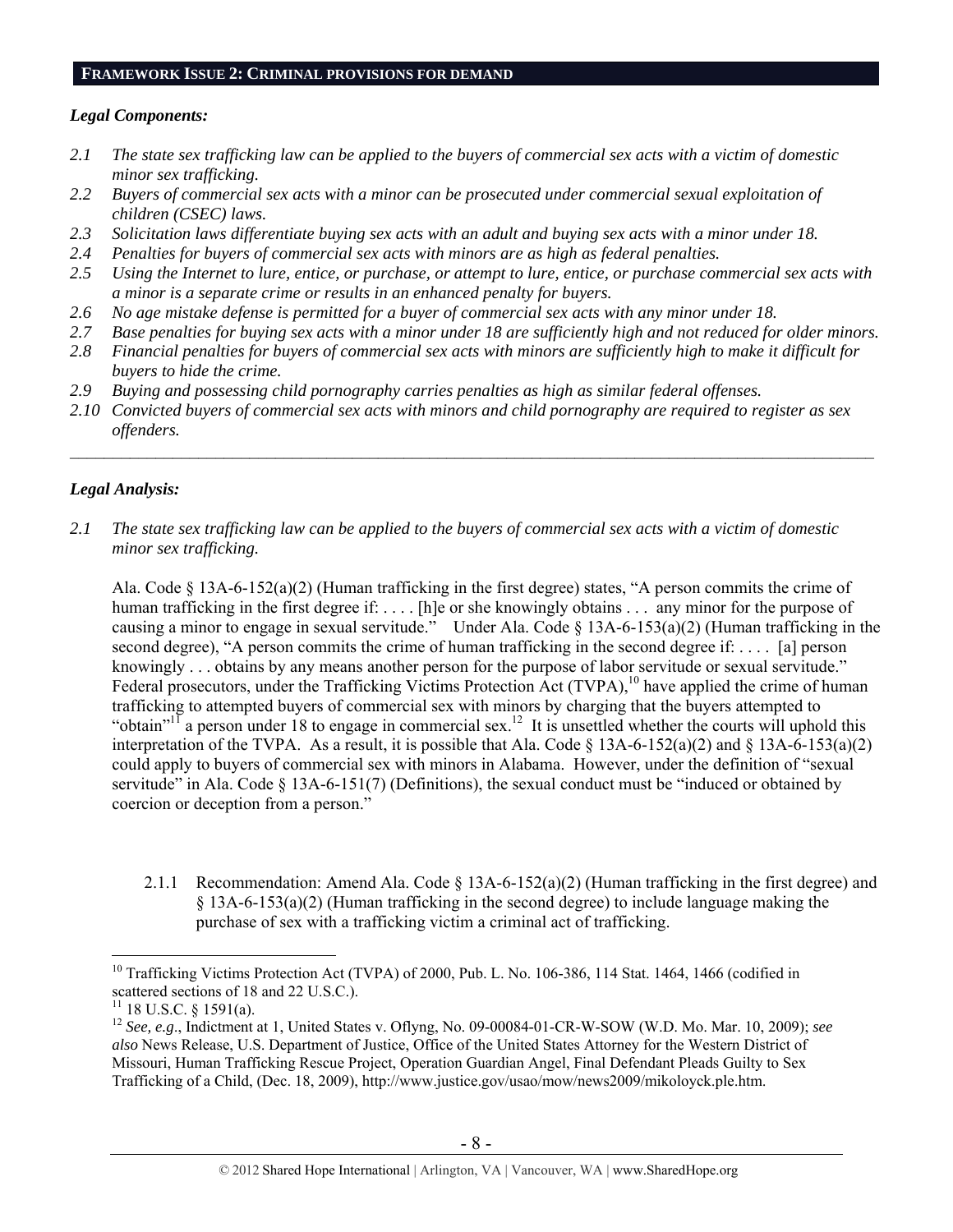*2.2 Buyers of commercial sex acts with a minor can be prosecuted under commercial sexual exploitation of children (CSEC) laws.* 

While none of Alabama's CSEC laws include the crime of buying sex acts with a minor, other sexual offense statutes may apply to certain buyers. Ala. Code § 13A-6-124 (Traveling to meet a child for an unlawful sex act) applies to buyers who satisfy the "travel" requirement. Ala. Code § 13A-6-124 states in part,

Any person who travels either within this state, to this state, or from this state by any means, who attempts to do so, or who knowingly causes another to do so or to attempt to do so for the purpose of engaging in any unlawful sex act with a child, including sexual intercourse, sodomy, a sexual performance, obscene sexual performance, or other sexual conduct for his or her benefit or for the benefit of another shall be guilty of traveling to meet a child for an unlawful sex act. . . .

A conviction under Ala. Code § 13A-6-124 is punishable as a Class A felony by imprisonment for life or 10–99 years, "which imprisonment includes hard labor," and a possible fine up to \$60,000. Ala. Code §§ 13A-6-124, 13A-5-2(a), (b), 13A-5-6(a)(1), 13A-5-11(a)(1). If the victim of a violation of Ala. Code § 13A-12-124 is under 12 years old, a mandatory minimum imprisonment of 20 years applies. Ala. Code §§ 13A-5-6(a)(4), 15-20A-5(26), 15-20A-48(a).

Several sexual offenses could be used to prosecute a buyer of commercial sex acts with a minor but do not specifically criminalize the commercial sexual exploitation of a child, and do not refer to the human trafficking statute to bring these criminal offenses within the reach of human trafficking under Ala. Code § 13A-6- 152(a)(2) (Human trafficking in the first degree) or § 13A-6-153(a)(2) (Human trafficking in the second degree). $^{13}$ 

2.2.1 Recommendation: Enact a law that makes it a crime to purchase sex acts with a minor under 18.

# *2.3 Solicitation laws differentiate buying sex acts with an adult and buying sex acts with a minor under 18.*

Ala. Code § 13A-12-121(b) (Prohibited activity), which includes the crime of soliciting prostitution, does not distinguish between solicitation of minors and the solicitation of adults. Each conviction for violating Ala. Code § 13A-12-121(b) is punishable as a Class A misdemeanor, regardless of the age of the person patronized, by imprisonment up to 1 year, a possible fine up to \$6,000, or both imprisonment and a fine. Ala. Code §§ 13A-12-122, 13A-5-2(c), 13A-5-7(a)(1), 13A-5-12(a)(1).

- 2.3.1 Recommendation: Amend Ala. Code § 13A-12-121 (Prohibited activities) to distinguish solicitation of commercial sex acts with minors from solicitation of commercial sex acts with adults and provide a heightened penalty when offenses involve a minor under 18.
- *2.4 Penalties for buyers of commercial sex acts with minors are as high as federal penalties.*

 $\overline{a}$ 

Buyers may be prosecuted for crimes ranging from Class A felonies to Class A misdemeanors. If applicable to buyers, a buyer may be convicted under Ala. Code  $\S$  13A-6-152(a)(2) (Human trafficking in the first degree), § 13A-6-124 (Traveling to meet a child for an unlawful sex act), or § 13A-6-61(a)(3) (Rape; first degree), all punishable as Class A felonies<sup>14</sup> punishable by imprisonment for life or 10–99 years, "which imprisonment

<sup>&</sup>lt;sup>13</sup> *See supra* Section 1.2 for a full description of the sexual offense laws that may be used to prosecute certain buyers.

 $14$  If, in the commission of any Class A felony, the defendant used or attempted to use a firearm, a mandatory minimum imprisonment of 20 years applies. Ala. Code  $\S$  13A-5-6(a)(4).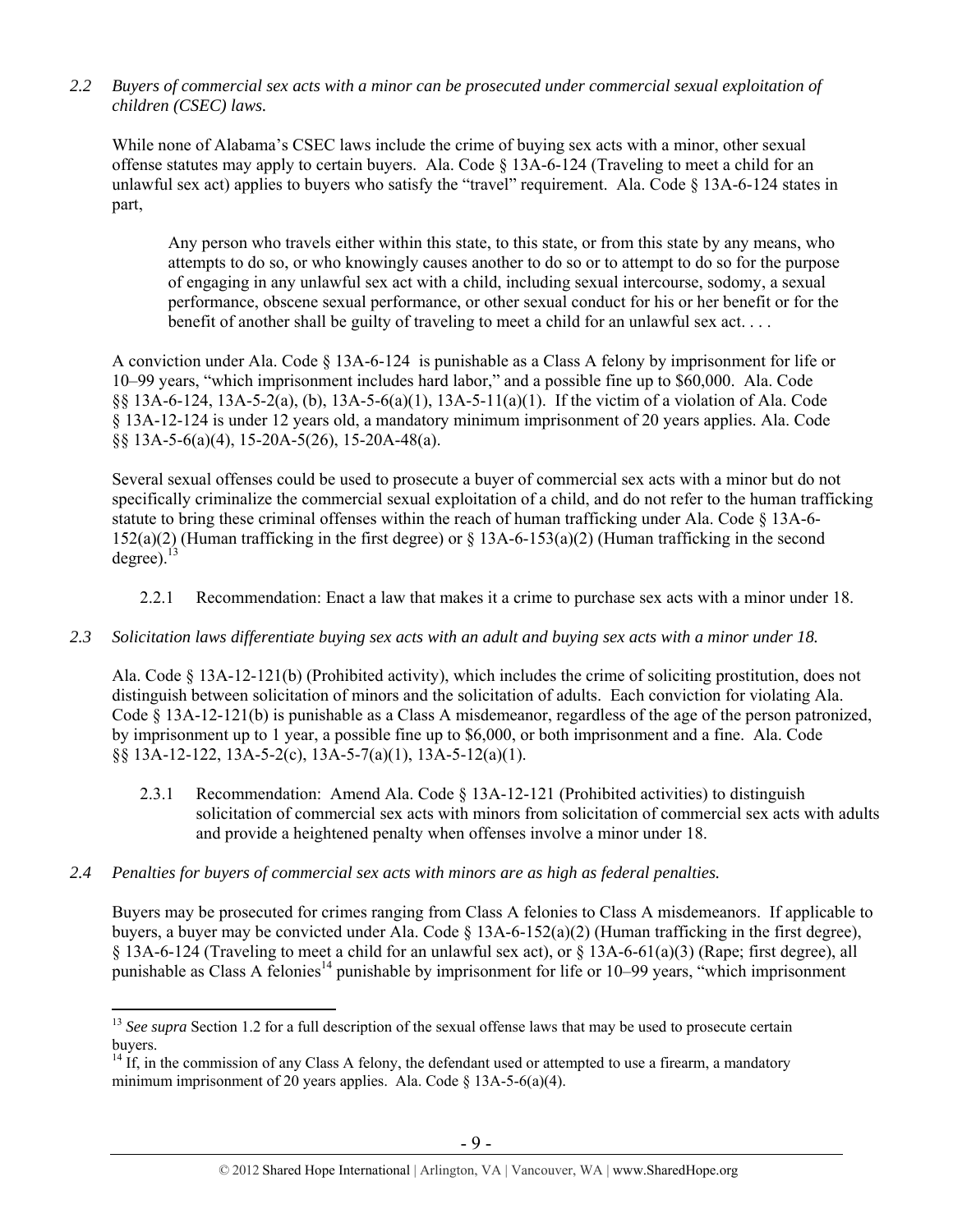includes hard labor," and possible fines up to \$60,000. Ala. Code §§ 13A-6-152(b), 13A-6-124, 13A-6-61(b), 13A-5-2(a), (b),  $13A-5-6(a)(1)$ ,  $13A-5-11(a)(1)$ . If the victim of a violation of either offense is under 12 years old, a mandatory minimum imprisonment of 20 years applies. Ala. Code  $\&$  13A-5-6(a)(4), 15-20A-5(1), (28), 15-20A-48(a).

Under Ala. Code § 13A-5-6(c) (Prison terms; felonies),

In addition to any penalties heretofore or hereafter provided by law, in all cases where an offender is designated as a sexually violent predator pursuant to Section 15-20-25.3 [repealed; see now Section 15- 20A-191<sup>15</sup> or where an offender is convicted of a Class A felony criminal sex offense involving a child as defined in Section 15-20-21(5) [repealed; see now Sections 15-20A-4 and 15-20A-48], and is sentenced to a county jail or the Alabama Department of Corrections, the sentencing judge shall impose an additional penalty of not less than 10 years of post-release supervision to be served upon the defendant's release from incarceration.

If a buyer is convicted under Ala. Code § 13A-6-122 (Electronic solicitation of a child), § 13A-6-62(a) (Rape; second degree), or  $\S$  13A-6-69.1 (Sexual abuse of child under 12), the buyer is guilty of a Class B felony punishable by s sentence of 2–20 years, "which imprisonment includes hard labor," and possible fines not to exceed \$30,000. Ala. Code §§ 13A-6-122, 13A-6-62(b), 13A-6-69.1, 13A-5-2(a), (b), 13A-5-6(a)(2), 13A-5-  $11(a)(2)$ . If the victim of a violation of one of these offenses is under 12 years old, a mandatory minimum imprisonment of 10 years applies. Ala. Code §§ 13A-5-6(a)(5), 15-20A-5(2), (11), (24), 15-20A-48(a).

If a buyer is convicted under Ala. Code § 13A-6-121 (Facilitating solicitation of unlawful sexual conduct with a child), § 13A-6-69(a) (Child molestation; luring child someplace in order to perform or to propose sexual acts), or is convicted for a second time under § 13A-6-67(a)(2) (Sexual abuse; second degree) within one year of another sexual offense, the buyer is guilty of a Class C felony.<sup>16</sup> As such, the buyer is punishable by 1 year and 1 day to 10 years, "which imprisonment includes hard labor," and possible fines not to exceed \$15,000. Ala. Code  $\S$ § 13A-6-121, 13A-6-69(b), 13A-6-67(b), 13A-5-2(a), (b), 13A-5-6(a)(3), 13A-5-11(a)(3).

A buyer convicted under Ala. Code  $\S$  13A-12-121(b) (Prohibited activity), which includes soliciting prostitution, or § 13A-6-67(a) (Sexual abuse; second degree) for a first offense is guilty of a Class A misdemeanor punishable by imprisonment in the county jail up to 1 year and a possible fine up to \$6,000. Ala. Code §§ 13A-6-67(b), 13A-12-122, 13A-5-2(c), 13A-5-7(a)(1), 13A-5-12(a)(1).

In comparison, if the victim is under the age of 14, a conviction under the TVPA for child sex trafficking is punishable by 15 years to life imprisonment and a fine not to exceed \$250,000. 18 U.S.C. §§ 1591(b)(1), 3559(a)(1), 3571(b)(3). If the victim is between the ages of 14–17, a conviction is punishable by 10 years to life imprisonment and a fine not to exceed \$250,000. 18 U.S.C. §§ 1591(b)(2), 3559(a)(1), 3571(b)(3). A conviction is punishable by mandatory life imprisonment, however, if the buyer has a prior conviction for a federal sex offense<sup>17</sup> against a minor. 18 U.S.C. § 3559(e)(1). To the

<sup>&</sup>lt;sup>15</sup> Ala. Code § 15-20A-48(d) now states that "for the purposes of section 13A-5-6(c) . . . an offender is designated a sexually violent predator pursuant to section 15-20A-19." *See supra* note 5 for a discussion of cross-referencing in light of Alabama's statutory revisions. Additionally, Ala. Code § 13A-5-6(d) states,

In addition to any penalties heretofore or hereafter provided by law, in all cases where an offender is convicted of a sex offense pursuant to Section 13A-6-61 [Rape; first degree], 13A-6-63 [Sodomy; first degree], or 13A-6-6.51 [Sexual torture], when the defendant was 21 years of age or older and the victim was six years of age or less at the time the offense was committed, the defendant shall be sentenced to life imprisonment without the possibility of parole.<br><sup>16</sup> If the defendant uses or attempts to use a firearm or deadly weapon in the commission of any Class C felony, a

minimum imprisonment of 10 years applies. Ala. Code §13A-5-6(a)(5).

<sup>&</sup>lt;sup>17</sup> Pursuant to 18 U.S.C. § 3559(e)(2), "federal sex offense" is defined as,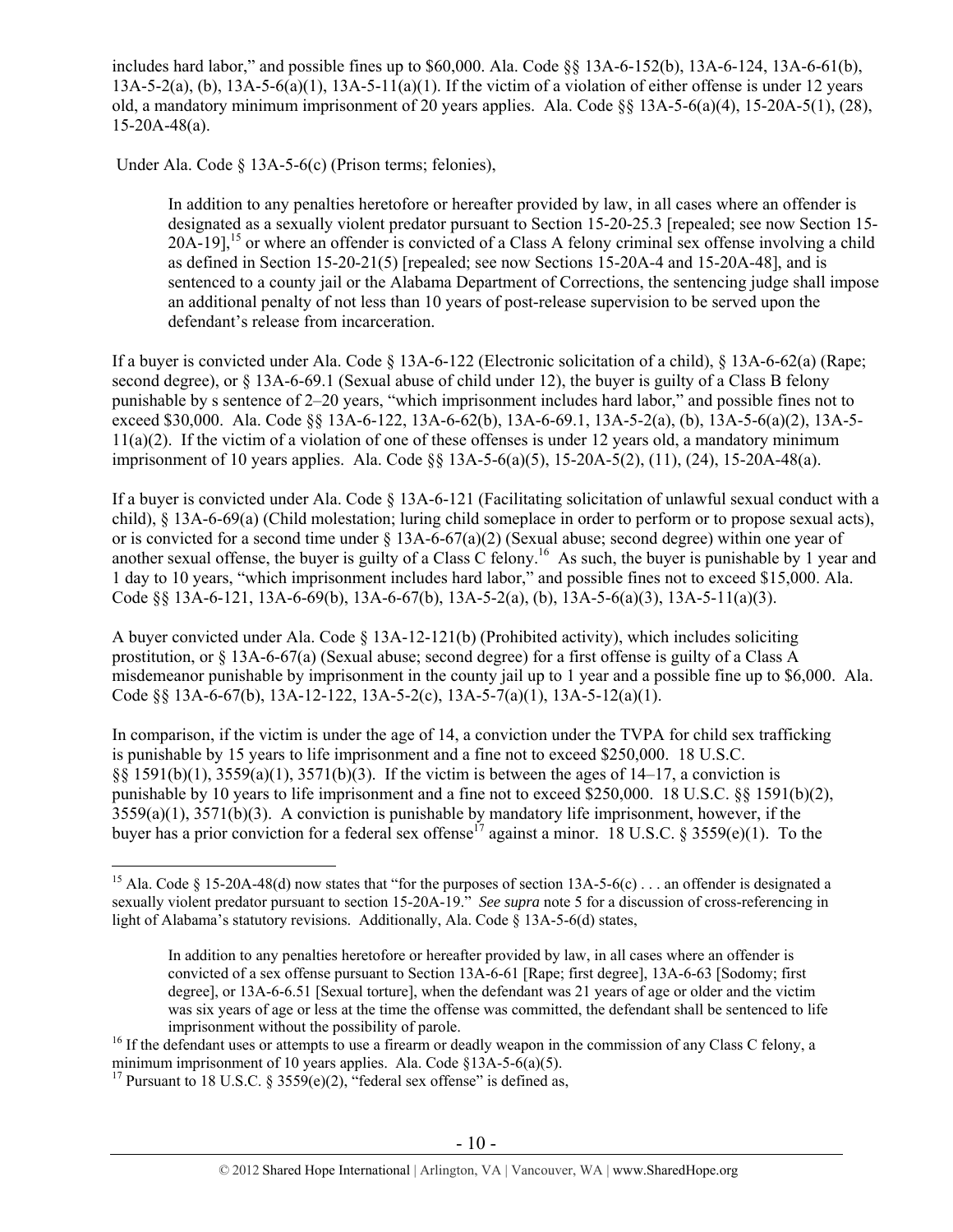extent buyers can be prosecuted under other federal CSEC laws,<sup>18</sup> a conviction is punishable by penalties ranging from a fine not to exceed \$250,000 to life imprisonment and a fine not to exceed \$250,000.<sup>19</sup>

- 2.4.1 Recommendation: Enact a law that makes it a crime to purchase sex acts with a minor under 18 and carries a penalty that aligns with federal penalties.
- *2.5 Using the Internet to lure, entice, or purchase, or attempt to lure, entice, or purchase commercial sex acts with a minor is a separate crime or results in an enhanced penalty for buyers.*

The use of the Internet to reach children under 16 for commercial sex acts is illegal under Ala. Code § 13A-6-122 (Electronic solicitation of a child).<sup>20</sup> Pursuant to Ala. Code § 13A-6-122,

[A] person who, knowingly, with the intent to commit an unlawful sex act, entices, induces, persuades, seduces, prevails, advises, coerces, lures, or orders, or attempts to entice, induce, persuade, seduce, prevail, advise, coerce, lure, or order, by means of a computer, on-line service, Internet service . . . or any other electronic communication or storage device, a child who is at least three years younger than the defendant, or another person believed by the defendant to be a child at least three years younger than the defendant to meet with the defendant or any other person for the purpose of engaging in sexual intercourse, sodomy, or to engage in a sexual performance, obscene sexual performance, or sexual conduct for his or her benefit or for the benefit of another, is guilty of electronic solicitation of a child. . . .

A conviction for violating Ala. Code § 13A-6-122 is punishable as a Class B felony punishable by imprisonment for 2–20 years, "which imprisonment includes hard labor," and a possible fine up to \$30,000. Ala. Code §§ 13A-6-122, 13A-5-2(a), (b), 13A-5-6(a)(2), 13A-5-11(a)(2).

Ala. Code § 13A-6-111(a) (Child; transmission of obscene material) states in part,

 $\overline{a}$ 

A person is guilty of transmitting obscene material to a child if the person transmits, by means of any computer communication system allowing the input, output, examination, or transfer of computer programs from one computer to another, material which, in whole or in part, depicts actual or simulated

<sup>20</sup> For purposes of Ala. Code § 13A-6-122 (Electronic solicitation of a child). § 13A-6-121 (Facilitating solicitation of unlawful sexual conduct with a child), § 13A-6-123 (Facilitating the on-line solicitation of a child), § 13A-6-124 (Traveling to meet a child for an unlawful sex act), and § 13A-6-125 (Facilitating the travel of a child for an unlawful sex act) a "child" means "a person under 16 years of age." Ala. Code § 13A-6-120.

an offense under section 1591 [18 USCS § 1591] (relating to sex trafficking of children), 2241 [18 USCS § 2241] (relating to aggravated sexual abuse), 2242 [18 USCS § 2242] (relating to sexual abuse),  $2244(a)(1)$  [18 USCS  $\S 2244(a)(1)$ ] (relating to abusive sexual contact), 2245 [18 USCS  $\S 2245$ ] (relating to sexual abuse resulting in death), 2251 [18 USCS § 2251] (relating to sexual exploitation of children), 2251A [18 USCS § 2251A] (relating to selling or buying of children), 2422(b) [18 USCS § 2422(b)] (relating to coercion and enticement of a minor into prostitution), or  $2423(a)$  [18 USCS  $\S 2423(a)$ ] (relating to transportation of minors).<br><sup>18</sup> 18 U.S.C. §§ 2251A(b) (Selling or buying of children), 2251(a) (Sexual exploitation of children), 2423(a)

<sup>(</sup>Transportation of a minor with intent for minor to engage in criminal sexual activity), 2422(a) (Coercion and enticement),  $2252(a)(2)$ ,  $(a)(4)$  (Certain activities relating to material involving the sexual exploitation of minors). <sup>19</sup> 18 U.S.C. §§ 2251A(b) (conviction punishable by imprisonment for 30 years to life and a fine), 22 (conviction punishable by imprisonment for 15–30 years and a fine), 2423(a) (conviction punishable by imprisonment for 10 years to life and a fine), 2422(a) (conviction punishable by a fine, imprisonment up to 20 years, or both),  $2252(a)(2)$ , (4) (stating that a conviction under subsection (a)(2) is punishable by imprisonment for 5–20 years and a fine, while a conviction under subsection (a)(4) is punishable by imprisonment up to 10 years, a fine, or both); *see also* 18 U.S.C. §§ 3559(a)(1) (classifying all of the above listed offenses as felonies), 3571(b)(3) (providing a fine up to \$250,000 for any felony conviction).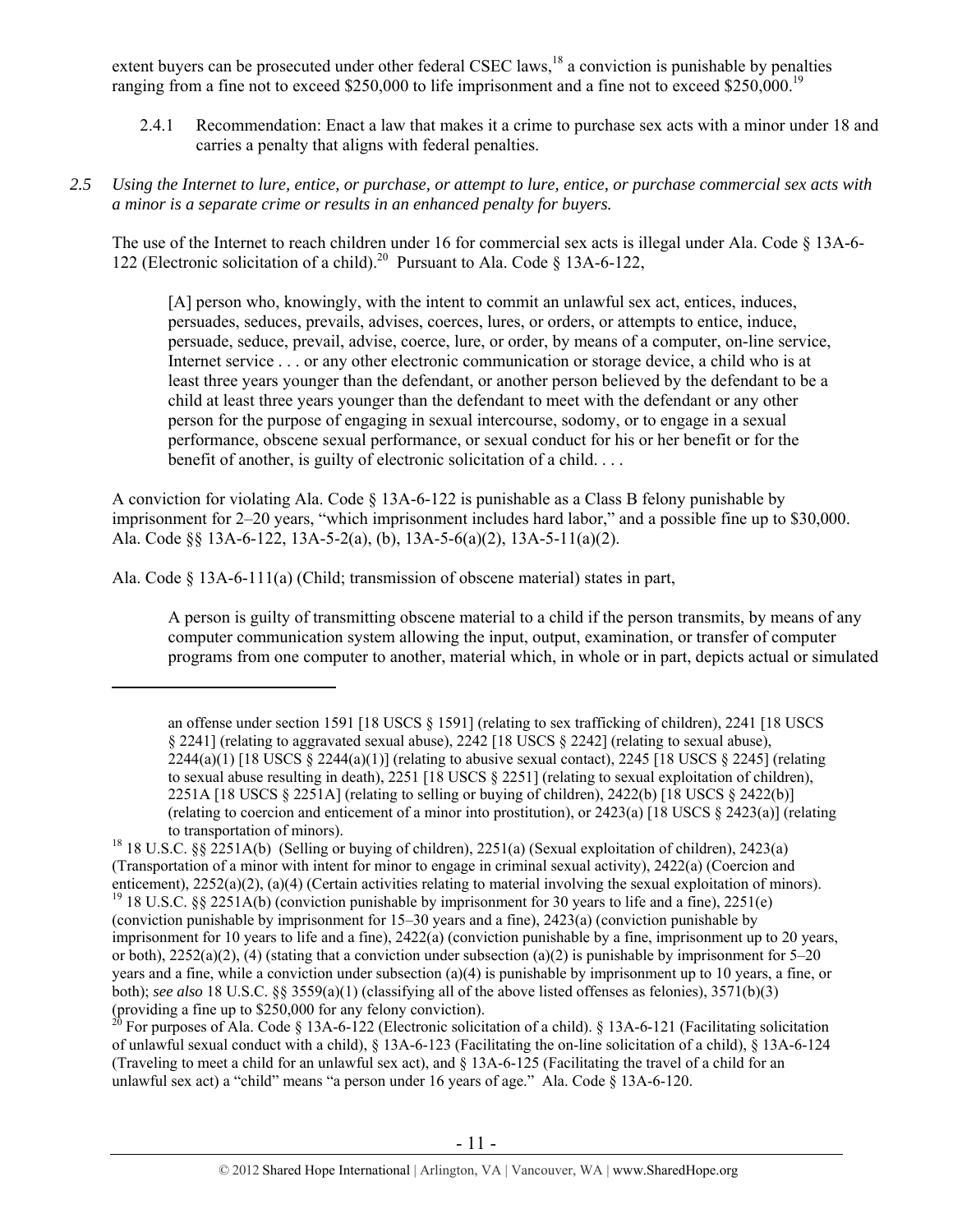nudity, sexual conduct, or sadomasochistic abuse, for the purpose of initiating or engaging in sexual acts with the child.

Pursuant to subsection (d), "Transmitting obscene material of engaging in sexual intercourse, sodomy, or to engage in a sexual performance, obscene sexual performance, or sexual conduct for his or her benefit to a child is a Class B felony" punishable by 2–20 years, "which imprisonment includes hard labor," and a possible fine not to exceed \$30,000. Ala. Code §§ 13A-6-111(d), 13A-5-2(a), (b), 13A-5-6(a)(2), 13A-5-11(a)(2). If the victim of a violation of Ala. Code § 13A-12-111(Child; transmission of obscene material) is under 12 years old, a mandatory minimum imprisonment of 10 years applies. Ala. Code §§ 13A-5-6(a)(5), 15-20A-5(20), 15-20A-48(a).

Additionally, pursuant to Ala. Code § 13A-6-121 (Facilitating solicitation of unlawful sexual conduct with a child),

A person who knowingly compiles, enters into, or transmits by use of computer or otherwise; makes, prints, publishes, or reproduces by computerized or other means; knowingly causes or allows to be entered into or transmitted by use of computer or otherwise; or buys, sells, receives, exchanges, or disseminates any notice, statement, or advertisement of any child's name, telephone number, place of residence, other geographical location, physical characteristics, or other descriptive or identifying information for the purpose of facilitating, encouraging, offering, or soliciting unlawful sexual conduct of or with any child, or the visual depiction of such conduct, is guilty of facilitating solicitation of unlawful sexual conduct with a child. . . .

As a Class C felony, a conviction for violating Ala. Code § 13A-6-121 is punishable by 1 year and 1 day to 10 years, "which imprisonment includes hard labor," and a possible fine of up \$15,000. Ala. Code §§ 13A-6-121,  $13A-5-2(a)$ , (b),  $13A-5-6(a)(3)$ ,  $13A-5-11(a)(3)$ .

- 2.5.1 Recommendation: Amend the definition of "child" under Ala. Code § 13A-6-120 ("Child" defined) to include any child under 18.
- *2.6 No age mistake defense is permitted for a buyer of commercial sex acts with any minor under 18.*

If Ala. Code  $\S$  13A-6-152(a)(2) (Human trafficking in the first degree) is applicable to buyers, § 13A-6-152(a)(3) expressly eliminates the use of mistake of age as a defense by stating that "it is not required that the defendant have knowledge of a minor victim's age, nor is reasonable mistake of age a defense to liability under this section." Furthermore, Ala. Code § 13A-6-154(5) (Prohibited defenses) states that a mistake in the age of the trafficking victim, "even if the mistake is reasonable," "shall not constitute a defense in a prosecution for human trafficking in the first or second degree." However, the CSEC offense of Ala. Code § 13A-6-121 (Facilitating solicitation of unlawful sexual conduct with a child) does not preclude a mistake of age defense.

- 2.6.1 Recommendation: Amend Ala. Code § 13A-6-121 (Facilitating solicitation of unlawful sexual conduct with a child) to prohibit defendants from asserting a mistake of age defense.
- *2.7 Base penalties for buying sex acts with a minor under 18 are sufficiently high and not reduced for older minors.*

To the extent that Ala. Code  $\S 13A-6-152(a)(2)$  (Human trafficking in the first degree) may be used to prosecute buyers, that provision makes no distinction between older minors and younger minors. A minor is defined by Ala. Code § 13A-6-151(5) (Definitions) as any person under 18. A conviction under Ala. Code § 13A-6-152(a) is punishable as a Class A felony by imprisonment for life or 10–99 years, "which imprisonment includes hard labor," and a possible fine not to exceed \$60,000. Ala. Code §§ 13A-6-152(b), 13A-5-2(a), (b), 13A-5-6(a)(1), 13A-5-11(a)(1). If the victim of a violation of Ala. Code § 13A-6-152 is under 12 years old and the "offense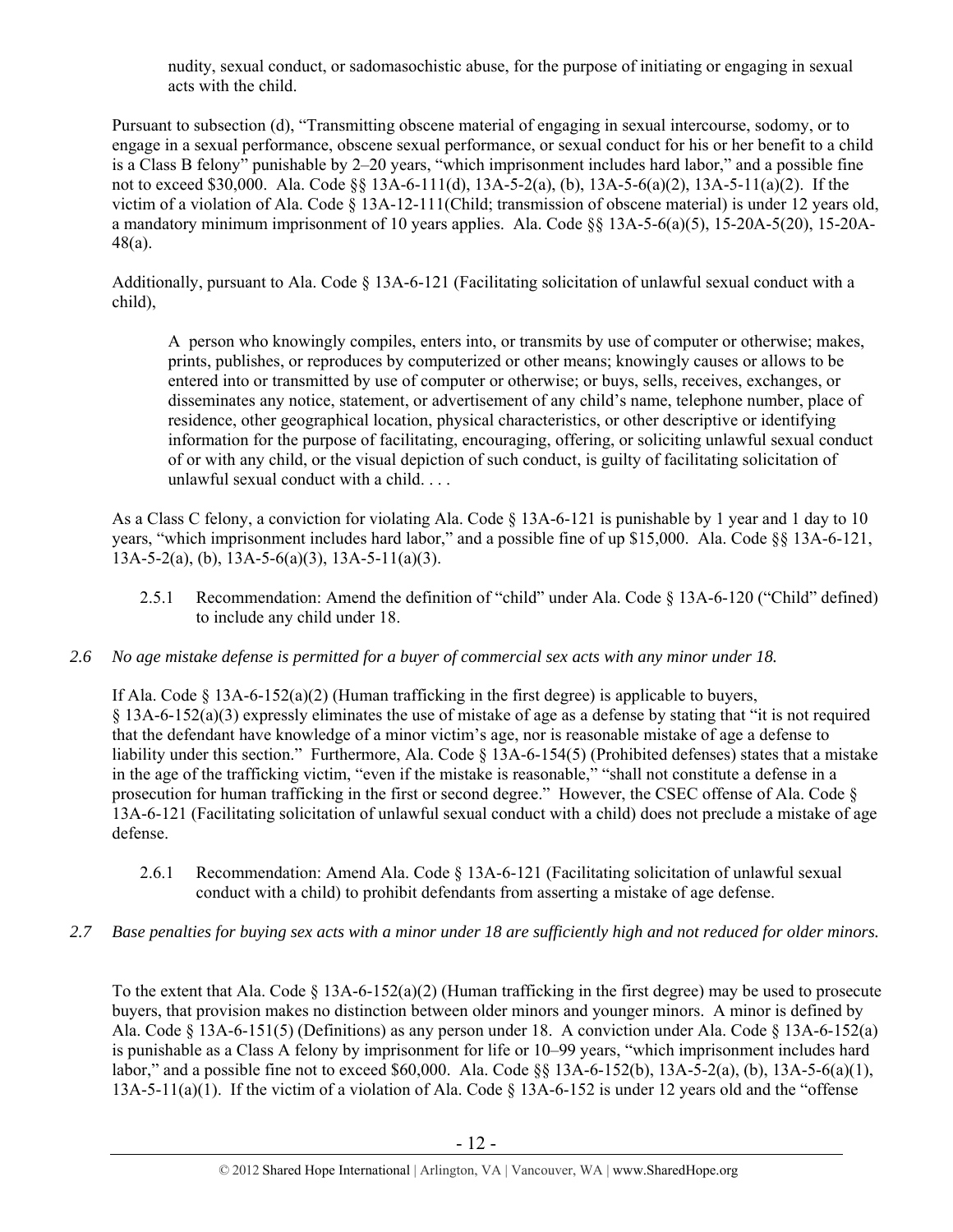involves sexual servitude,"21 a mandatory minimum imprisonment of 20 years applies. Ala. Code §§ 13A-5- 6(a)(4), 15-20A-5(28), 15-20A-48(a).

*2.8 Financial penalties for buyers of commercial sex acts with minors are sufficiently high to make it difficult for buyers to hide the crime.* 

If applicable to buyers, buyers convicted under Ala. Code  $\S$  13A-6-152(a)(2) (Human trafficking in the first degree), a Class A felony, may be required to pay a possible fine up to \$60,000. Those convicted under Ala. Code § 13A-12-192(b) (Possession of obscene matter) or § 13A-6-121 (Facilitating solicitation of unlawful sexual conduct with a child), both Class C felonies, may be ordered to pay a possible fine up to \$15,000. Ala. Code  $\S 13A-5-11(a)(3)$ . In a prosecution for any of the crimes listed above, the court may impose a fine "not" exceeding double the pecuniary gain to the defendant or loss to the victim caused by the commission of the offense." Ala. Code § 13A-5-11(a)(4).

If Ala. Code § 13A-6-152(a)(2) (Human trafficking in the first degree) applies to buyers, they may be required to pay restitution and civil damages to a human trafficking victim and forfeit property used in committing the crime. Pursuant to Ala. Code § 13A-6-155(a) (Penalties—Restitution to victim), buyers convicted under any provision of the human trafficking article, Ala. Code §§ 13A-6-150 to 13A-6-160, will be required to "pay mandatory restitution to the victim, prosecutorial or law enforcement entity, with the proceeds from property forfeited under Section 6 [i.e. Section 13A-6-156] applied first to payment of restitution." Ala. Code § 13A-6- 156 (Penalties—Forfeiture of property) states,

A person who commits the offense of human trafficking in the first degree or human trafficking in the second degree shall forfeit to the State of Alabama any profits or proceeds and any interest in property that he or she has acquired or maintained that the sentencing court determines to have been acquired or maintained as a result of committing human trafficking in the first degree or human trafficking in the second degree. Any assets seized shall first be used to pay restitution to trafficking victims and subsequently to pay any damages awarded to victims in a civil action. Any remaining assets shall go toward the cost of the investigation and prosecution and the remaining assets shall be remitted to funding the Alabama Crime Victims Compensation Fund.

Additionally, under Ala. Code § 13A-12-198 (Forfeiture and condemnation of contraband), buyers convicted under, among other provisions, Ala. Code § 13A-12-192(b) (Possession of obscene matter) will be required to forfeit to the State "[a]ny article, equipment, machine, materials, matter, vehicle or other thing whatsoever used in the commercial production, transportation, dissemination, display or storage of any obscene matter displaying or depicting a person under the age of 17 years engaged in any of the obscene acts" described in that section.

Buyers convicted of other offenses under Alabama's criminal laws may also be required to make restitution to the victims of the crimes pursuant to Ala. Code  $\S$  15-18-67 (Hearings), which states,

When a defendant is convicted of a criminal activity or conduct which has resulted in pecuniary damages<sup>22</sup> or loss to a victim, the court shall hold a hearing to determine the amount or type of restitution due the victim or victims of such defendant's criminal acts. Such restitution hearings

<sup>&</sup>lt;sup>21</sup> *See supra* Section 1.1 for the definitions of "sexual servitude" and "sexual conduct."<br><sup>22</sup> Ala. Code 15-18-66(2) defines "pecuniary damages" is defined to include the following:

All special damages which a person shall recover against the defendant in a civil action arising out of the facts or events constituting the defendant's criminal activities; the term shall include, but not be limited to the money or other equivalent of property taken, broken, destroyed, or otherwise used or harmed and losses such as travel, medical, dental or burial expenses and wages including but not limited to wages lost as a result of court appearances.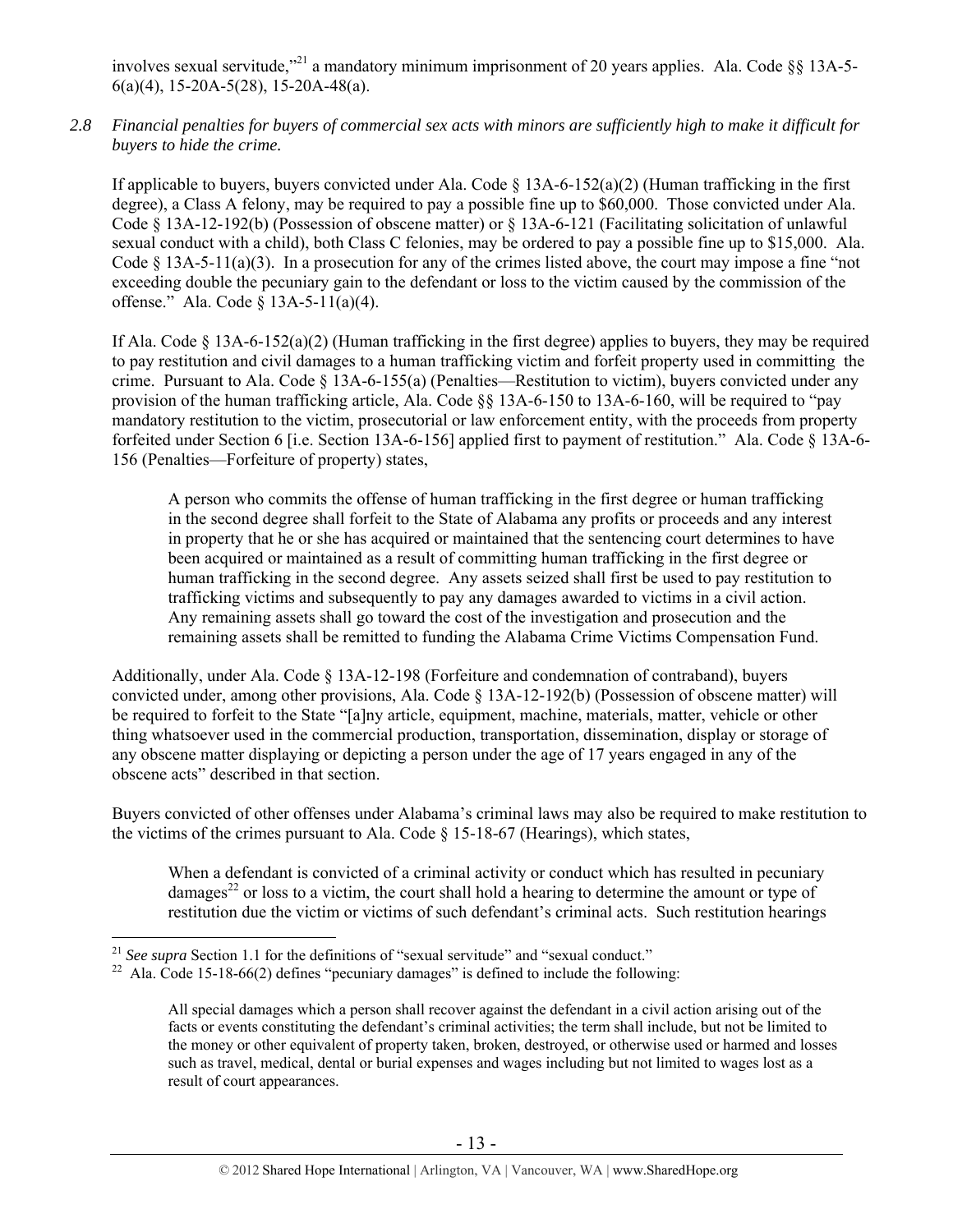shall be held as a matter of course and in addition to any other sentence which it may impose, the court shall order that the defendant make restitution or otherwise compensate such victim for any pecuniary damages. The defendant, the victim or victims, or their representatives or the administrator of any victim's estate as well as the district attorney shall have the right to be present and be heard upon the issue of restitution at any such hearings.

However, "victim" is defined in Ala. Code § 15-18-66(4) (Definitions) as "[a]ny person whom the court determines has suffered a direct or indirect pecuniary damage as a result of the defendant's criminal activities. 'Victim' shall not include any participant in the defendant's criminal activities."

## *2.9 Buying and possessing child pornography carries penalties as high as similar federal offenses.*

Pursuant to Ala. Code § 13A-12-192(b) (Possession of obscene matter), "Any person who knowingly possesses any obscene matter that contains a visual depiction of a person under the age of 17 years engaged in any act of sado-masochistic abuse, sexual intercourse, sexual excitement, masturbation, genital nudity, or other sexual conduct shall be guilty of a Class C felony."

A conviction under Ala. Code § 13A-12-192(b) is punishable as a Class C felony by imprisonment for 1 year and 1 day to 10 years, "which imprisonment includes hard labor," and a possible fine up to \$15,000. Ala. Code §§ 13A-12-192(b), 13A-5-2(a), (b), 13A-5-6(a)(3), 13A-5-11(a)(3).

In comparison, a federal conviction for possession of child pornography<sup>23</sup> is generally punishable by imprisonment for 5–20 years and a fine not to exceed  $$250,000.<sup>24</sup>$  Subsequent convictions, however, are punishable by imprisonment up to 40 years and a fine not to exceed  $$250,000.<sup>25</sup>$ 

## *2.10 Convicted buyers of commercial sex acts with minors and child pornography are required to register as sex offenders.*

Adult sex offenders are required to register pursuant to Ala. Code  $\S$  15-20A-10(a)(1) (Registration rules for an adult sex offender). An "adult sex offender" is defined as "[a]n adult convicted of a sex offense." Ala. Code § 15-20A-4(1). Pursuant to Ala. Code § 15-20A-5 (Offenses),

For the purposes of this article, a sex offense includes any of the following offenses:

 $\overline{a}$ 

(2) Rape in the second degree, as provided by Section 13A-6-62, Code of Alabama 1975.

<sup>(1)</sup> Rape in the first degree, as provided by Section 13A-6-61, Code of Alabama 1975.

<sup>&</sup>lt;sup>23</sup> 18 U.S.C. §§ 2252(a)(2), (a)(4) (Certain activities relating to material involving the sexual exploitation of minors),  $2252A(a)(2)$ –(3) (Certain activities relating to material constituting or containing child pornography), 1466A(a), (b) (Obscene visual representations of the sexual abuse of children).

<sup>&</sup>lt;sup>24</sup> 18 U.S.C. §§ 2252(b) (stating that a conviction under subsection (a)(2) is punishable by imprisonment for 5–20 years and a fine, while a conviction under subsection (a)(4) is punishable by imprisonment up to 10 years, a fine, or both),  $2252A(b)(1)$  (a conviction is punishable by imprisonment for 5–20 years and a fine),  $1466A(a)$ , (b) (stating that a conviction under subsection (a) is "subject to the penalties provided in section  $2252A(b)(1)$ ," imprisonment for 5–20 years and a fine, while a conviction under subsection (b) is "subject to the penalties provided in section 2252A(b)(2)," imprisonment up to 10 years, a fine, or both); *see also* 18 U.S.C. §§ 3559(a)(1) (classifying all of the above listed offenses as felonies), 3571(b)(3) (providing a fine up to \$250,000 for any felony conviction).

<sup>&</sup>lt;sup>25</sup> 18 U.S.C. §§ 2252(b) (stating if a person has a prior conviction under subsection (a)(2), or a list of other statutes, a conviction is punishable by a fine and imprisonment for 15–40 years, but if a person has a prior conviction under subsection (a)(4), or a list of other statutes, a conviction is punishable by a fine and imprisonment for  $10-20$  years),  $2252A(b)(1)$  (stating if a person has a prior conviction under subsection (a)(2), (a)(3), or a list of other statutes, a conviction is punishable by a fine and imprisonment for 15–40 years), 1466A(a), (b) (stating that the penalty scheme for section 2252A(b) applies); *see also* 18 U.S.C. §§ 3559(a)(1) (classifying all of the above listed offenses as felonies), 3571(b)(3) (providing a fine up to \$250,000 for any felony conviction).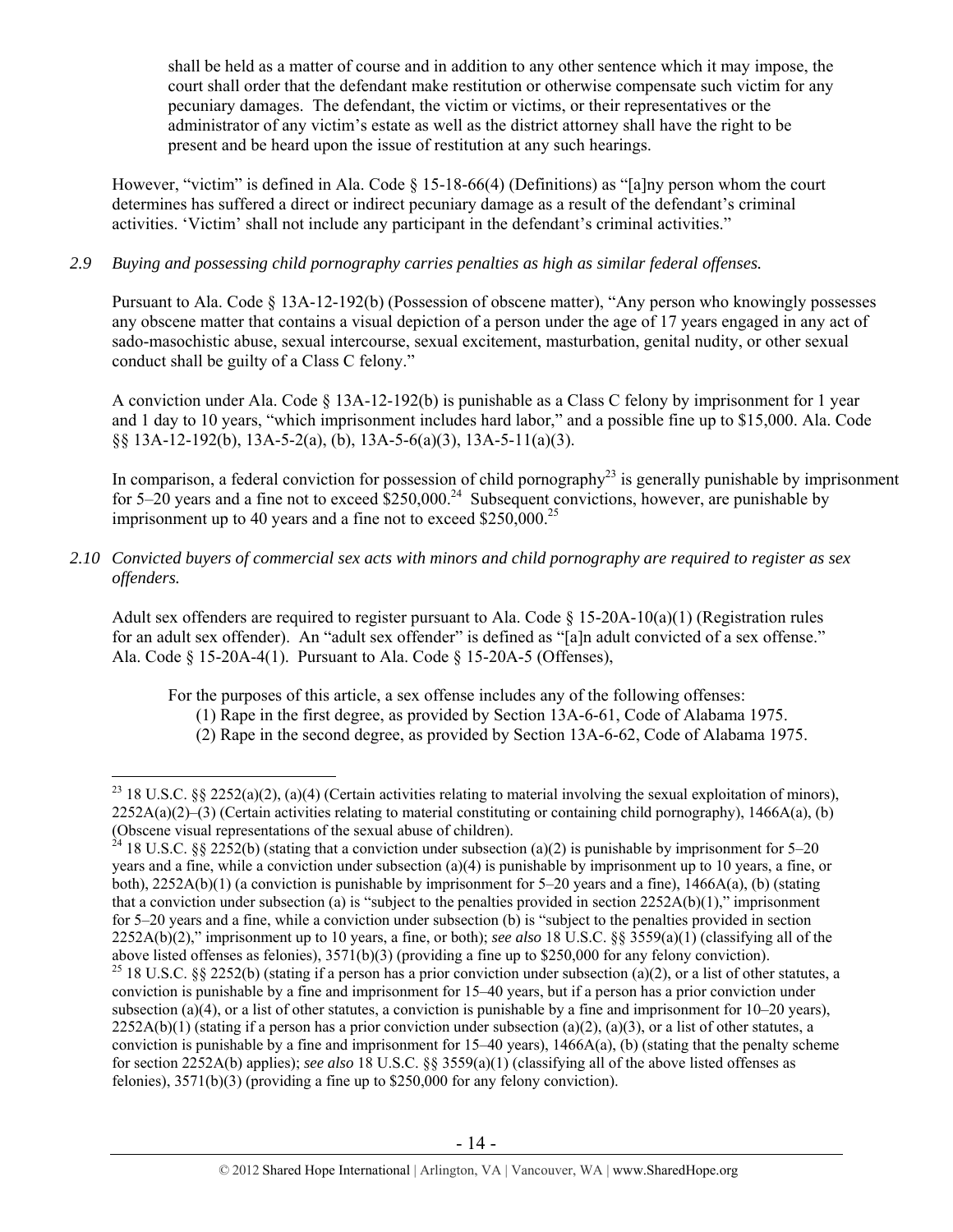(5) Sexual misconduct, as provided by Section 13A-6-65, Code of Alabama 1975, provided that on a first conviction or adjudication the sex offender is only subject to registration and verification pursuant to this article. On a second or subsequent conviction or adjudication, if the second or subsequent conviction or adjudication does not arise out of the same set of facts and circumstances as the first conviction or adjudication, the sex offender shall comply with all requirements of this article. The sentencing court may exempt from this article a juvenile sex offender adjudicated delinquent of sexual misconduct.

(7) Sexual abuse in the first degree, as provided by Section 13A-6-66, Code of Alabama 1975.

(8) Sexual abuse in the second degree, as provided by Section 13A-6-67, Code of Alabama 1975.

. . . .

. . . .

. . . .

. . . .

(10) Enticing a child to enter a vehicle, room, house, office, or other place for immoral purposes, as provided by Section 13A-6-69, Code of Alabama 1975.

(11) Sexual abuse of a child less than 12 years old, as provided by Section 13A-6-69.1, Code of Alabama 1975.

(14) Violation of the Alabama Child Pornography Act, as provided by Sections 13A-12-191, 13A-12-192, 13A-12-196, or 13A-12-197, Code of Alabama 1975.

. . . . (20**)** Transmitting obscene material to a child by computer, as provided by Section 13A-6- 111, Code of Alabama 1975.

. . . .

. . . .

(23) Facilitating solicitation of unlawful sexual conduct with a child, as provided by Section 13A-6-121, Code of Alabama 1975.

(24) Electronic solicitation of a child, as provided by Section 13A-6-122, Code of Alabama 1975.

(25) Facilitating the on-line solicitation of a child, as provided by Section 13A-6-123, Code of Alabama 1975.

(26) Traveling to meet a child for an unlawful sex act, as provided by Section 13A-6-124, Code of Alabama 1975.

(27) Facilitating the travel of a child for an unlawful sex act, as provided by Section 13A-6- 125, Code of Alabama 1975.

(28) Human trafficking in the first degree, as provided by Section 13A-6-152, Code of Alabama 1975, provided that the offense involves sexual servitude.

(29) Human trafficking in the second degree, as provided by Section 13A-6-153, Code of Alabama 1975, provided that the offense involves sexual servitude.

. . . . (32) Any solicitation, attempt, or conspiracy to commit any of the offenses listed in subdivisions  $(1)$  to  $(32)$ .

(35) Any crime committed in another state, the District of Columbia, any United States territory, or a federal, military, Indian, or foreign country jurisdiction if that jurisdiction also requires that anyone convicted of that crime register as a sex offender in that jurisdiction. . . . .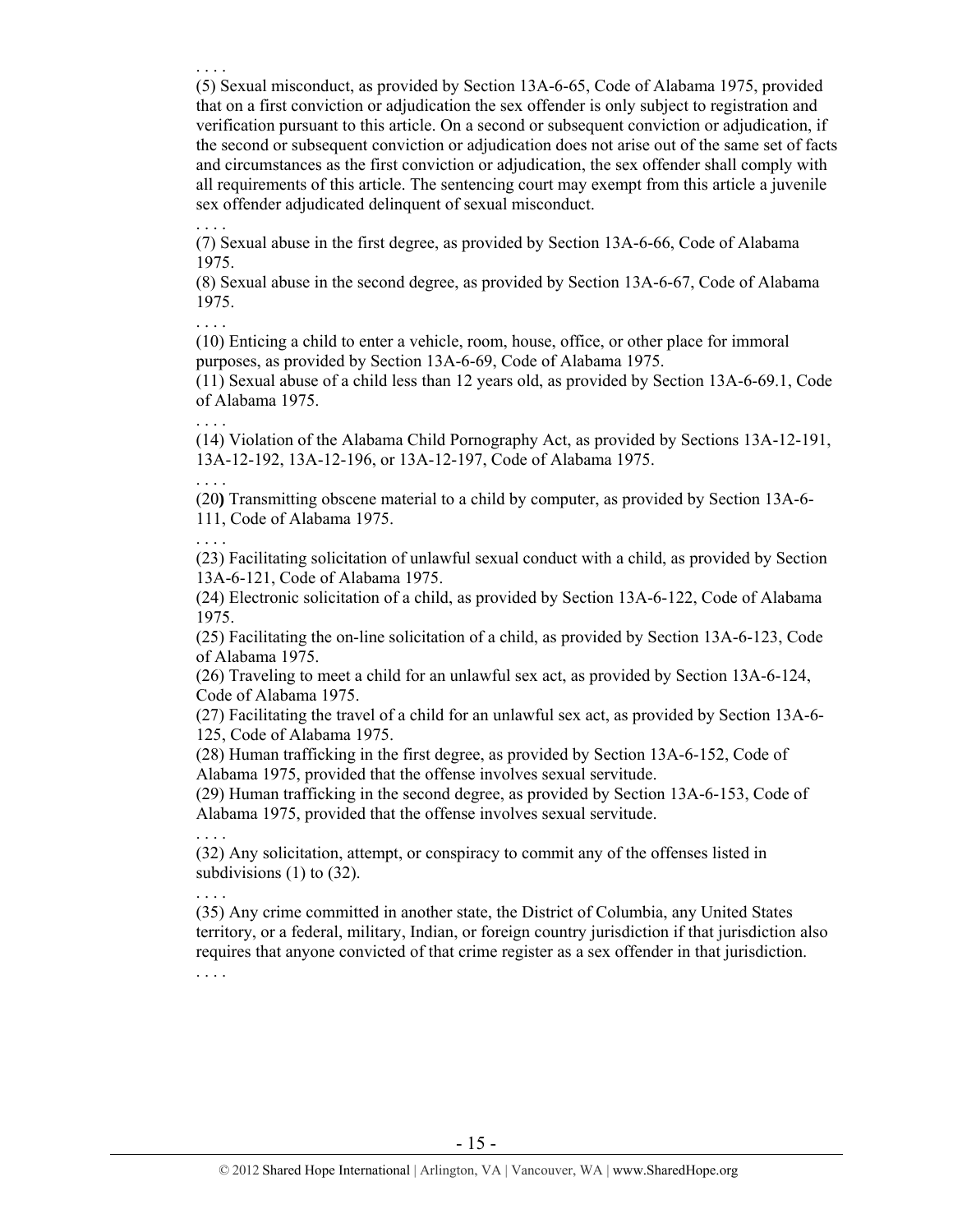#### **FRAMEWORK ISSUE 3: CRIMINAL PROVISIONS FOR TRAFFICKERS**

# *Legal Components:*

- *3.1 Penalties for trafficking a child for sexual exploitation are as high as federal penalties.*
- *3.2 Creating and distributing child pornography carries penalties as high as similar federal offenses.*
- *3.3 Using the Internet to lure, entice, recruit or sell commercial sex acts with a minor is a separate crime or results in an enhanced penalty for traffickers.*
- *3.4 Financial penalties for traffickers, including asset forfeiture, are sufficiently high.*
- *3.5 Convicted traffickers are required to register as sex offenders.*
- *3.6 Laws relating to termination of parental rights for certain offenses include sex trafficking or commercial sexual exploitation of children (CSEC) offenses in order to remove the children of traffickers from their control and potential exploitation.*

*\_\_\_\_\_\_\_\_\_\_\_\_\_\_\_\_\_\_\_\_\_\_\_\_\_\_\_\_\_\_\_\_\_\_\_\_\_\_\_\_\_\_\_\_\_\_\_\_\_\_\_\_\_\_\_\_\_\_\_\_\_\_\_\_\_\_\_\_\_\_\_\_\_\_\_\_\_\_\_\_\_\_\_\_\_\_\_\_\_\_\_\_\_\_* 

# *Legal Analysis:*

*3.1 Penalties for trafficking a child for sexual exploitation are as high as federal penalties.* 

Ala. Code  $\S 13A-6-152(a)(2)$  (Human trafficking in the first degree) makes it illegal if a trafficker "knowingly obtains, recruits, entices, solicits, induces, threatens, isolates, harbors, holds, restrains, transports, provides, or maintains any minor for the purpose of causing a minor to engage in sexual servitude."<sup>26</sup> A conviction under Ala. Code § 13A-6-152(a)(2) is punishable as a Class A felony<sup>27</sup> by imprisonment for life or 10–99 years, "which imprisonment includes hard labor," and a possible fine up to \$60,000. Ala. Code §§ 13A-6-152(b), 13A-5-2(a), (b), 13A-5-6(a)(1), 13A-5-11(a)(1). If the victim of a violation of Ala. Code § 13A-6-152 is under 12 years old and the "offense involves sexual servitude," a mandatory minimum imprisonment of 20 years applies. Ala. Code §§ 13A-5-6(a)(4), 15-20A-5(28), 15-20A-48(a). Also, Ala. Code § 13A-6-125 (Facilitating the travel of a child for an unlawful sex act) states that a person "who facilitates, arranges, provides, or pays for the transport of a child for the purposes of engaging in an unlawful sex act with a child, including sexual intercourse, sodomy, a sexual performance, obscene sexual performance, or other sexual conduct for his or her benefit or for the benefit of another" commits a Class A felony punishable by life imprisonment or 10–99 years, "which imprisonment includes hard labor," and a possible fine up to \$60,000. Ala. Code §§ 13A-6-125, 13A-5-2(a), (b), 13A-5-6(a)(1), 13A-5-11(a)(1). Under Ala. Code § 13A-5-6(c),

In addition to any penalties heretofore or hereafter provided by law, in all cases where an offender is designated as a sexually violent predator pursuant to Section 15-20-25.3 [repealed; see now Section 15-  $20A-19$ <sup>28</sup> or where an offender is convicted of a Class A felony criminal sex offense involving a child as defined in Section 15-20-21(5) [repealed; see now Sections 15-20A-4 and 15-20A-48], and is sentenced to a county jail or the Alabama Department of Corrections, the sentencing judge shall impose an additional penalty of not less than 10 years of post-release supervision to be served upon the defendant's release from incarceration.

Traffickers may also be prosecuted under Ala. Code  $\S$  13A-12-111(a) (Promoting prostitution; first degree).<sup>29</sup> A conviction for violating Ala. Code  $\S$  13A-12-111(a) is punishable as a Class B felony by imprisonment for 2– 20 years, "which imprisonment includes hard labor," and a possible fine up to \$30,000. Ala. Code §§ 13A-12- 111(b), 13A-5-2(a), (b), 13A-5-6(a)(2), 13A-5-11(a)(2). If the victim of a violation of Ala. Code § 13A-12-111

<sup>&</sup>lt;sup>26</sup> See supra Section 1.1 for the definitions of "sexual servitude" and "sexual conduct."<br><sup>27</sup> See supra note 14.<br><sup>28</sup> See supra note 15.<br><sup>29</sup> See supra Section 1.2 for the substantive provisions of Ala. Code § 13A-12-11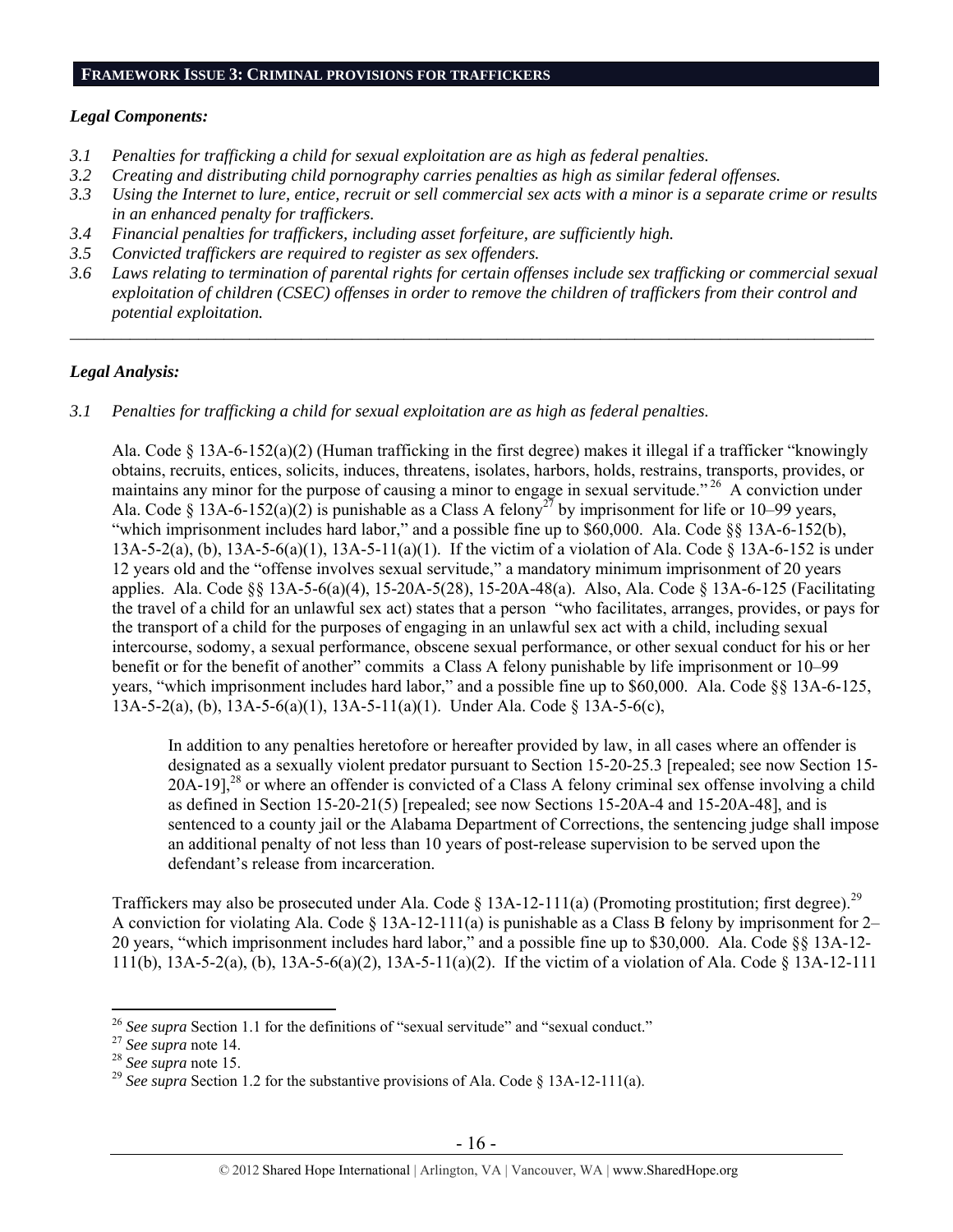is under 12 years old, a mandatory minimum imprisonment of 10 years applies. Ala. Code §§ 13A-5-6(a)(5), 15-20A-5(12), 15-20A-48(a).

Additionally, traffickers could be prosecuted under Ala. Code § 13A-12-112(a) (Promoting prostitution; second degree), punishable as a Class C felony<sup>30</sup> by imprisonment for 1 year and 1 day to 10 years, "which imprisonment includes hard labor," and a possible fine up to \$30,000. Ala. Code §§ 13A-12-112(b), 13A-5- 2(a), (b), 13A-5-6(a)(3), 13A-5-11(a)(3). Some traffickers could be prosecuted under Ala. Code § 13A-6-121 (Facilitating solicitation of unlawful sexual conduct with a child), which is a Class C felony, and is punishable by 1 year and 1 day to 10 years, "which imprisonment includes hard labor," and a possible fine of up \$15,000 Ala. Code §§ 13A-6-121, 13A-5-2(a), (b), 13A-5-6(a)(3), 13A-5-11(a)(3).

In comparison, if the victim is under the age of 14, a conviction under the Trafficking Victims Protection Act  $(TVPA)^{31}$  for child sex trafficking is punishable by 15 years to life imprisonment and a fine not to exceed \$250,000. 18 U.S.C. §§ 1591(b)(1), 3559(a)(1), 3571(b)(3). If the victim is between the ages of 14–17, a conviction is punishable by 10 years to life imprisonment and a fine not to exceed \$250,000. 18 U.S.C. §§ 1591(b)(2), 3559(a)(1), 3571(b)(3). A conviction is punishable by mandatory life imprisonment, however, if the trafficker has a prior conviction for a federal sex offense<sup>32</sup> against a minor.

# *3.2 Creating and distributing child pornography carries penalties as high as similar federal offenses.*

Alabama criminalizes the production, dissemination, $33$  and possession with the intent to disseminate child pornography separately. Ala. Code § 13A-12-197(a) (Production of obscene matter) states, "Any person who knowingly<sup>34</sup> films, prints, records, photographs or otherwise produces any obscene matter that contains a visual depiction of a person under the age of 17 years engaged in any act of sado-masochistic abuse, sexual intercourse,<sup>35</sup> sexual excitement,<sup>36</sup> masturbation, breast nudity, genital nudity, or other sexual conduct<sup>37</sup> shall be guilty of a Class A felony." Pursuant to Ala. Code § 13A-12-197(b), each depiction of each individual under 17 counts as a separate offense. A conviction under Ala. Code § 13A-12-197 is punishable as a Class A felony by imprisonment for life or 10–99 years, "which imprisonment includes hard labor," and a possible fine up to  $$60,000$ . Ala. Code  $\$ \ $13A-5-2(a)$ , (b),  $13A-5-6(a)(1)$ , 13A-5-11(a)(1). If the victim of a violation of Ala. Code § 13A-12-197 is under 12 years old, a mandatory minimum imprisonment of 20 years applies. Ala. Code §§ 13A-5-6(a)(4), 15-20A-5(14), 15-  $20A-48(a)$ .

Ala. Code § 13A-12-191 (Dissemination or display of obscene matter) states,

 $\overline{a}$ 

"[a] person knowingly disseminates or publicly displays obscene matter when the person knows the nature of the matter. A person knows the nature of the matter when either of the following circumstances exist:

<sup>&</sup>lt;sup>30</sup> *See supra* note 16.<br><sup>31</sup> *See supra* note 10.<br><sup>32</sup> *See supra* note 17.<br><sup>33</sup> Ala. Code § 13A-12-190(1) (Definitions) defines "disseminate" as "[t]o sell, lend or show for monetary consideration or to offer or agree to do the same."

 $34$  Ala. Code § 13A-12-190(4) (Definitions) defines "knowingly" as the following:

a. The person is aware of the character and content of the matter; or

b. The person recklessly disregards circumstances suggesting the character and content of the matter.<br><sup>35</sup> Ala. Code § 13A-12-190(7) (Definitions) defines "sexual intercourse" as "[i]ntercourse, real or simulated, whether genital-genital, oral-genital, anal-genital or oral-anal, whether between persons of the same or opposite sex or between a human and an animal."

 $36$  Ala. Code § 13A-12-190(6) (Definitions) defines "sexual excitement" as "[t]he condition of human male or female genitals when in a state of sexual stimulation."

 $37$  Ala. Code § 13A-12-190(9) (Definitions) defines "other sexual conduct" as "[a]ny touching of the genitals, pubic areas or buttocks of the human male or female, or the breasts of the female, whether alone or between members of the same or opposite sex or between humans and animals in an act of apparent sexual stimulation or gratification."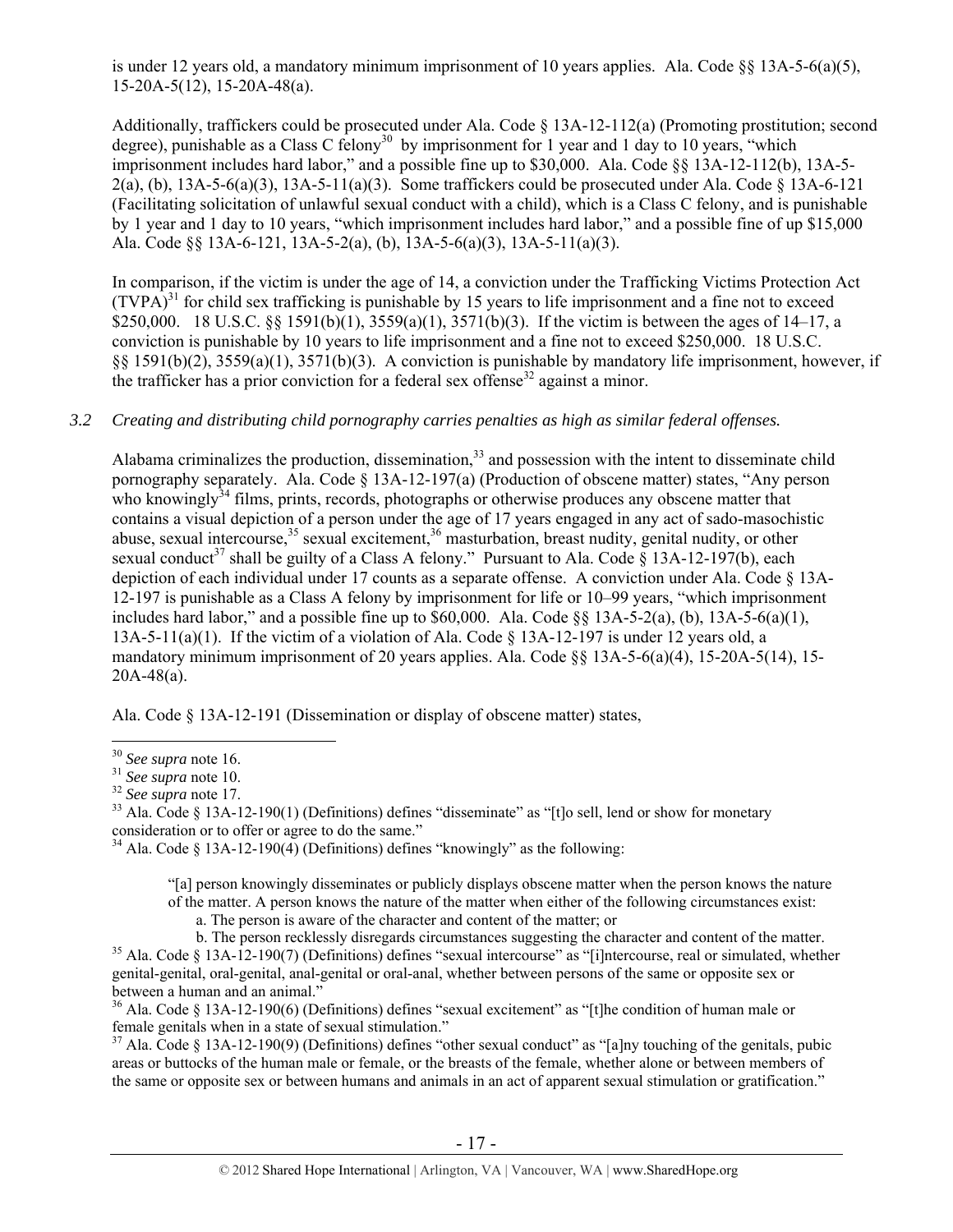Any person who shall knowingly disseminate or display publicly any obscene matter containing a visual depiction of a person under the age of 17 years engaged in any act of sado-masochistic abuse, sexual intercourse, sexual excitement, masturbation, breast nudity, genital nudity, or other sexual conduct shall be guilty of a Class B felony.

Ala. Code § 13A-12-192(a) (Possession of obscene matter) states,

Any person who knowingly possesses with intent to disseminate any obscene matter that contains a visual depiction of a person under the age of 17 years engaged in any act of sado-masochistic abuse, sexual intercourse, sexual excitement, masturbation, breast nudity, genital nudity, or other sexual conduct shall be guilty of a Class B felony. Possession of three or more copies of the same visual depiction contained in obscene matter is prima facie evidence of possession with intent to disseminate the same.

Class B felonies are punishable by imprisonment of 2–20 years, "which imprisonment includes hard labor," and possible fines up \$30,000. Ala. Code  $\&$  13A-5-2(a), (b), 13A-5-6(a)(2), 13A-5-11(a)(2). If the child involved in the commission of Ala. Code  $\S$  13A-12-197(a) (Production of obscene matter) is under 12 years old, a mandatory minimum imprisonment of 20 years applies, while if the child involved in the commission of Ala. Code § 13A-12-191 (Dissemination or display of obscene matter) or § 13A-12-192(a) (Possession of obscene matter) is under 12 years old, a mandatory minimum imprisonment of 10 years applies. Ala. Code §§ 13A-5-  $6(a)(4)$ ,  $(a)(5)$ , 15-20A-5(14), 15-20A-48(a).

Pursuant to Ala. Code § 13A-12-196 (Permitting or allowing child to engage in production of obscene matter),

Any parent or guardian who knowingly permits or allows their child, ward, or dependent under the age of 17 years to engage in the production of any obscene matter containing a visual depiction of such child, ward, or dependent under the age of 17 years engaged in any act of sado-masochistic abuse, sexual excitement, masturbation, breast nudity, genital nudity, or other sexual conduct shall be guilty of a Class A felony.

 A Class A felony is punishable by life imprisonment or 10–99 years, "which imprisonment includes hard labor," and a possible fine up to \$60,000. Ala. Code  $\S$ § 13A-5-6(a)(1), 13A-5-11(a)(1). Additionally, if the child involved is under the age of 12, a mandatory minimum imprisonment of 20 years applies. Ala. Code §§ 13A-5-2(a), (b), 13A-5-6(a)(4), 15-20A-5(14), 15-20A-48(a).

In comparison, if the victim is under the age of 14, a conviction under the TVPA for child sex trafficking is punishable by 15 years to life imprisonment and a fine not to exceed \$250,000. 18 U.S.C. §§ 1591(b)(1),  $3559(a)(1)$ ,  $3571(b)(3)$ . If the victim is between the ages of  $14-17$ , a conviction is punishable by 10 years to life imprisonment and a fine not to exceed \$250,000. 18 U.S.C. §§ 1591(b)(2), 3559(a)(1), 3571(b)(3). A conviction is punishable by mandatory life imprisonment, however, if the trafficker has a prior conviction for a federal sex offense<sup>38</sup> against a minor. Additionally, a federal conviction for distribution of child pornography<sup>39</sup> is generally punishable by imprisonment for 5–20 years and a fine not to exceed \$250,000.<sup>40</sup> Subsequent convictions, however, are punishable by imprisonment up to 40 years and a fine not to exceed \$250,000.<sup>41</sup>

<sup>&</sup>lt;sup>38</sup> *See supra* note 17.<br><sup>39</sup> 18 U.S.C. §§ 2252(a)(1), (a)(2), (a)(3) (Certain activities relating to material involving the sexual exploitation of minors),  $2252A(a)(2)$ , (a)(3) (Certain activities relating to material constituting or containing child pornography), 1466A(a) (Obscene visual representations of the sexual abuse of children).<br><sup>40</sup> 18 U.S.C. §§ 2252(b) (stating that a conviction under subsection (a)(1), (a)(2), or (a)(3) is punishable by

imprisonment for 5–20 years and a fine), 2252A(b)(1) (a conviction is punishable by imprisonment for 5–20 years and a fine), 1466A(a), (b) (stating that a conviction under subsection (a) is "subject to the penalties provided in section 2252A(b)(1)," imprisonment for 5–20 years and a fine, while a conviction under subsection (b) is "subject to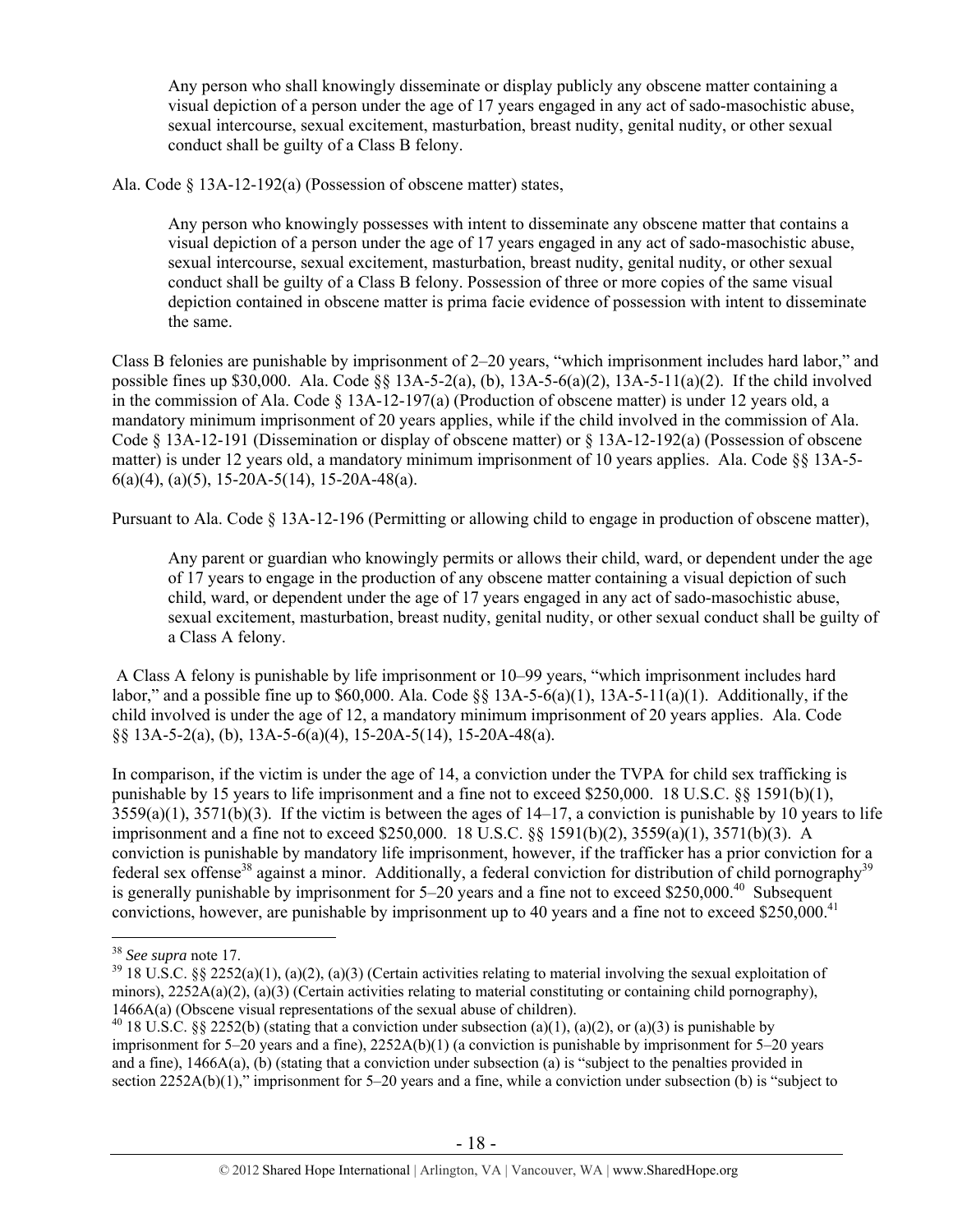*3.3 Using the Internet to lure, entice, recruit or sell commercial sex acts with a minor is a separate crime or results in an enhanced penalty for traffickers.* 

The use of the Internet to reach children under 16 for commercial sex acts is illegal under Ala. Code § 13A-6- 122 (Electronic solicitation of a child).<sup>42</sup> Pursuant to Ala. Code § 13A-6-122,

[A] person who, knowingly, with the intent to commit an unlawful sex act, entices, induces, persuades, seduces, prevails, advises, coerces, lures, or orders, or attempts to entice, induce, persuade, seduce, prevail, advise, coerce, lure, or order, by means of a computer, on-line service, Internet service . . . or any other electronic communication or storage device, a child who is at least three years younger than the defendant, or another person believed by the defendant to be a child at least three years younger than the defendant to meet with the defendant or any other person for the purpose of engaging in sexual intercourse, sodomy, or to engage in a sexual performance, obscene sexual performance, or sexual conduct for his or her benefit or for the benefit of another, is guilty of electronic solicitation of a child. . . .

A conviction for violating Ala. Code § 13A-6-122 is punishable as a Class B felony by imprisonment for 2–20 years, "which imprisonment includes hard labor," and a possible fine up to \$30,000. Ala. Code §§ 13A-6-122,  $13A-5-2(a)$ , (b),  $13A-5-6(a)(2)$ ,  $13A-5-11(a)(2)$ .

Additionally, pursuant to Ala. Code § 13A-6-121 (Facilitating solicitation of unlawful sexual conduct with a child),

A person who knowingly compiles, enters into, or transmits by use of computer or otherwise; makes, prints, publishes, or reproduces by computerized or other means; knowingly causes or allows to be entered into or transmitted by use of computer or otherwise; or buys, sells, receives, exchanges, or disseminates any notice, statement, or advertisement of any child's name, telephone number, place of residence, other geographical location, physical characteristics, or other descriptive or identifying information for the purpose of facilitating, encouraging, offering, or soliciting unlawful sexual conduct of or with any child, or the visual depiction of such conduct, is guilty of facilitating solicitation of unlawful sexual conduct with a child. . . .

As a Class C felony, a conviction for violating Ala. Code § 13A-6-121 is punishable by 1 year and 1 day to 10 years, "which imprisonment includes hard labor," and a possible fine of up \$15,000. Ala. Code §§ 13A-6-121,  $13A-5-2(a)$ , (b),  $13A-5-6(a)(3)$ ,  $13A-5-11(a)(3)$ .

*3.4 Financial penalties for traffickers, including asset forfeiture, are sufficiently high.* 

the penalties provided in section 2252A(b)(2)," imprisonment up to 10 years, a fine, or both); *see also* 18 U.S.C. §§ 3559(a)(1) (classifying all of the above listed offenses as felonies),  $3571(b)(3)$  (providing a fine up to \$250,000 for any felony conviction).

<sup>&</sup>lt;sup>41</sup> 18 U.S.C. §§ 2252(b) (stating if a person has a prior conviction under subsection (a)(1), (a)(2), or (a)(3) or a list of other statutes, a conviction is punishable by a fine and imprisonment for 15–40 years), 2252A(b)(1) (stating if a person has a prior conviction under subsection (a)(2), (a)(3), or a list of other statutes, a conviction is punishable by a fine and imprisonment for 15–40 years), 1466A(a), (b) (stating that the penalty scheme for section 2252A(b) applies); *see also* 18 U.S.C. §§ 3559(a)(1) (classifying all of the above listed offenses as felonies), 3571(b)(3) (providing a fine up to  $$250,000$  for any felony conviction).

<sup>42</sup> For purposes of Ala. Code § 13A-6-122 (Electronic solicitation of a child), § 13A-6-121 (Facilitating solicitation of unlawful sexual conduct with a child), § 13A-6-123 (Facilitating the on-line solicitation of a child), § 13A-6-124 (Traveling to meet a child for an unlawful sex act), and § 13A-6-125 (Facilitating the travel of a child for an unlawful sex act), a "child" means "a person under 16 years of age." Ala. Code § 13A-6-120.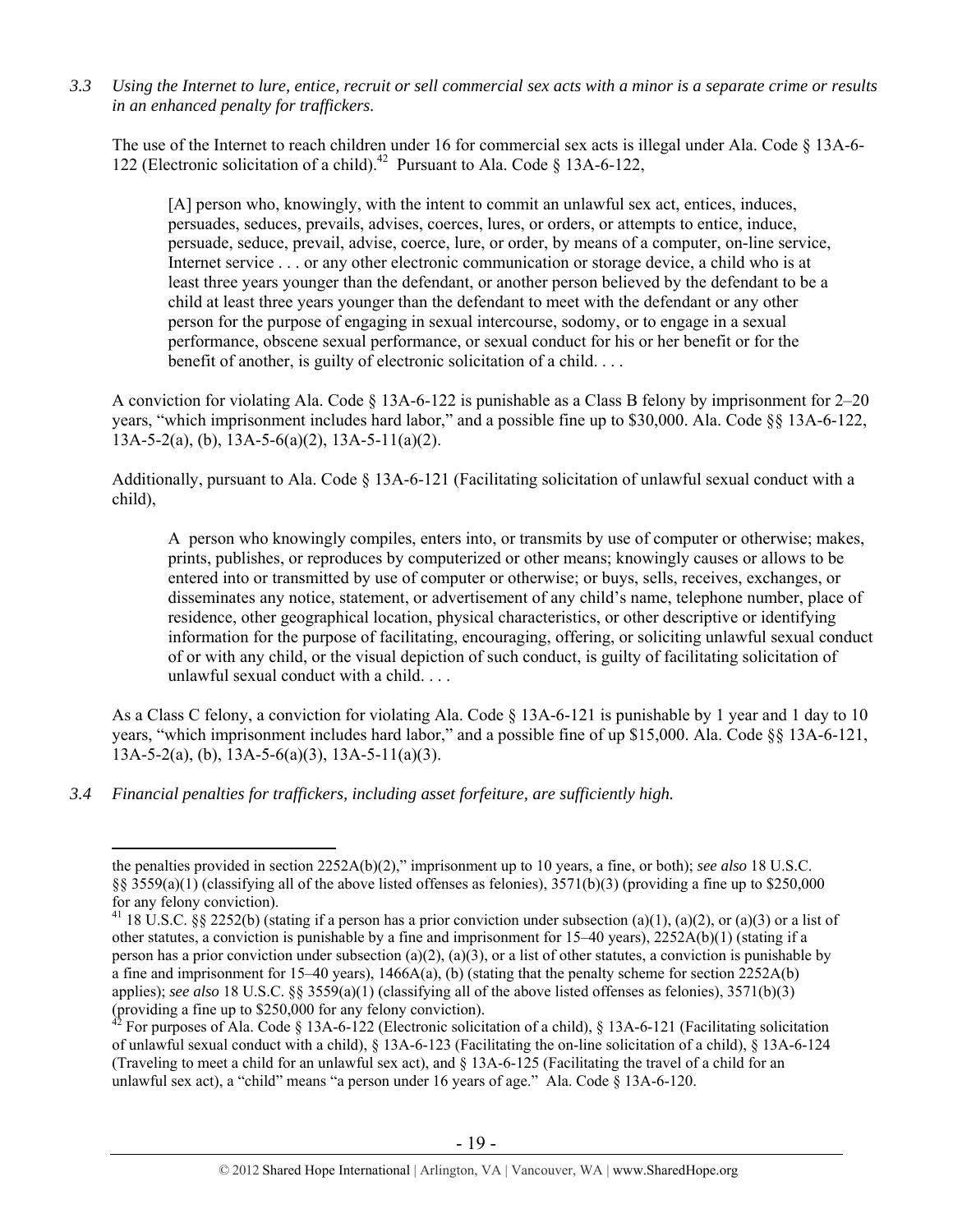Traffickers convicted of trafficking or offenses related to domestic minor sex trafficking face a number of financial penalties, including fines, restitution, forfeiture, and civil damages. Traffickers convicted of Ala. Code § 13A-12-197 (Production of obscene matter), a Class A felony, are subject to a possible fine up to \$60,000 pursuant to Ala. Code  $\S$  13A-5-11(a)(1). Traffickers convicted of Ala. Code  $\S$  13A-12-111 (Promoting prostitution; first degree), § 13A-6-122 (Electronic solicitation of a child), § 13A-12-191 (Dissemination or display of obscene matter), or § 13A-12-192 (Possession of obscene matter), all Class B felonies, are subject to possible fines up to \$30,000. Ala. Code § 13A-5-11(a)(2). Traffickers convicted of Ala. Code § 13A-12-112 (Promoting prostitution; second degree) or § 13A-6-121 (Facilitating solicitation of unlawful sexual conduct with a child), both Class C felonies, are subject to a possible fine up to \$15,000.Ala. Code §§ 13A-12-112(b), 13A-6-121, 13A-5-11(a)(3). Pursuant to Ala. Code § 13A-5-  $11(a)(4)$ , the court may fix the fine at "[a]ny amount not exceeding double the pecuniary gain to the defendant or loss to the victim caused by the commission of the offense."

Additional forfeiture provisions apply to traffickers convicted of Ala. Code § 13A-12-197(a), § 13A-12-191, and § 13A-12-192(a). Ala. Code § 13A-12-198 (Forfeiture and condemnation of contraband) states in part,

Any article, equipment, machine, materials, matter, vehicle or other thing whatsoever used in the commercial production, transportation, dissemination, display or storage of any obscene matter displaying or depicting a person under the age of 17 years engaged in any of the obscene acts described in Sections 13A-12-191, 13A-12-192, 13A-12-196 and 13A-12-197 shall be contraband and shall be forfeited to the State of Alabama.

Traffickers convicted of other offenses under Alabama's criminal laws may also be required to make restitution to the victims of the crimes pursuant to Ala. Code  $\S$  15-18-67 (Hearings), which states that

[w]hen a defendant is convicted of a criminal activity or conduct which has resulted in pecuniary damages or  $loss^{43}$  to a victim, the court shall hold a hearing to determine the amount or type of restitution due the victim or victims of such defendant's criminal acts. Such restitution hearings shall be held as a matter of course and in addition to any other sentence which it may impose, the court shall order that the defendant make restitution or otherwise compensate such victim for any pecuniary damages. The defendant, the victim or victims, or their representatives or the administrator of any victim's estate as well as the district attorney shall have the right to be present and be heard upon the issue of restitution at any such hearings.

However, "victim" is defined in Ala. Code § 15-18-66(4) (Definitions) as "[a]ny person whom the court determines has suffered a direct or indirect pecuniary damage as a result of the defendant's criminal activities. 'Victim' shall not include any participant in the defendant's criminal activities."

Traffickers convicted of Ala. Code § 13A-6-152(a)(2) (Human trafficking in the first degree) are subject to additional forfeiture and restitution provisions. Pursuant to Ala. Code § 13A-6-156 (Forfeiture of profits or proceeds and interest in property),

A person who commits the offense of human trafficking in the first degree or human trafficking in the second degree shall forfeit to the State of Alabama any profits or proceeds and any interest in property that he or she has acquired or maintained that the sentencing court determines to have been acquired or maintained as a result of committing human trafficking in the first degree or human trafficking in the second degree. Any assets seized shall first be used to pay restitution to trafficking victims and subsequently to pay any damages awarded to victims in a civil action. Any remaining assets shall go toward the cost of the investigation and prosecution and the remaining assets shall be remitted to funding the Alabama Crime Victims Compensation Fund.

<sup>43</sup> *See supra* note 22.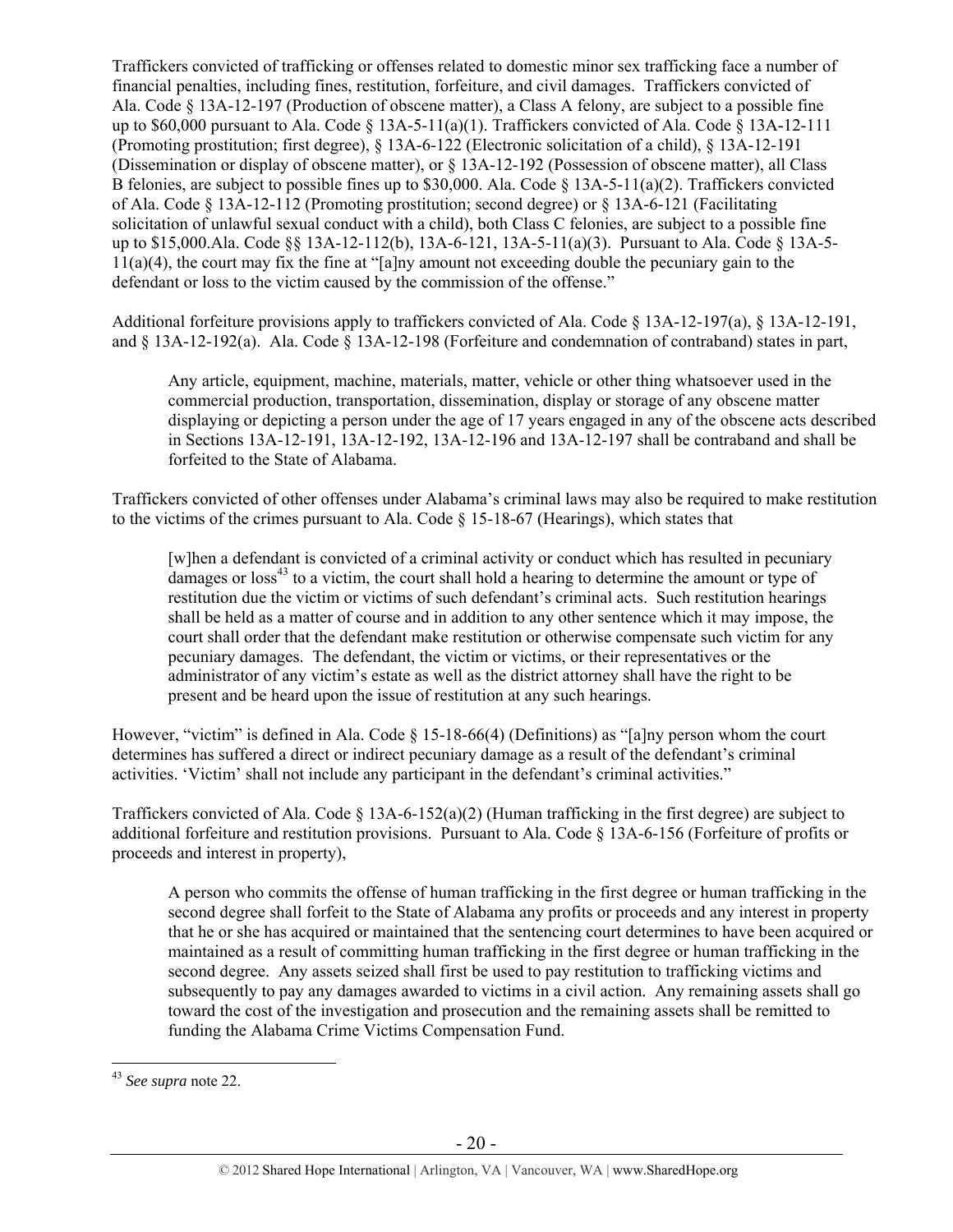Pursuant to Ala. Code § 13A-6-155(a) (Penalties—Restitution to victim), traffickers convicted under any provision of the human trafficking article, Ala. Code § 13A-6-150 et seq., will be required to "pay mandatory restitution to the victim, prosecutorial or law enforcement entity, with the proceeds from property forfeited under Section 6 [i.e. Section 13A-6-156] applied first to payment of restitution."

Furthermore, under Ala. Code § 13A-6-157 (Civil action—Damages),

An individual who is a victim of human trafficking may bring a civil action in the appropriate state court. The court may award actual damages, compensatory damages, punitive damages, injunctive relief, and any other appropriate relief. A prevailing plaintiff shall also be awarded attorney's fees and costs. Treble damages shall be awarded on proof of actual damages where defendant's acts were willful and malicious.

# *3.5 Convicted traffickers are required to register as sex offenders.*

Adult sex offenders are required to register pursuant to Ala. Code  $\S$  15-20A-10(a)(1) (Registration rules for an adult sex offender). An "adult sex offender" is defined as "[a]n adult convicted of a sex offense." Ala. Code § 15-20A-4(1). Pursuant to Ala. Code § 15-20A-5 (Offenses),

For the purposes of this article, a sex offense includes any of the following offenses:

. . . . (12) Promoting prostitution in the first degree, as provided by Section 13A-12-111, Code of Alabama 1975.

(13) Promoting prostitution in the second degree, as provided by Section 13A-12-112, Code of Alabama 1975.

(14) Violation of the Alabama Child Pornography Act, as provided by Sections 13A-12-191, 13A-12-192, 13A-12-196, or 13A-12-197, Code of Alabama 1975.

. . . . (20**)** Transmitting obscene material to a child by computer, as provided by Section 13A-6- 111, Code of Alabama 1975.

. . . .

(23) Facilitating solicitation of unlawful sexual conduct with a child, as provided by Section 13A-6-121, Code of Alabama 1975.

(24) Electronic solicitation of a child, as provided by Section 13A-6-122, Code of Alabama 1975.

(25) Facilitating the on-line solicitation of a child, as provided by Section 13A-6-123, Code of Alabama 1975.

(26) Traveling to meet a child for an unlawful sex act, as provided by Section 13A-6-124, Code of Alabama 1975.

(27) Facilitating the travel of a child for an unlawful sex act, as provided by Section 13A-6- 125, Code of Alabama 1975.

(28) Human trafficking in the first degree, as provided by Section 13A-6-152, Code of Alabama 1975, provided that the offense involves sexual servitude.

(29) Human trafficking in the second degree, as provided by Section 13A-6-153, Code of Alabama 1975, provided that the offense involves sexual servitude.

. . . . (32) Any solicitation, attempt, or conspiracy to commit any of the offenses listed in subdivisions  $(1)$  to  $(31)$ .

. . . .

(35) Any crime committed in another state, the District of Columbia, any United States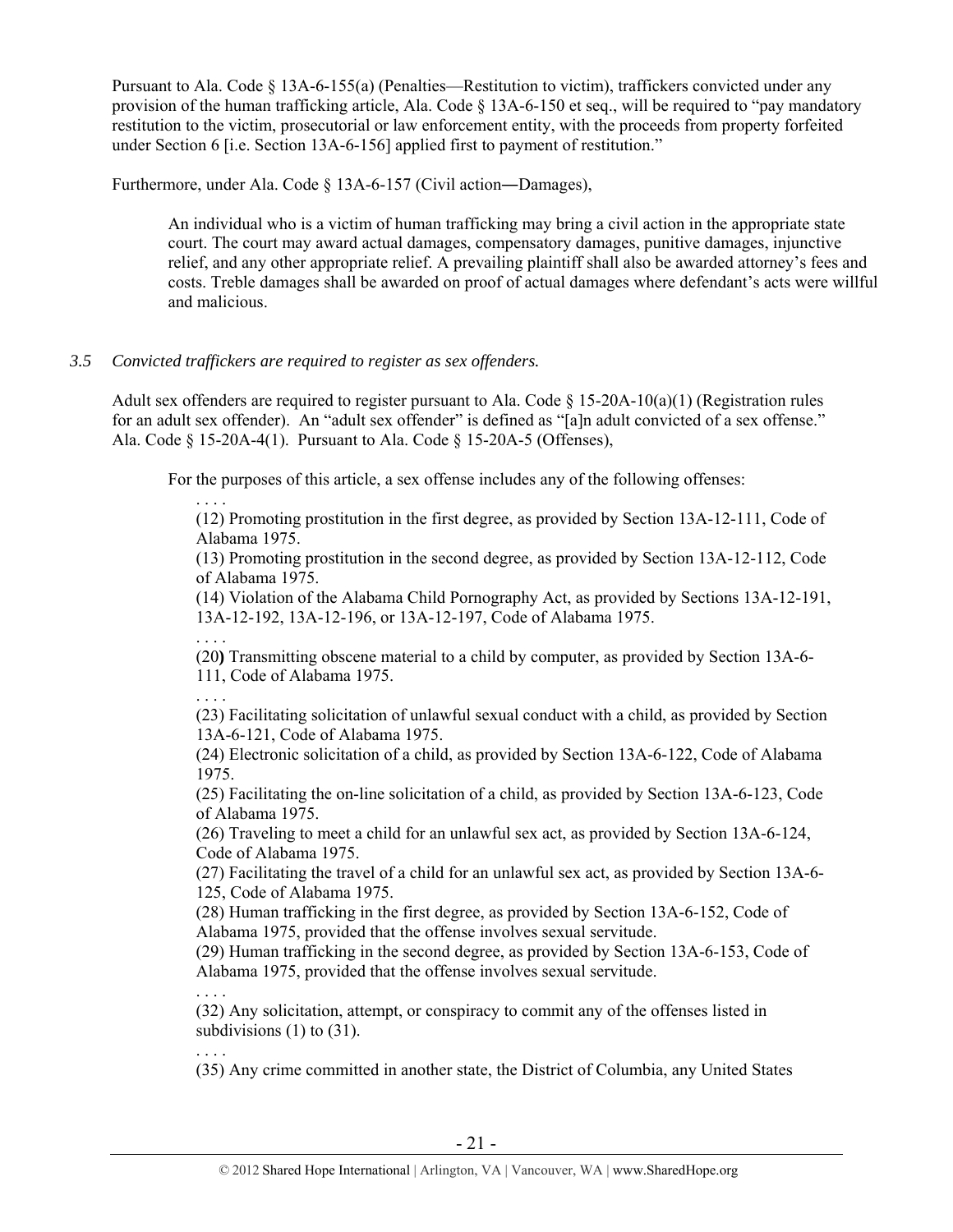territory, or a federal, military, Indian, or foreign country jurisdiction if that jurisdiction also requires that anyone convicted of that crime register as a sex offender in that jurisdiction. . . . .

# *3.6 Laws relating to termination of parental rights for certain offenses include sex trafficking or commercial sexual exploitation of children (CSEC) offenses in order to remove the children of traffickers from their control and potential exploitation.*

Neither the human trafficking provisions, Ala. Code § 13A-6-152(a)(1), (2) (Human trafficking in the first degree) and  $\S 13A-6-153(a)(1)$ , (2) (Human trafficking in the second degree), nor any CSEC law or sexual offense, of which a trafficker may be convicted, are expressly included in Ala. Code  $\S$  12-15-319(a) (Grounds for termination of parental rights; factors considered; presumption arising from abandonment) as convictions providing a grounds for the termination of parental rights. However, references to "abuse" and "[c]onviction of and imprisonment for a felony" could allow for termination in some instances. Ala. Code § 12-15-319(a) states in part,

(a) If the juvenile court finds from clear and convincing evidence, competent, material, and relevant in nature, that the parents of a child are unable or unwilling to discharge their responsibilities to and for the child, or that the conduct or condition of the parents renders them unable to properly care for the child and that the conduct or condition is unlikely to change in the foreseeable future, it may terminate the parental rights of the parents. In determining whether or not the parents are unable or unwilling to discharge their responsibilities to and for the child and to terminate the parental rights, the juvenile court shall consider the following factors including, but not limited to, the following:

. . . . (3) That the parent has tortured, abused, $44$  cruelly beaten, or otherwise maltreated the child, or attempted to torture, abuse, cruelly beat, or otherwise maltreat the child, or the child is in clear and present danger of being thus tortured, abused, cruelly beaten, or otherwise maltreated as evidenced by the treatment of a sibling.

- (4) Conviction of and imprisonment for a felony.
- (5) Commission by the parents of any of the following:
	- a. Murder or manslaughter of another child of that parent.

b. Aiding, abetting, attempting, conspiring, or soliciting to commit murder or manslaughter of another child of that parent.

c. A felony assault or abuse which results in serious bodily injury to the surviving child or another child of that parent. The term serious bodily injury shall mean bodily injury which

<sup>&</sup>lt;sup>44</sup> Pursuant to Ala. Code  $\S$  12-15-301, abuse includes the following:

<sup>(2)</sup> Abuse. Harm or the risk of harm to the emotional, physical health, or welfare of a child. Harm or the risk of harm to the emotional, physical health, or welfare of a child can occur through nonaccidental physical or mental injury, sexual abuse, or attempted sexual abuse or sexual exploitation or attempted sexual exploitation.

<sup>. . . .</sup> 

<sup>(12)</sup> Sexual abuse. Sexual abuse includes the employment, use, persuasion, inducement, enticement, or coercion of any child to engage in, or having a child assist any person to engage in, any sexually explicit conduct or any simulation of the conduct for the purpose of producing any visual depiction of the conduct. Sexual abuse also includes rape, molestation, prostitution, or other forms of sexual exploitation or abuse of children, or incest with children, as those acts are defined in this article or by Alabama law.

<sup>(13)</sup> Sexual exploitation. Sexual exploitation includes allowing, permitting, or encouraging a child to engage in prostitution and allowing, permitting, encouraging, or engaging in the obscene or pornographic photographing, filming, or depicting of a child.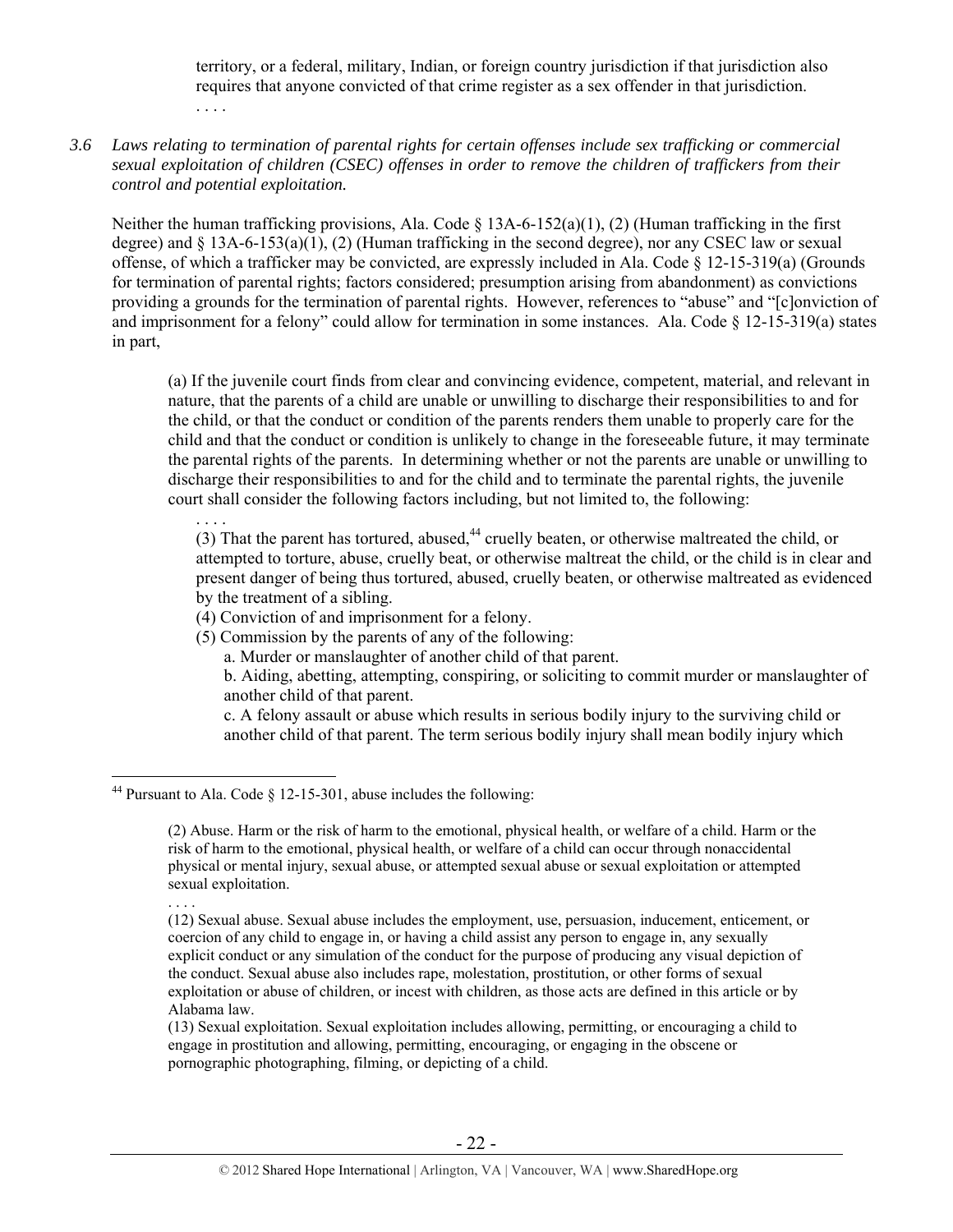involves substantial risk of death, extreme physical pain, protracted and obvious disfigurement, or protracted loss or impairment of the function of a bodily member, organ, or mental faculty.

. . . .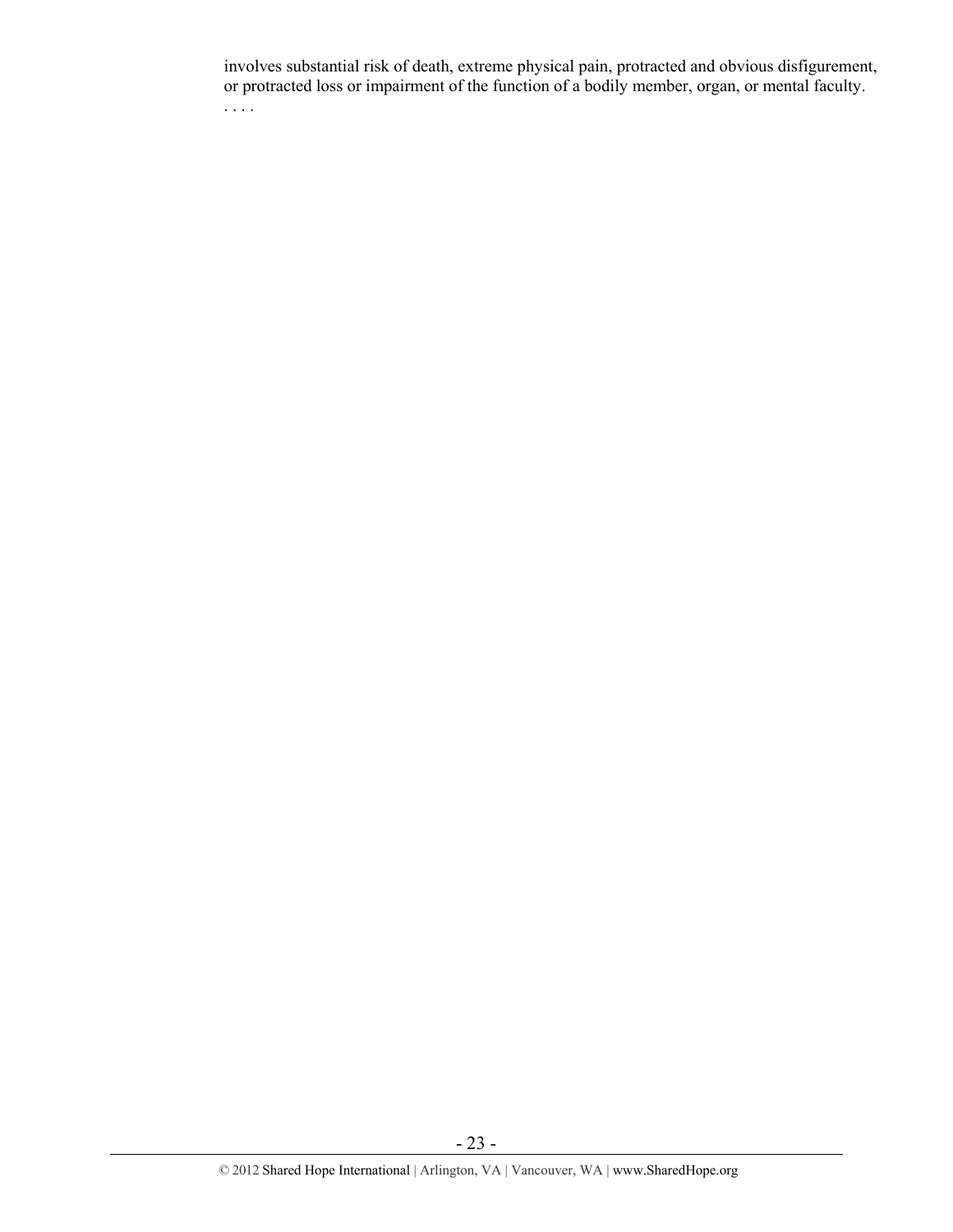#### **FRAMEWORK ISSUE 4: CRIMINAL PROVISIONS FOR FACILITATORS**

#### *Legal Components:*

- *4.1 The acts of assisting, enabling, or financially benefitting from child sex trafficking are included as criminal offenses in the state sex trafficking statute.*
- *4.2 Financial penalties, including asset forfeiture laws, are in place for those who benefit financially from or aid and assist in committing domestic minor sex trafficking.*

*\_\_\_\_\_\_\_\_\_\_\_\_\_\_\_\_\_\_\_\_\_\_\_\_\_\_\_\_\_\_\_\_\_\_\_\_\_\_\_\_\_\_\_\_\_\_\_\_\_\_\_\_\_\_\_\_\_\_\_\_\_\_\_\_\_\_\_\_\_\_\_\_\_\_\_\_\_\_\_\_\_\_\_\_\_\_\_\_\_\_\_\_\_\_* 

- *4.3 Promoting and selling child sex tourism is illegal.*
- *4.4 Promoting and selling child pornography is illegal.*

# *Legal Analysis:*

*4.1 The acts of assisting, enabling, or financially benefitting from child sex trafficking are included as criminal offenses in the state sex trafficking statute.* 

Ala. Code § 13A-6-153(a)(1) (Human trafficking in the second degree) makes it a crime if a person "knowingly benefits, financially or by receiving anything of value, from participation in a venture or engagement for the purpose of sexual servitude or labor servitude."<sup>45</sup> Pursuant to Ala. Code § 13A-6-153(b), a conviction for violating Ala. Code § 13A-6-153(a) is punishable as a Class B felony by imprisonment for 2–20 years, "which imprisonment includes hard labor," and a possible fine up to \$30,000. Ala. Code §§ 13A-6-153(a)(4), 13A-5-  $6(a)(2)$ , 13A-5-11(a)(2). If the victim of a violation of Ala. Code § 13A-6-153 (Human trafficking in the second degree) is under 12 years old and the "offense involves sexual servitude,"<sup>46</sup> a mandatory minimum imprisonment of 10 years applies. Ala. Code §§ 13A-5-6(a)(5), 15-20A-5(29), 15-20A-48(a). Pursuant to Ala. Code  $§$  13A-6-153(a)(3),

A corporation, or any other legal entity other than an individual, may be prosecuted for human trafficking in the second degree for an act or omission only if an agent of the corporation or entity performs the conduct which is an element of the crime while acting within the scope of his or her office or employment and on behalf of the corporation or entity, and the commission of the crime was either authorized, requested, commanded, performed, or within the scope of the person's employment on behalf of the corporation or entity or constituted a pattern of conduct that an agent of the corporation or entity knew or should have known was occurring.

Additionally, some facilitators could be prosecuted under Ala. Code  $\S$  13A-6-152(a)(2) (Human trafficking in the first degree). Ala. Code  $\S$  13A-6-152(a)(2) states,

(a) A person commits the crime of human trafficking in the first degree if:

(2) He or she knowingly obtains, recruits, entices, solicits, induces, threatens, isolates, harbors, holds, restrains, transports, provides, or maintains any minor for the purpose of causing a minor to engage in sexual servitude.

If the victim of a violation of Ala. Code § 13A-6-152 is under 12 years old and the "offense involves sexual servitude,<sup> $347$ </sup> a mandatory minimum imprisonment of 20 years applies. Ala. Code §§ 13A-5-6(a)(4), 15-20A-5(28), 15-20A-48(a). Under subsection (b), this is a Class A felony,<sup>48</sup> punishable by life imprisonment or 10–99

. . . .

<sup>&</sup>lt;sup>45</sup> See supra Section 1.1 for the definitions of "sexual servitude" and "sexual conduct."

<sup>&</sup>lt;sup>46</sup> See supra Section 1.1 for the definitions of "sexual servitude" and "sexual conduct."<br><sup>47</sup> See supra Section 1.1 for the definitions of "sexual servitude" and "sexual conduct."<br><sup>48</sup> See supra note 14.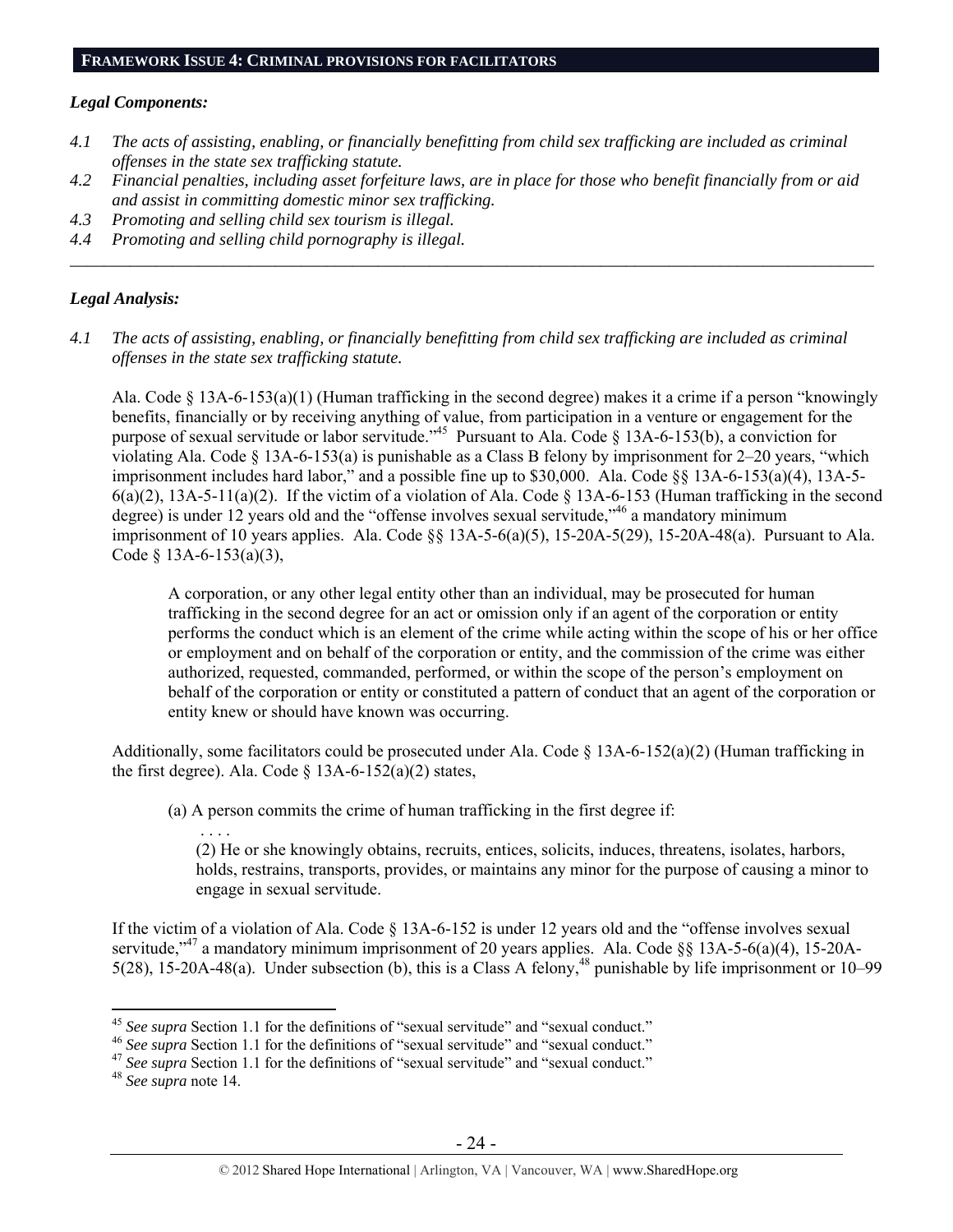years, "which imprisonment includes hard labor," and a possible fine up to \$60,000. Ala. Code §§ 13A-6- 152(b), 13A-5-2(a), (b), 13A-5-6(a)(1), 13A-5-11(a)(1).<sup>49</sup> Under Ala. Code § 13A-5-6(c),

In addition to any penalties heretofore or hereafter provided by law, in all cases where an offender is designated as a sexually violent predator pursuant to Section 15-20-25.3 [repealed; see now Section 15- 20A-19<sup>1,50</sup> or where an offender is convicted of a Class A felony criminal sex offense involving a child as defined in Section 15-20-21(5) [repealed; see now Sections 15-20A-4 and 15-20A-48], and is sentenced to a county jail or the Alabama Department of Corrections, the sentencing judge shall impose an additional penalty of not less than 10 years of post-release supervision to be served upon the defendant's release from incarceration.

Additionally, a facilitator may be prosecuted under Ala. Code § 13A-12-112(a) (Promoting prostitution; second degree).<sup>51</sup> A conviction under Ala. Code § 13A-12-112(a) is punishable as a Class C felony<sup>52</sup> by imprisonment for 1 year and 1 day to 10 years, "which imprisonment includes hard labor," and a possible fine up to \$15,000. Ala. Code §§ 13A-12-112(b), 13A-5-2(a), (b), 13A-5-6(3), 13A-5-11(a)(3). Similarly, a facilitator may be prosecuted under Ala. Code  $\frac{1}{2}$  13A-12-111(a) (Promoting prostitution; first degree).<sup>53</sup>

A conviction for violating Ala. Code § 13A-12-111(a) is punishable as a Class B felony by imprisonment for 2– 20 years, "which imprisonment includes hard labor," and a possible fine not to exceed \$30,000. Ala. Code §§ 13A-12-111(b), 13A-5-2(a), (b), 13A-5-6(a) (3), 13A-5-11(a) (3). If the victim of a violation of Ala. Code § 13A-12-111(a) is under 12 years old, a mandatory minimum imprisonment of 10 years applies. Ala. Code §§ 13A-5-6(a)(5), 15-20A-5(12), 15-20A-48(a).

*4.2 Financial penalties, including asset forfeiture laws, are in place for those who benefit financially from or aid and assist in committing domestic minor sex trafficking.* 

Facilitators convicted of first or second degree human trafficking may be subjected to forfeiture provisions, ordered to make restitution to the victim, and held liable for civil damages.

Ala. Code § 13A-6-156 (Penalties—Forfeiture of property) states,

A person who commits the offense of human trafficking in the first degree or human trafficking in the second degree shall forfeit to the State of Alabama any profits or proceeds and any interest in property that he or she has acquired or maintained that the sentencing court determines to have been acquired or maintained as a result of committing human trafficking in the first degree or human trafficking in the second degree. Any assets seized shall first be used to pay restitution to trafficking victims and subsequently to pay any damages awarded to victims in a civil action. Any remaining assets shall go toward the cost of the investigation and prosecution and the remaining assets shall be remitted to funding the Alabama Crime Victims Compensation Fund.

<sup>&</sup>lt;sup>49</sup> Ala. Code § 13A-6-152(a)(4) states,

A corporation, or any other legal entity other than an individual, may be prosecuted for human trafficking in the first degree for an act or omission only if an agent of the corporation or entity performs the conduct which is an element of the crime while acting within the scope of his or her office or employment and on behalf of the corporation or entity, and the commission of the crime was either authorized, requested, commanded, performed, or within the scope of the person's employment on behalf of the corporation or entity or constituted a pattern of conduct that an agent of the corporation or entity knew or should have

so See supra note 15.<br>
See supra note 15.<br>
See supra Section 1.2 for a discussion of Ala. Code § 13A-12-112.<br>
See supra note 16.<br>
See supra Section 1.2 for a discussion of Ala. Code § 13A-12-111.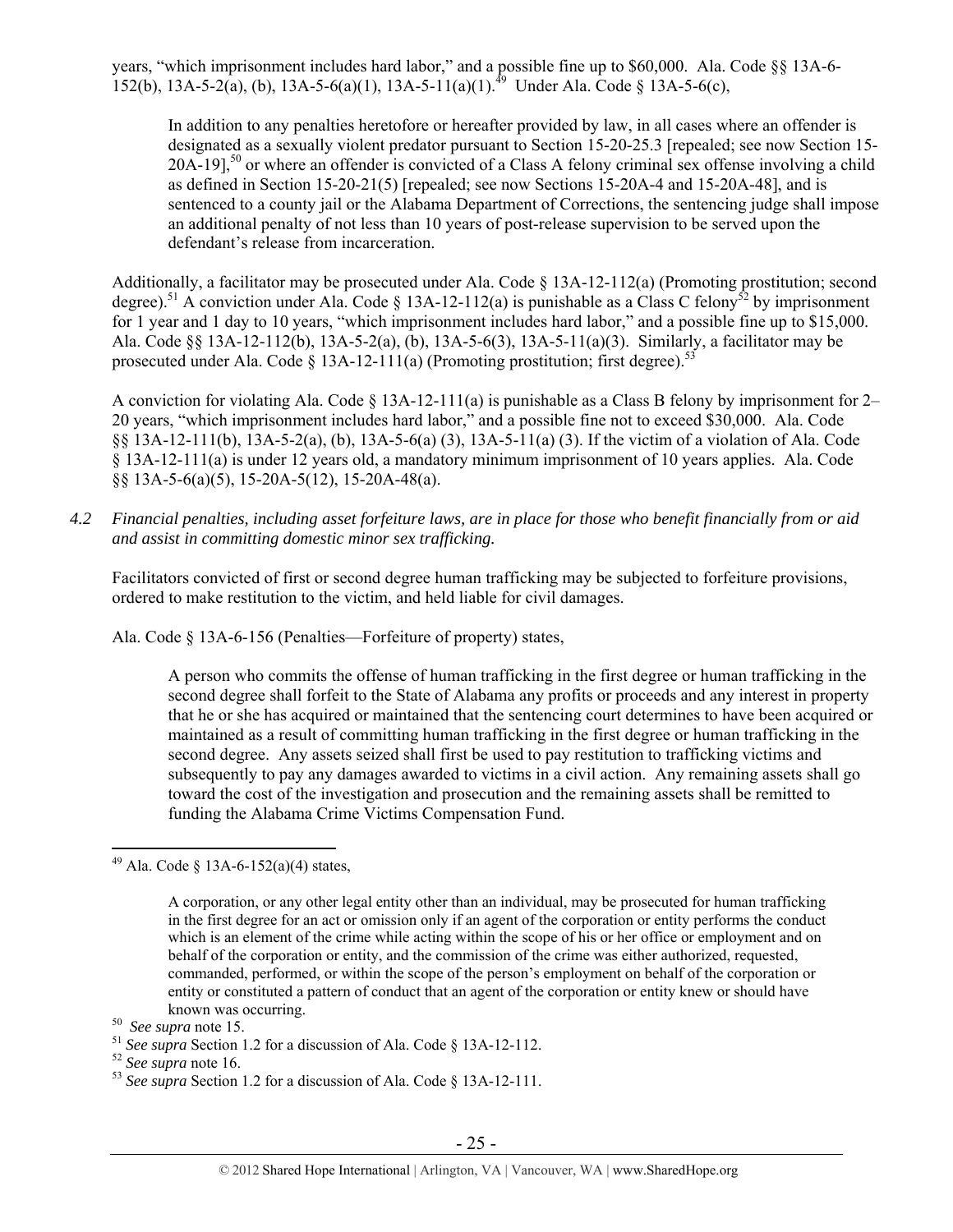Additional forfeiture provisions apply to facilitators convicted under certain child pornography provisions. Ala. Code § 13A-12-198 (Forfeiture and condemnation of contraband) states in part,

Any article, equipment, machine, materials, matter, vehicle or other thing whatsoever used in the commercial production, transportation, dissemination, display or storage of any obscene matter displaying or depicting a person under the age of 17 years engaged in any of the obscene acts described in Sections 13A-12-191 [Dissemination or display of obscene matter], 13A-12-192 [Possession of obscene matter], 13A-12-196 and 13A-12-197 [Production of obscene matter] shall be contraband and shall be forfeited to the State of Alabama.

Pursuant to Ala. Code § 13A-6-155(a) (Penalties—Restitution to victim), facilitators convicted under any provision of the human trafficking article, Ala. Code § 13A-6-150 et seq. will be required "to pay mandatory restitution to the victim, prosecutorial or law enforcement entity, with the proceeds from property forfeited under Section 6 [i.e. Section 13A-6-156] applied first to payment of restitution." Facilitators convicted of other offenses may be subject to restitution under Ala. Code § 15-18-67 (Hearings), which states that

[w]hen a defendant is convicted of a criminal activity or conduct which has resulted in pecuniary damages<sup>54</sup> or loss to a victim, the court shall hold a hearing to determine the amount or type of restitution due the victim or victims of such defendant's criminal acts. Such restitution hearings shall be held as a matter of course and in addition to any other sentence which it may impose, the court shall order that the defendant make restitution or otherwise compensate such victim for any pecuniary damages. The defendant, the victim or victims, or their representatives or the administrator of any victim's estate as well as the district attorney shall have the right to be present and be heard upon the issue of restitution at any such hearings.

Finally, pursuant to Ala. Code § 13A-6-157 (Civil action—Damages),

An individual who is a victim of human trafficking may bring a civil action in the appropriate state court. The court may award actual damages, compensatory damages, punitive damages, injunctive relief, and any other appropriate relief. A prevailing plaintiff shall also be awarded attorney's fees and costs. Treble damages shall be awarded on proof of actual damages where defendant's acts were willful and malicious.

# *4.3 Promoting and selling child sex tourism is illegal.*

Ala. Code § 13A-6-124 (Traveling to meet a child for an unlawful sex act) states,

Any person who travels either within this state, to this state, or from this state by any means, who attempts to do so, or who knowingly causes another to do so or to attempt to do so for the purpose of engaging in any unlawful sex act with a child, including sexual intercourse, sodomy, a sexual performance, obscene sexual performance, or other sexual conduct for his or her benefit or for the benefit of another shall be guilty of traveling to meet a child for an unlawful sex act.

Pursuant to Ala. Code § 13A-6-125 (Facilitating the travel of a child for an unlawful sex act),

Any person who facilitates, arranges, provides, or pays for the transport of a child for the purposes of engaging in an unlawful sex act with a child, including sexual intercourse, sodomy, a sexual

<sup>54</sup> *See supra* note 22.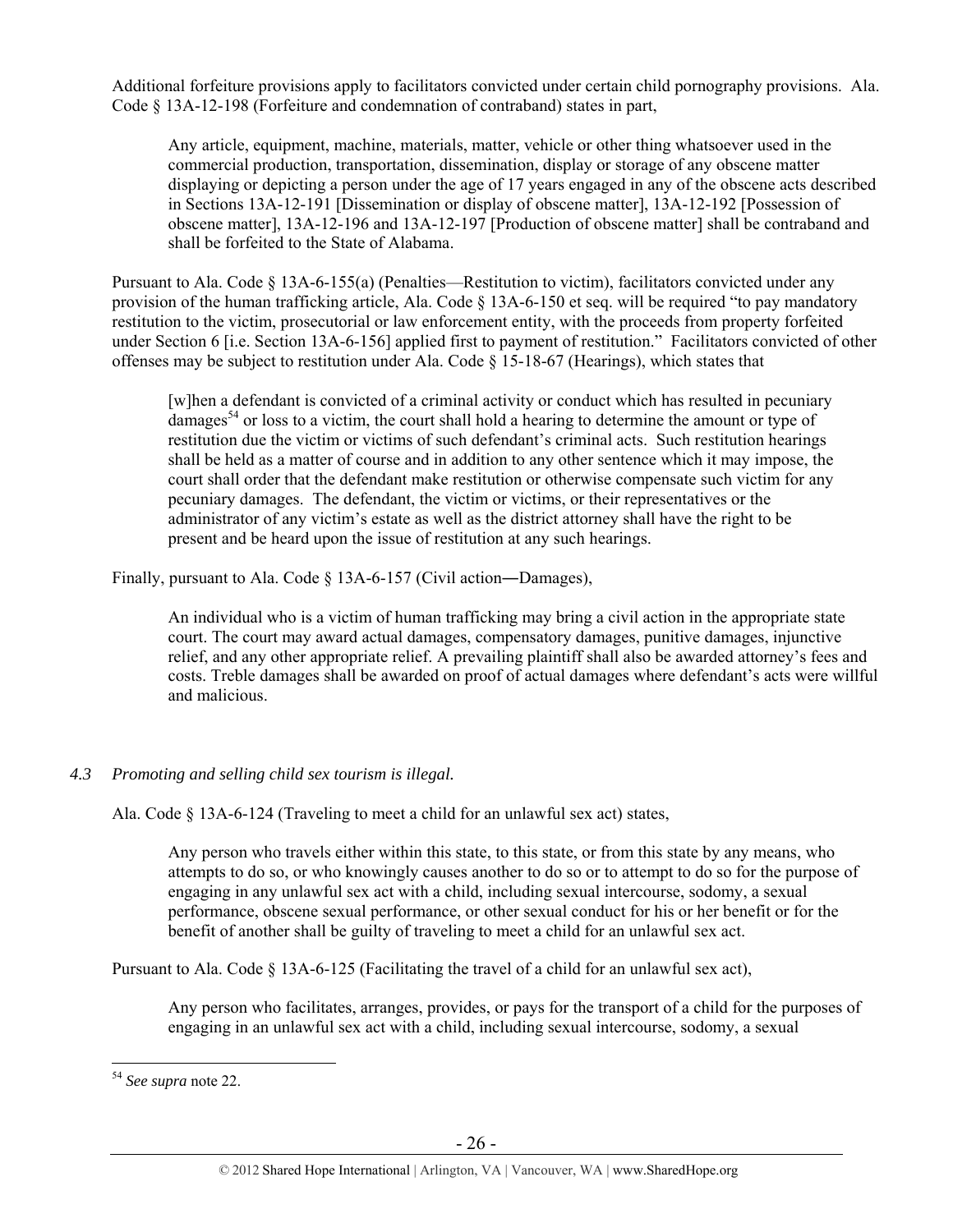performance, obscene sexual performance, or other sexual conduct for his or her benefit or for the benefit of another shall be guilty of facilitating the transport of a child for an unlawful sex act.

A conviction for violating either Ala. Code § 13A-6-125 or § 13A-6-124 is punishable as a Class A felony by life imprisonment or 10–99 years, "which imprisonment includes hard labor," and a possible fine up to \$60,000. Ala. Code §§ 13A-6-125, 13A-6-124, 13A-5-2(a), (b), 13A-5-6(a)(1), 13A-5-11(a)(1). If the victim of a violation of either statute is under 12 years old, a mandatory minimum imprisonment of 20 years applies. Ala. Code §§ 13A-5-6(a)(4), 15-20A-5(26), (27), 15-20A-48(a).

- 4.3.1 Recommendation: Enact a law that prohibits selling or offering to sell travel services that include or facilitate travel for the purpose of engaging in commercial sexual exploitation of a minor under 18, if the offer, sale, or travel occurs in Alabama.
- *4.4 Promoting and selling child pornography is illegal.*

Under Ala. Code § 13A-12-191 (Dissemination or display of obscene matter),

Any person who shall knowingly<sup>55</sup> disseminate<sup>56</sup> or display publicly any obscene matter containing a visual depiction of a person under the age of 17 years engaged in any act of sado-masochistic abuse, sexual intercourse,<sup>57</sup> sexual excitement,<sup>58</sup> masturbation, breast nudity, genital nudity, or other sexual conduct<sup>59</sup> shall be guilty of a Class B felony.

Additionally, under Ala. Code § 13A-12-192(a) (Possession of obscene matter),

Any person who knowingly possesses with intent to disseminate any obscene matter that contains a visual depiction of a person under the age of 17 years engaged in any act of sado-masochistic abuse, sexual intercourse, sexual excitement, masturbation, breast nudity, genital nudity, or other sexual conduct shall be guilty of a Class B felony. Possession of three or more copies of the same visual depiction contained in obscene matter is prima facie evidence of possession with intent to disseminate the same.

A conviction for violating either Ala. Code § 13A-12-191 or § 13A-12-192(a) is punishable as a Class B felony by imprisonment for 2–20 years, "which imprisonment includes hard labor," and a possible fine up to \$30,000. Ala. Code §§ 13A-12-191, 13A-12-192(a), 13A-5-2(a), (b), 13A-5-6(a)(2), 13A-5-11(a)(2). If the victim of a violation of either offense is under 12 years old, a mandatory minimum imprisonment of 10 years applies. Ala. Code §§ 13A-5-6(a)(5), 15-20A-5(14), 15-20A-48(a).

A facilitator who "knowingly films, prints, photographs, or otherwise produces any obscene matter that contains a visual depiction of a person under the age of 17 years engaged in any act of sado-masochistic abuse, sexual intercourse, sexual excitement, masturbation, breast nudity, general nudity, or other sexual conduct" will be guilty under Ala. Code  $\S$  13A-12-197(a) (Production of obscene matter). A conviction under Ala. Code § 13A-12-197(a) is punishable as a Class A felony by imprisonment for life or 10–99 years, "which imprisonment includes hard labor," and a possible fine up to \$60,000. Ala. Code §§ 13A-12-197(a), 13A-5-2(a), (b), 13A-5-6(a)(1), 13A-5-11(a)(1). If the victim of a violation of Ala. Code § 13A-12-197 (Production of obscene matter) is under 12 years old, a mandatory minimum imprisonment of 20 years applies. Ala. Code §§ 13A-5-6(a)(4), 15-20A-5(14), 15-20A-48(a).

<sup>55</sup> *See supra* note 34. 56 *See supra* note 33. 57 *See supra* note 35. 58 *See supra* note 36. 59 *See supra* note 37.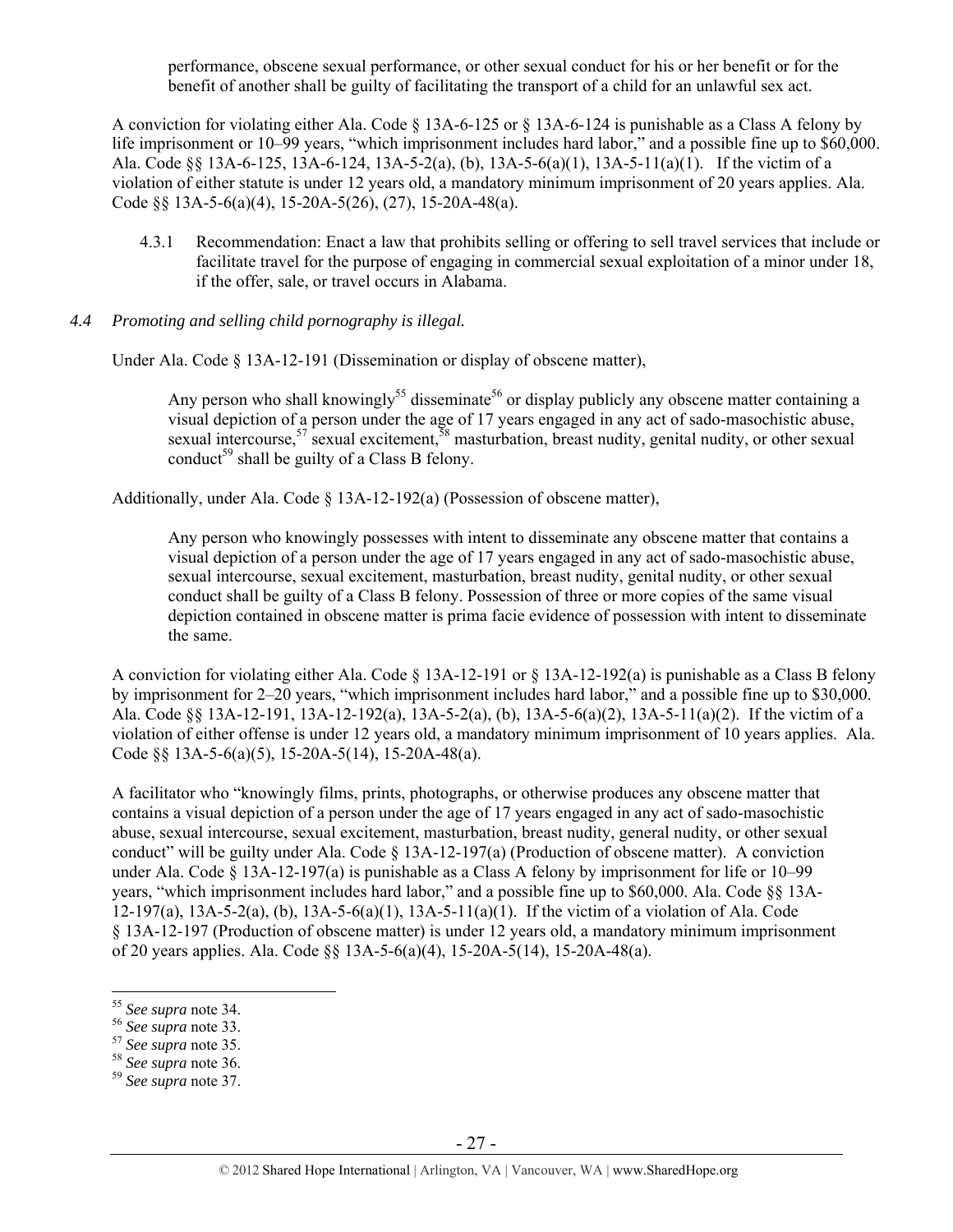# © 2012 Shared Hope International | Arlington, VA | Vancouver, WA | www.SharedHope.org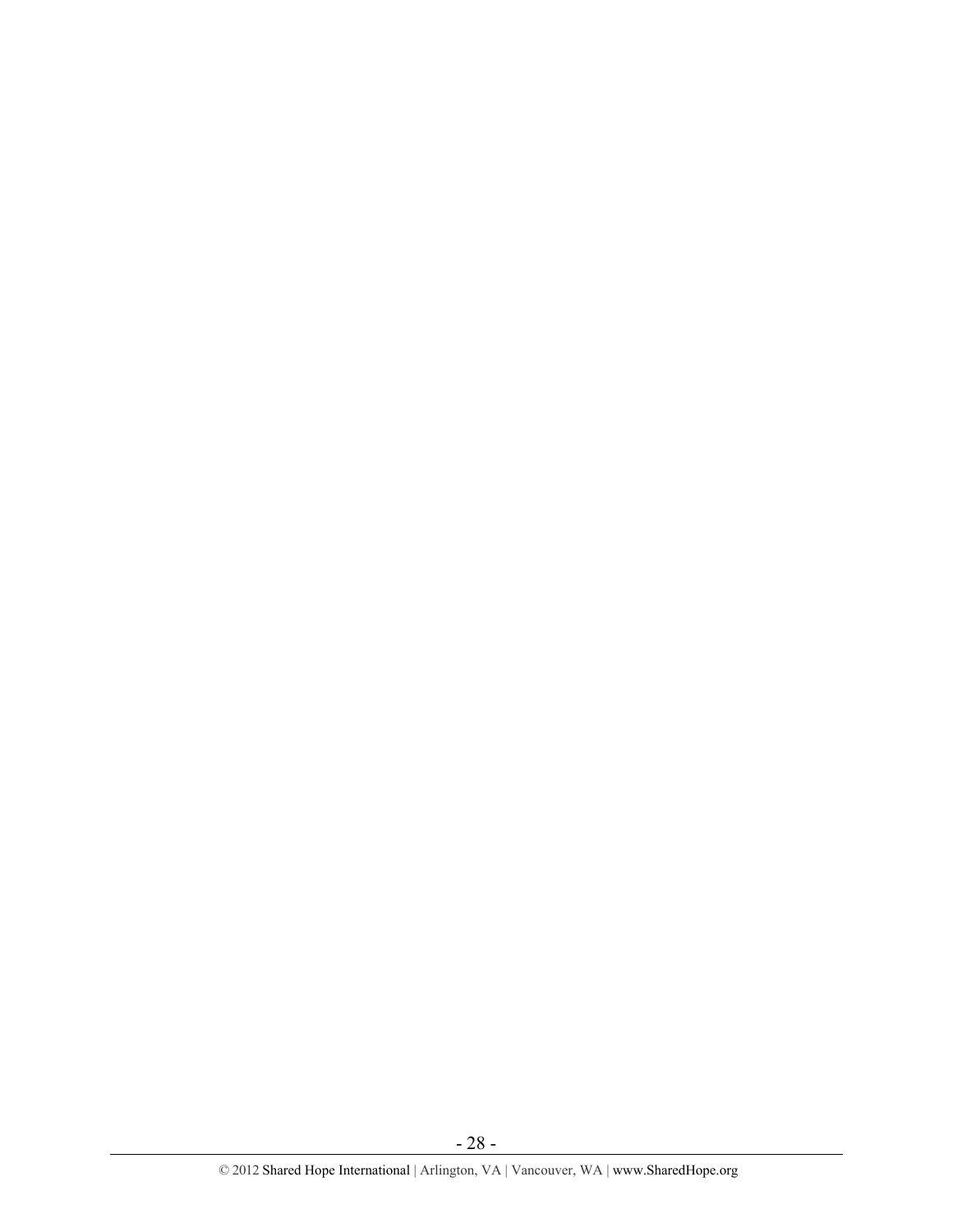## **FRAMEWORK ISSUE 5: PROTECTIVE PROVISIONS FOR THE CHILD VICTIMS**

# *Legal Components:*

- *5.1 Statutorily-mandated victim services define "victim" to specifically include victims of domestic minor sex trafficking or commercial sexual exploitation of children (CSEC) to ensure prompt identification and access to victims' rights and services.*
- *5.2 The state sex trafficking statute expressly prohibits a defendant from raising consent of the minor to the commercial sex acts as a defense.*
- *5.3 Prostitution laws apply only to adults, making minors under 18 specifically immune from this offense.*
- *5.4 Child victims of sex trafficking or commercial sexual exploitation are provided with a child protection response, including specialized shelter and services, and are not detained in juvenile detention facilities.*
- *5.5 Commercial sexual exploitation is identified as a type of abuse and neglect within child protection statutes.*
- *5.6 The definition of "caregiver" (or similar term) in the child welfare statutes is broad enough to include a trafficker who has custody or control of a child in order to bring a trafficked child into protection of child protective services.*
- *5.7 Crime victims' compensation is specifically available to a child victim of sex trafficking or commercial sexual exploitation of children (CSEC) without regard to ineligibility factors.*
- *5.8 Victim-friendly procedures and protections are provided in the trial process for minors under 18.*
- *5.9 Expungement or sealing of juvenile delinquency records resulting from arrests or adjudications for prostitution-related offenses committed as a result of, or in the course of, the commercial sexual exploitation of a minor is available within a reasonable time after turning 18.*
- *5.10 Victim restitution and civil remedies for victims of domestic minor sex trafficking or commercial sexual exploitation of children (CSEC) are authorized by law.*
- *5.11 Statutes of limitations for civil and criminal actions for child sex trafficking or commercial sexual exploitation of children (CSEC) offenses are eliminated or lengthened sufficiently to allow prosecutors and victims a realistic opportunity to pursue criminal action and legal remedies.*

*\_\_\_\_\_\_\_\_\_\_\_\_\_\_\_\_\_\_\_\_\_\_\_\_\_\_\_\_\_\_\_\_\_\_\_\_\_\_\_\_\_\_\_\_\_\_\_\_\_\_\_\_\_\_\_\_\_\_\_\_\_\_\_\_\_\_\_\_\_\_\_\_\_\_\_\_\_\_\_\_\_\_\_\_\_\_\_\_\_\_\_\_\_\_* 

# *Legal Analysis:*

*5.1 Statutorily-mandated victim services define "victim" to specifically include victims of domestic minor sex trafficking or commercial sexual exploitation of children (CSEC) to ensure prompt identification and access to victims' rights and services.* 

For the purposes of the Alabama Crime Victims' Compensation Act, a "victim" means "[a] person who suffered serious personal injury or death as a result of criminally injurious conduct." Ala. Code § 15-23-3(3). "Criminally injurious conduct" is defined in part as "[a]n act occurring or attempted within the geographical boundaries of this state which results in serious personal injury or death to a victim for which punishment by fine, imprisonment, or death may be imposed." Ala. Code § 15-23-3(2)(a).

- 5.1.1 Recommendation: Amend the definition of victim in Ala. Code § 15-23-3 to expressly include victims of sex trafficking and CSEC offenses.
- *5.2 The state sex trafficking statute expressly prohibits a defendant from raising consent of the minor to the commercial sex acts as a defense.*

Ala. Code § 13A-6-154(3) (Prohibited defenses) expressly provides that evidence of certain facts or conditions, such as "[c]onsent of or permission by a victim of human trafficking or anyone else on the victim's behalf to any commercial sex act or sexually explicit performance," is not a defense to first or second degree human trafficking. However, none of Alabama's CSEC or sexual offense laws expressly states that consent is not a defense to the crime.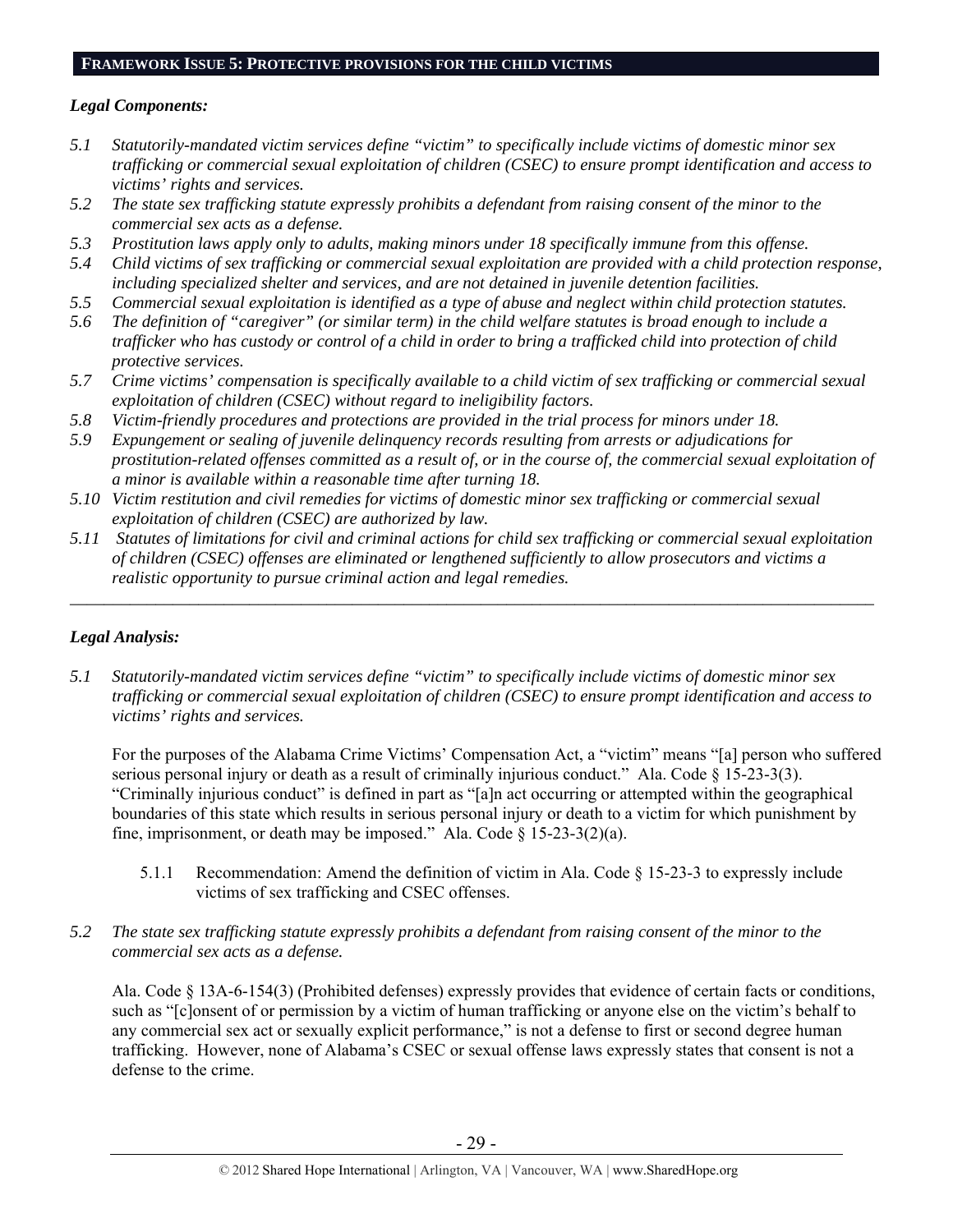For sexual offenses, such as first or second degree rape, Ala. Code § 13A-6-61 and § 13A-6-62, first or second degree sexual abuse, Ala. Code § 13A-6-66 and § 13A-6-67, or child molestation, Ala. Code § 13A-6-69, lack of consent is an element of the offense. Ala. Code § 13A-6-70. A person is deemed incapable of consent if he or she is less than 16. Ala. Code  $\S$  13A-6-70(c)(1). Finally, pursuant to Ala. Code  $\S$  13A-5-51(3) (Mitigating circumstances―Generally), a victim's participation in or consent to the defendant's conduct is considered a mitigating circumstance.

5.2.1 Recommendation: Enact a provision expressly prohibiting a consent defense to the CSEC and human trafficking statutes when the victim is a minor.

## *5.3 Prostitution laws apply only to adults, making minors under 18 specifically immune from this offense.*

The prohibition on prostitution in Ala. Code  $\S$  13A-12-121(a) (Prohibited activity) is age neutral, stating that "[n]o person shall commit an act of prostitution as defined in Section 13A-12-120 [Prostitution defined]." Under Ala. Code § 13A-12-120, "prostitution" means "the commission by a person of any natural or unnatural sexual act, deviate sexual intercourse, or sexual contact for monetary consideration or other thing of value." However, pursuant to Ala. Code § 13A-6-159 (Permitted defenses),

In a prosecution for prostitution, or a sexually explicit performance<sup>60</sup> defined in this article, of a human trafficking victim for the victim's illegal acts engaged in or performed as a result of labor servitude or sexual servitude, it shall be an affirmative defense that the person was a victim of human trafficking.

5.3.1 Recommendation: Amend Ala. Code § 13A-12-121(a) (Prohibited activity) to make minors expressly immune from prosecution for prostitution and identify all minors engaged in prostitution as victims of human trafficking under Ala. Code  $\S$  13A-6-152(a)(2) (Human trafficking in the first degree) and § 13A-6-153(a)(2) (Human trafficking in the second degree).

# *5.4 Child victims of sex trafficking or commercial sexual exploitation are provided with a child protection response, including specialized shelter and services, and are not detained in juvenile detention facilities.*

Victims of domestic minor sex trafficking could be considered delinquent, dependent, or in need of services depending on the response process. A delinquent child is defined as "[a] child who has been adjudicated for a delinquent act and is in need of care or rehabilitation." Ala. Code § 12-15-102(7) (Definitions). A "delinquent act" is any act "committed by a child that is designated a violation, misdemeanor, or felony offense pursuant to the law of municipality, county, or state in which the act was committed or pursuant to federal law." Ala. Code § 12-15-102(6). This term does not apply when, among other situations, the minor has previously been convicted or adjudicated as a youth offender. Ala. Code  $\S$  12-15-102(6)(b).

Pursuant to Ala. Code  $\S$  12-15-102(8)(a), a dependent child is defined as

[a] child who has been adjudicated dependent by a juvenile court and is in need of care of supervision and meets any of the following circumstances:

1. Whose parent, legal guardian, legal custodian, or other custodian subjects the child or any other child in the household to abuse, as defined in subdivision (2) of Section 12-15-301 or neglect as defined in subdivision (4) of Section 12-15-301, or allows the child to be so subjected.<sup>61</sup>

2. Who is without a parent, legal guardian, or legal custodian willing and able to provide for the care, support, or education of the child.

<sup>60</sup> *See supra* note **Error! Bookmark not defined.**. 61 *See infra* section 5.6.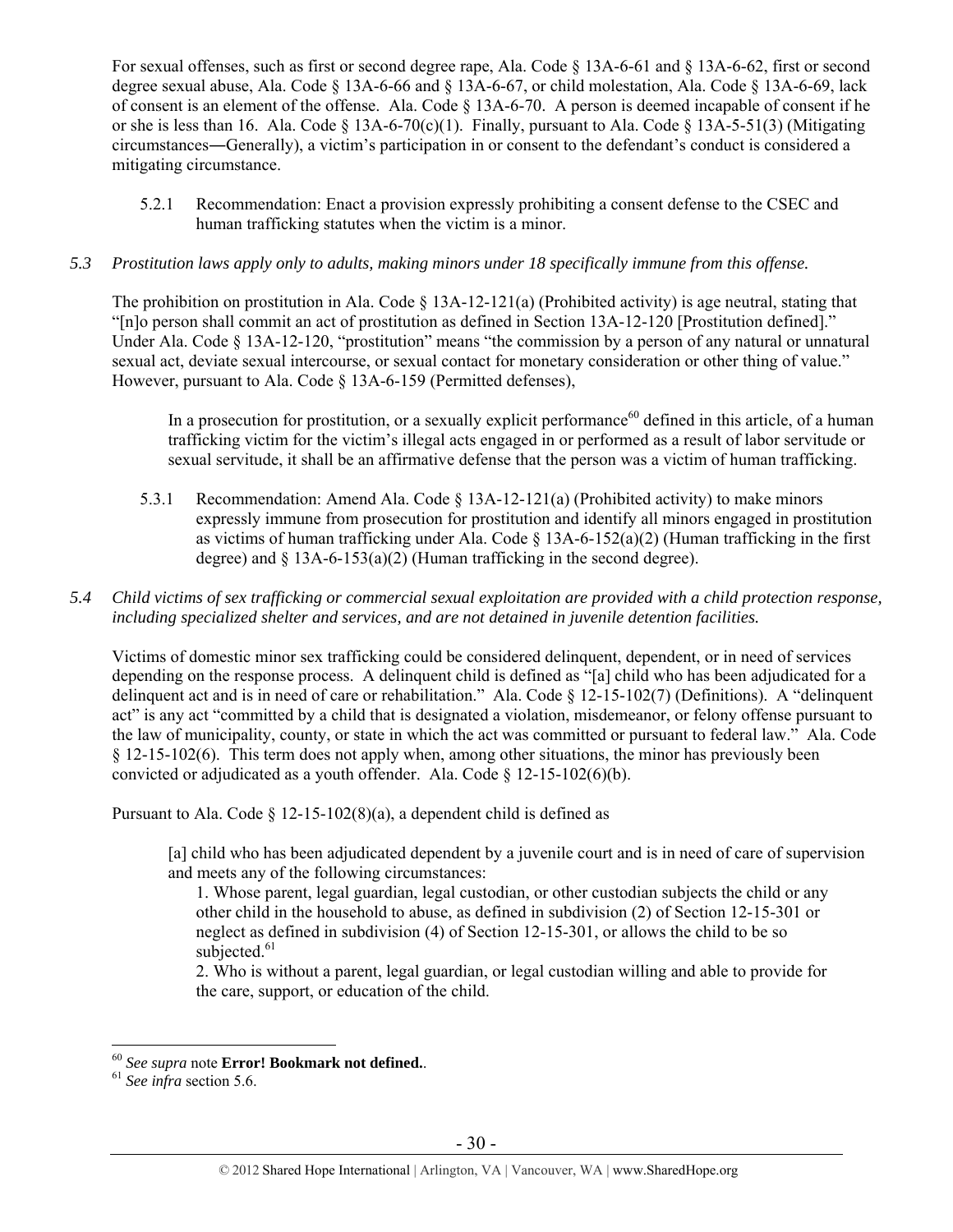3. Whose parent, legal guardian, legal custodian, or other custodian neglects or refuses, when able to do so or when the service is offered without charge, to provide or allow medical, surgical, or other care necessary for the health or well-being of the child.

4. Whose parent, legal guardian, legal custodian, or other custodian fails, refuses, or neglects to send the child to school in accordance with the terms of the compulsory school attendance laws of this state.

8. Who, for any other cause, is in need of the care and protection of the state. b. The commission of one or more status offenses as defined in subdivision (4) of Section 12-15-201 is not a sufficient basis for an adjudication of dependency.

Lastly, a child in need of supervision is defined in Ala. Code  $\S$  12-15-102(4) as

[a] child who has been adjudicated by a juvenile court for doing any of the following and who is in need of care, rehabilitation, or supervision:

(a) Being subject to the requirement of compulsory school attendance, is habitually truant from school as defined by the State Board of Education in the Alabama Administrative Code. Notwithstanding the foregoing, a child shall not be found in need of supervision pursuant to this subdivision if the juvenile court determines that the parent, legal guardian, or legal custodian of the child was solely responsible for the nonattendance of the child. (b) Disobeys the reasonable and lawful demands of his or her parent, legal guardian, or legal custodian and is beyond the control of the parent, legal guardian, or legal custodian. (c) Leaves, or remains away from, the home without the permission of the parent, legal guardian, legal custodian, or person with whom he or she resides. (d) Commits an offense established by law but not classified as criminal.

Commercially sexually exploited children could fall within all these definitions of a child in need of supervision. For example, a minor could be considered a delinquent child for having violated Ala. Code § 13A-12-121(a) (Prohibited activity), which makes it a crime for a either a child or an adult to "commit an act of prostitution" if unable to successfully assert an affirmative defense that the child is a victim of human trafficking, as provided in Ala. Code § 13A-6-159 (Permitted defenses).

A commercially sexually exploited child can be taken into custody pursuant to Ala. Code  $\S$  12-15-125(a), (b) (Taking into custody of children generally), which states,

(a) A child or minor may be taken into custody for any of the following reasons:

(1) Pursuant to an order of the juvenile court.

(2) By a law enforcement officer having reasonable grounds to believe that the child or minor has run away from a juvenile detention, residential, shelter, or other care facility.

(3) By a law enforcement officer having reasonable grounds to believe that the child or minor is suffering from an illness or injury or is in immediate danger from the surroundings of the child or minor and that the immediate removal of the child or minor from those surroundings is necessary for the protection of the health and safety of the child or minor.

(b) In addition to the grounds listed in subsection (a), a child may also be taken into custody for any of the following reasons:

(1) By a law enforcement officer for an alleged delinquent act pursuant to the laws of arrest; (2) By a law enforcement officer who has reasonable grounds to believe that the child has run away from his or her parents, legal guardian, or other legal custodian;

(3) By a law enforcement officer who has reasonable grounds to believe that the child has no parent, legal guardian, legal custodian, or other suitable person willing and able to provide supervision and care for the child . . .

. . . .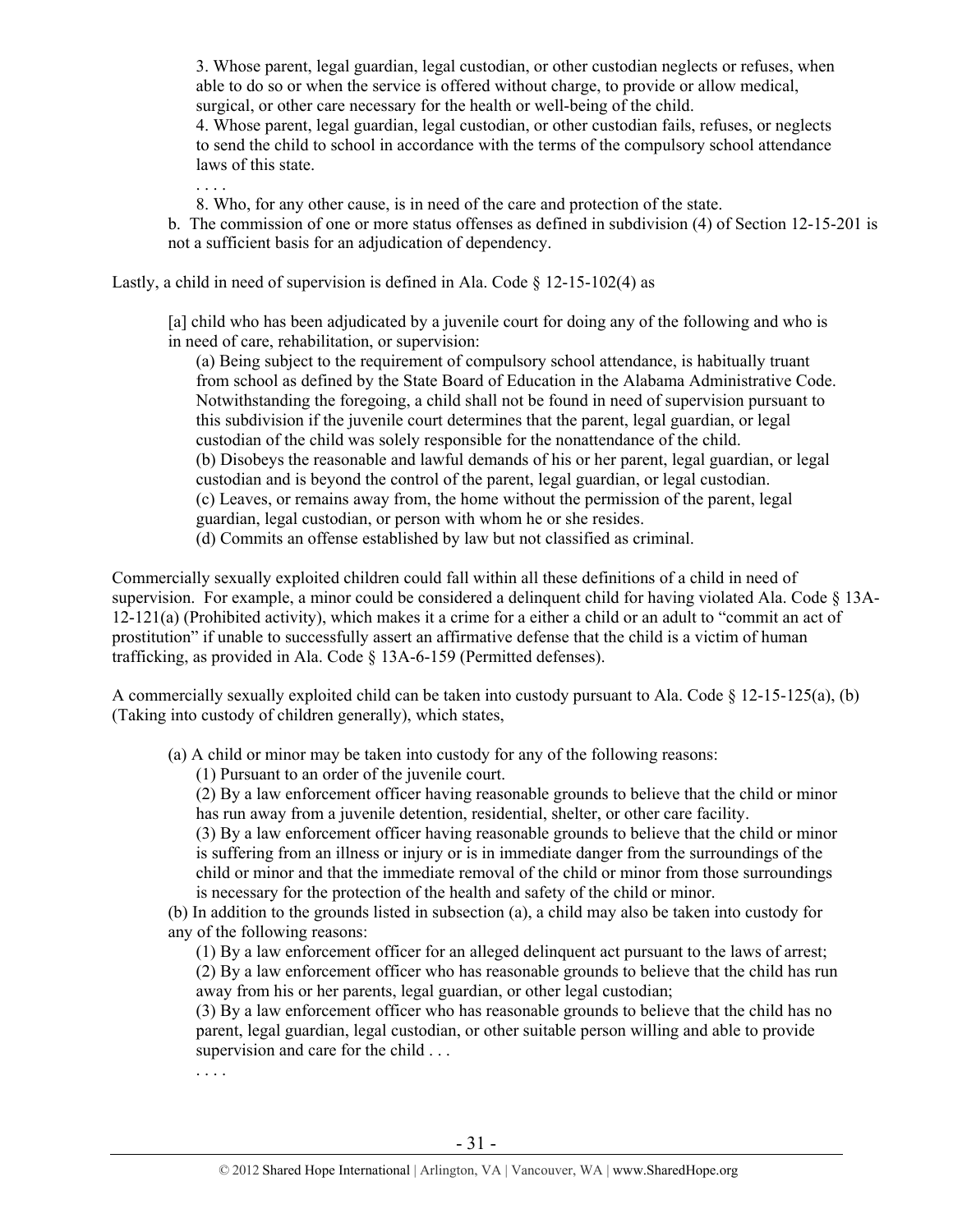Additionally, under Ala. Code  $\S$  12-15-126 (Issuance of pick-up order for taking into custody),

If it appears from a sworn statement, written or verbal, presented to the juvenile court that a child needs to be placed in detention or shelter or other care, the juvenile court may issue a pick-up order that a law enforcement officer or other person authorized by this chapter shall at once take the child into custody and take him or her to the place of detention or shelter or other care designated by the juvenile court.

Pursuant to Ala. Code § 12-15-127(a) (Release, delivery to detention or shelter care facility, medical facility of children taken into custody generally), when a child is taken into custody without an order of the juvenile court, the law enforcement officer taking the child into custody must as quickly as possible do one of the following:

(1) Release the child to the parents, legal guardian, or legal custodian of the child or other suitable person able to provide supervision and care for the child and issue verbal counsel and warning as may be appropriate.

(2) Release the child to the parents, legal guardian, or legal custodian of the child upon his or her promise to bring the child before the juvenile court when requested, unless the placement of the child in detention or shelter care appears required. If a parent, legal guardian, or other legal custodian fails, when requested, to bring the child before the juvenile court as provided in this section, the juvenile court may issue an order directing that the child be taken into custody and brought before the juvenile court.

(3) Bring the child, if not released, to the place designated by the juvenile court and give written notice of the action taken and the reasons for taking the child into custody to the juvenile court intake officer, to the parent, legal guardian, or other legal custodian of the child, and, in the case of dependency, to the Department of Human Resources.

However, before the child may be placed in "detention, shelter, or other care," Ala. Code § 12-15-127(b) directs a juvenile court intake officer, if delinquency, dependency, or need of supervision is alleged, to

review the need for detention or shelter care, including reviewing the written notice of the person who took the child into custody without an order of the juvenile court, and shall direct the law enforcement officer or other person currently having the child in custody to release the child unless detention or shelter care is required pursuant to Section 12-15-128 [Authority and criteria for continuation of detention or shelter care of children taken into custody beyond 72 hours]...

For allegations of delinquency or the need of supervision, if the child is not released by the juvenile court intake officer, "a hearing [must be] held within 72 hours of placement in detention or shelter care, Saturdays, Sundays, and holidays included, to determine probable cause and to determine whether or not continued detention or shelter care is required." Ala. Code  $\S$  12-15-207(a). Allegedly dependent children who are removed from the home also must receive a hearing within the same time frame "to determine whether continued shelter care is required." Ala. Code § 12-15-308(a). In either case, Ala. Code § 12-15-128(a)(1), (a)(3) states,

An allegedly delinquent child, dependent child, or child in need of supervision lawfully taken into custody shall immediately be released, upon the ascertainment of the necessary facts, to the care, custody, and control of the parent, legal guardian, or legal custodian of the child or other suitable person able to provide supervision and care for the child, unless the juvenile court or juvenile court intake officer, subject to the limitations in Section 12-15-208, finds any of the following:

(1) The child has no parent, legal guardian, legal custodian, or other suitable person able to provide supervision and care for the child.

(3) The release of the child would present a serious threat of substantial harm to the child.

Additionally, Ala. Code § 12-15-141 (Emergency ex parte orders authorized upon showing of verified evidence of abuse or neglect; evidence required; hearing required within 72 hours of issuance of order), states, in part,

. . . .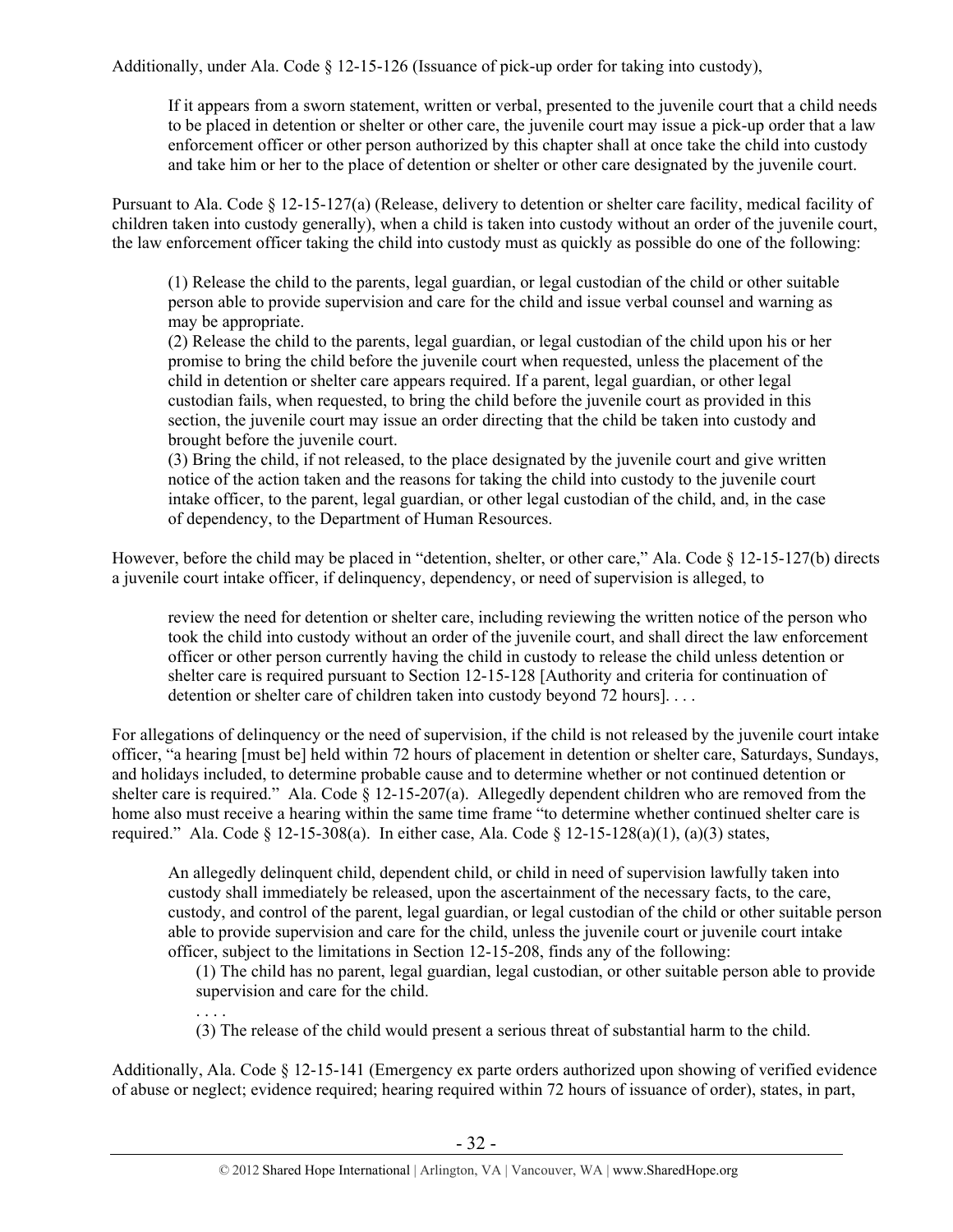The juvenile court may enter an ex parte order of protection or restraint on an emergency basis, without prior notice and a hearing, upon a showing of verified written or verbal evidence of abuse or neglect injurious to the health or safety of a child subject to a juvenile court proceeding and the likelihood that the abuse or neglect will continue unless the order is issued.

If the juvenile court finds, "beyond a reasonable doubt," that a child is a delinquent child or child in need of supervision, under Ala. Code § 12-15-215(a) (Disposition of delinquent children or children in need of supervision generally) it considers "whether the child is in need of care or rehabilitation." Under Ala. Code  $$12-15-215(a)$ ,

In the absence of evidence to the contrary, a finding that the child has committed an act which constitutes a felony is sufficient to sustain a finding that the child is in need of care or rehabilitation. If the juvenile court finds that the child is not in need of care or rehabilitation, it shall dismiss the proceedings and discharge the child from any detention or other temporary care theretofore ordered. If the juvenile court finds that the child is in need of care or rehabilitation, it may make any of the following orders or dispositions, subject to the limitations and prohibitions on secure custody contained in Section 12-15-208:

(1) Permit the child to remain with the parent, legal guardian, or other legal custodian of the child, subject to the conditions and limitations the juvenile court may prescribe.

(2) Place the child on probation pursuant to conditions and limitations the juvenile court may prescribe.

(3) Transfer legal and physical custody to any of the following:

a. The Department of Youth Services, with or without an order to a specific institution. b. In the case of a child in need of supervision, the Department of Youth Services, or the Department of Human Resources . . . .

c. A local, public, or private agency, organization, or facility willing and able to assume the education, care, and maintenance of the child and which is licensed or otherwise authorized by law to receive and provide care for children.

d. During the term of supervision, a relative or other individual who is found by the juvenile court to be qualified to receive and care for the child.

. . . .

Pursuant to Ala. Code § 12-15-211(a) (Suspension of proceedings and continuation of cases under terms and conditions agreed to by parties),

The juvenile court may suspend delinquency or child in need of supervision proceedings pursuant to a consent decree. . . . The consent decree shall be entered at any time after the filing of a delinquency or child in need of supervision petition and before the entry of an adjudication order.

Ala. Code § 12-15-211 (c) states,

A consent decree shall remain in force for six months unless the child is discharged sooner by the juvenile court. Upon application of a juvenile probation officer or other department or agency supervising the child, made before the expiration of the six-month period, a consent decree may be extended by the juvenile court for an additional six months.

However, Ala. Code § 12-15-211(d) states,

If prior to discharge by the juvenile probation officer or expiration of the consent decree, a new delinquency or child in need of supervision petition is filed against the child, or the child otherwise fails to fulfill express terms and conditions of the decree, the petition under which the child was continued under supervision may be reinstated after a hearing and the case may proceed to adjudication.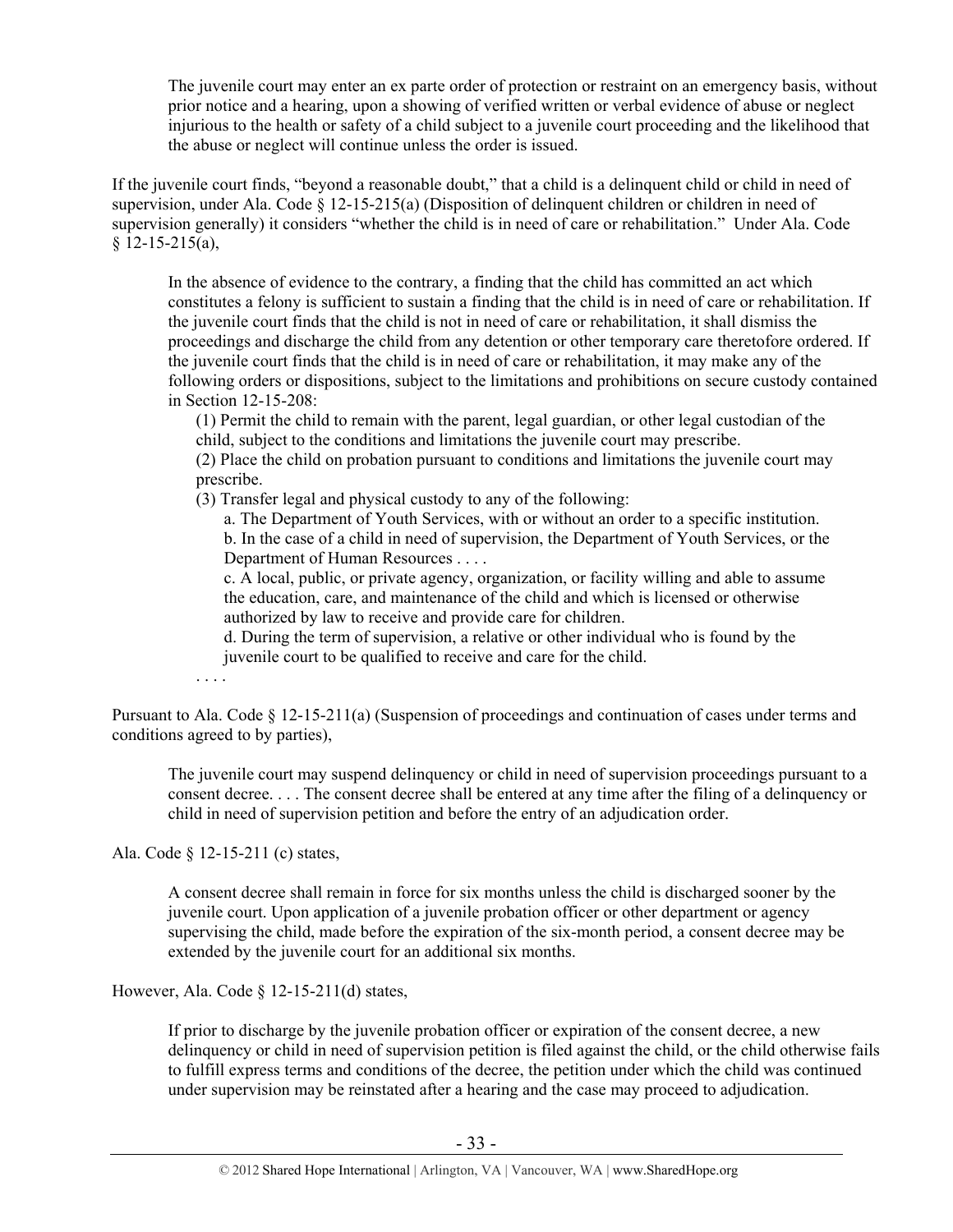Ala. Code § 12-15-314(a) (Dispositions for dependent children) states that when the juvenile court finds a child to be dependent, it may

(1) Permit the child to remain with the parent, legal guardian, or other legal custodian of the child, subject to conditions and limitations as the juvenile court may prescribe.

(2) Place the child under protective supervision under the Department of Human Resources.

(3) Transfer legal custody to any of the following:

a. The Department of Human Resources [DHR].

b. A local public or private agency, organization, or facility willing and able to assume the education, care, and maintenance of the child and which is licensed by the [DHR] or otherwise authorized by law to receive and provide care for the child.

c. A relative or other individual who, after study by the [DHR], is found by the juvenile court to be qualified to receive and care for the child. Unless the juvenile court finds it not in the best interests of the child, a willing, fit, and able relative shall have priority for placement or custody over a non-relative.

(4) Make any other order as the juvenile court in its discretion shall deem to be for the welfare and best interests of the child.

(5) In appropriate cases, award permanent custody to the [DHR] or to a licensed child-placing agency after termination of parental rights and authorization to place for adoption, without appointing a legal guardian, or award temporary custody to the department or a licensed childplacing agency without appointing a legal custodian or legal guardian.

Unless also found to be a delinquent child, a dependent child may not be "confined in an institution established for the care and rehabilitation of delinquent children or in a juvenile detention facility." Ala. Code § 12-15- 314(b). Additionally, Ala. Code  $\S$  12-15-208(a)(1), (3), (4) (Facilities to be used for detention or shelter care of children generally) enumerates certain categories of children who may not be contained in secure custody, $62$ including

 $(1)$  Status offenders.<sup>63</sup> Effective October 1, 2009, status offenders, as defined in this article, shall not be detained or confined in secure custody, except that a status offender who is charged with or who commits a violation of a valid court order may be detained in secure custody in a juvenile detention facility for up to 72 hours in any six-month period, provided that all conditions set forth in subdivision (3) of subsection (b) are satisfied. Short-term secure custody of accused status offenders may be necessary, such as detention in a juvenile detention facility for a brief period, not exceeding 24 hours, prior to formal juvenile court action, for investigative purposes, for identification purposes, or for the purpose of allowing return of a status offender to the parent, legal guardian, or legal custodian. Detention for a brief period of time pursuant to juvenile court authority may also be necessary in order to arrange for appropriate shelter care placement. . . .

- d. Beyond control.
- . . . .

 $62$  Secure custody includes, "with regard to juvenile detention facilities and the Department of Youth Services, ... residential facilities with construction features designed to physically restrict the movements and activities of persons in custody such as locked rooms and buildings . . . ." Ala. Code § 12-15-102(24).

 $63$  Ala. Code § 12-15-201(4) (Definitions) defines a "status offender" to include minors who have

been charged with or adjudicated for conduct that would not, pursuant to the law of the jurisdiction in which the offense was committed, be a crime if committed by an adult. . . . Status offenses include, but are not limited to, the following:

a. Truancy.

b. Violations of municipal ordinances applicable only to children.

c. Runaway.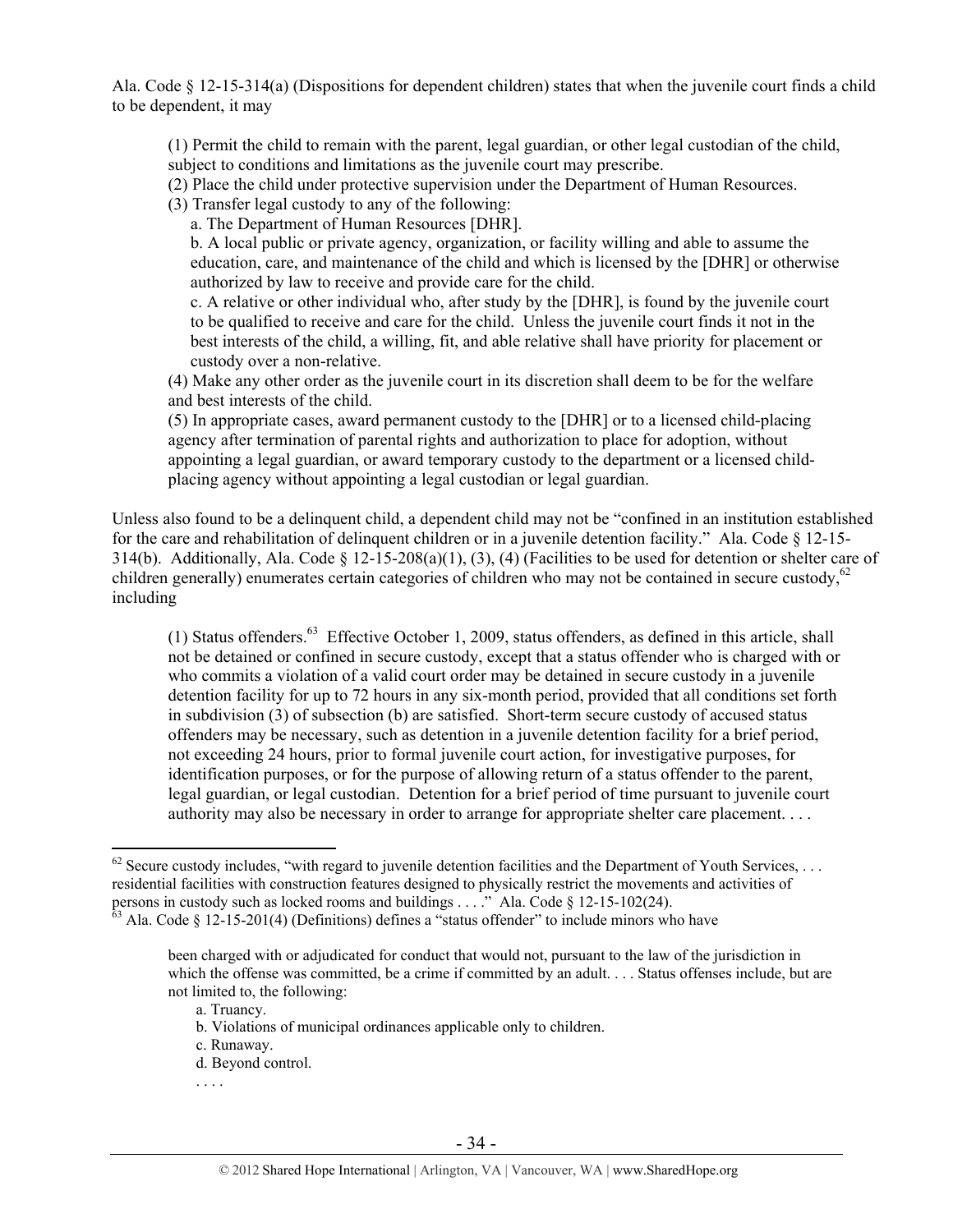. . . . (3) Nonoffenders.64 Nonoffenders, as defined in this article, shall not be detained or confined in secure custody.

(4) Children 10 years of age and younger shall not be detained or confined in secure custody, unless the children are charged with offenses causing death or serious bodily injury to persons or offenses that would be classified as Class A felonies if committed by adults. Children 11 or 12 years of age may only be detained or confined in secure custody by orders of juvenile courts, unless the children are charged with offenses causing death or serious bodily injury to persons or offenses that would be classified as Class A felonies if committed by adults.

Moreover, pursuant to Ala. Code  $\S 12{\text -}15{\text -}208(c)$ , no child under 18 years of age can be detained in an adult jail unless one of the following exceptions applies:

(1) A child may be detained in a jail or lockup for adults for up to 6 hours while processing the case of the child.

(2) A child transferred for criminal prosecution pursuant to Section 12-15-203 [Transfer of cases from juvenile court] may be detained in a jail or lockup for adults.

(3) A person charged pursuant to Section 12-15-204 [Acts for which person who has attained 16 shall be charged, arrested, and tried as an adult; removal of a person from jurisdiction of juvenile court] may be detained in jail or lockup for adults.

. . . .

 $\overline{a}$ 

Even in those circumstances in which a child may be confined in an adult jail or lockup, additional protections apply to ensure that the children do not have contact with adult inmates. Ala. Code  $\S$  12-15-208(d).

- 5.4.1 Recommendation: Establish a mandatory response law directing any minor involved in prostitution or who is a victim of trafficking for sexual servitude away from the juvenile justice system and into a protective system.
- *5.5 Commercial sexual exploitation is identified as a type of abuse and neglect within child protection statutes.*

Sexual exploitation is included within the definition of abuse within Alabama's child protection statutes. "Abuse" is defined in Ala. Code  $\S$  12-15-301(2) (Definitions) as

[h]arm or the risk of harm to the emotional, physical health, or welfare of a child. Harm or the risk of harm to the emotional, physical health, or welfare of a child can occur through nonaccidental physical or mental injury, sexual abuse, or attempted sexual abuse or sexual exploitation or attempted sexual exploitation.

Ala. Code § 12-15-301(12) defines "sexual abuse" as including the following:

[T]he employment, use, persuasion, inducement, enticement, or coercion of any child to engage in, or having a child assist any person to engage in, any sexually explicit conduct or any simulation of the conduct for the purpose of producing any visual depiction of the conduct. Sexual abuse also includes rape, molestation, prostitution, or other forms of sexual exploitation or abuse of children . . . as those acts are defined in this article or by Alabama law.

 $<sup>64</sup>$  A "nonoffender" is "[a] child who is subject to the jurisdiction of the juvenile court for reasons other than the</sup> legally prohibited conduct of the child." Ala. Code § 12-15-201(3).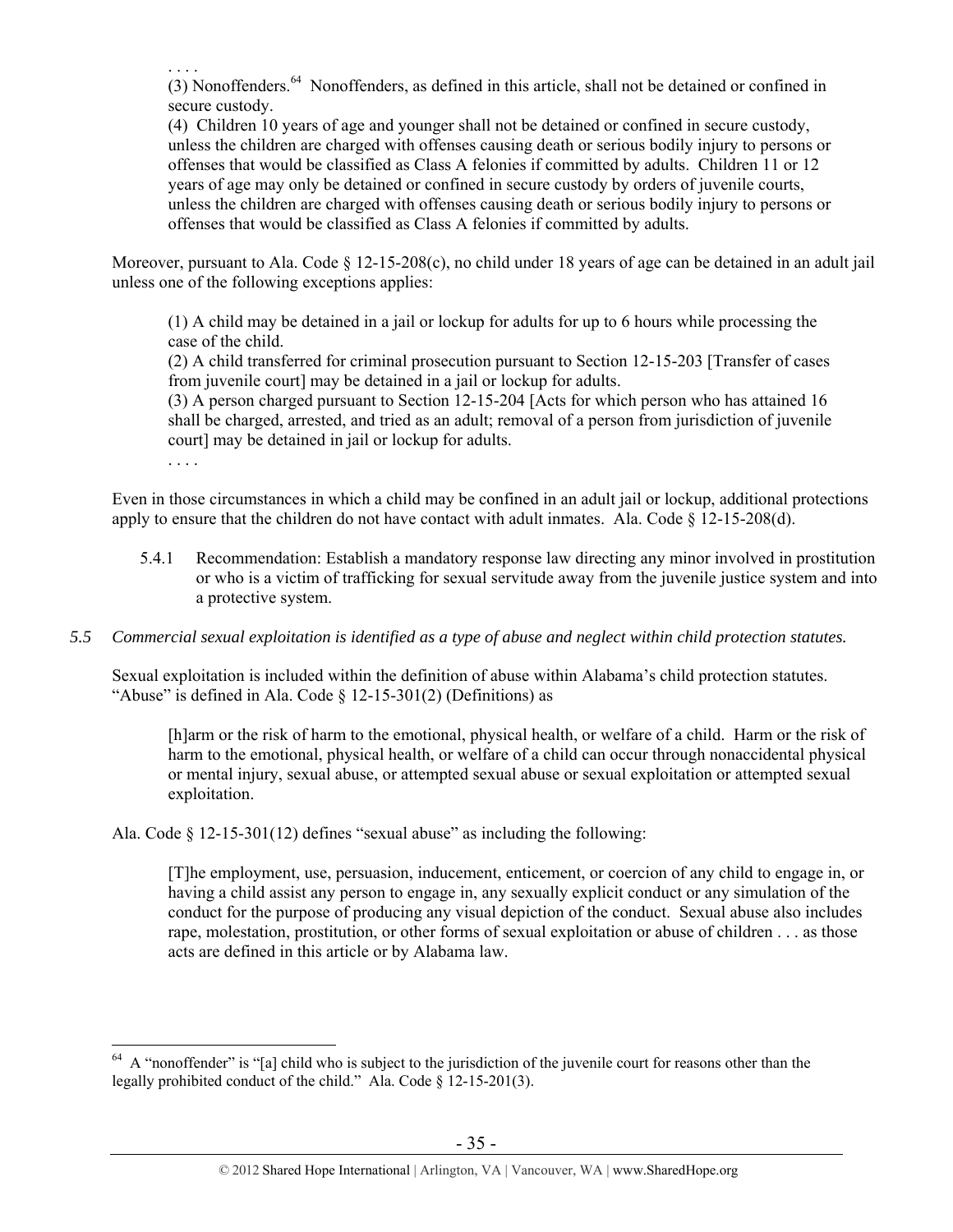The term "sexual exploitation" is defined as "allowing, permitting, or encouraging a child to engage in prostitution and allowing, permitting, encouraging, or engaging in the obscene or pornographic photographing, filming, or depicting of a child." Ala. Code  $\S$  12-15-301(13).

The term "neglect" is defined as "[n]egligent treatment or maltreatment of a child, including, but not limited to, the failure to provide adequate food, medical treatment, supervision, education, clothing, or shelter." Ala. Code  $§$  12-15-301(7).

*5.6 The definition of "caregiver" (or similar term) in the child welfare statutes is broad enough to include a trafficker who has custody or control of a child in order to bring a trafficked child into protection of child protective services.* 

The definition of "caregiver" is not broad enough to cover many situations in which a trafficker could be in custody of a child. Ala. Code  $\S$  12-15-301(3) (Definitions) defines "caregiver" in the article on Dependency and Termination of Parental Rights to mean

[a]n individual 21 years of age or older, other than a parent, legal guardian, or legal custodian of a child who is an approved foster parent and who is a relative of the child and has been providing care and support for the child while the child has been residing in the home of the caregiver for at least the last six consecutive months while in the legal custody of the Department of Human Resources.

Only individuals who are "legally related to the child by blood, marriage, or adoption within the fourth degree of kinship" are considered to be the child's "relative." Ala. Code § 12-15-301(11).

- 5.6.1 Recommendation: Amend Ala. Code § 12-15-301(3) (Definitions) to expand the definition of "caregiver" to include any person who has custody or control of the child, making the statute broad enough to encompass non-familial traffickers and allow for child welfare intervention.
- *5.7 Crime victims' compensation is specifically available to a child victim of sex trafficking or commercial sexual exploitation of children (CSEC) without regard to ineligibility factors.*

The Alabama Crime Victims Compensation Act contains certain ineligibility criteria that could operate to exclude victims of domestic minor sex trafficking from receiving crime victims' compensation. For the Act, a "victim" means "[a] person who suffered serious personal injury or death as a result of criminally injurious conduct." Ala. Code § 15-23-3(3). "Criminally injurious conduct" is defined in part as "[a]n act occurring or attempted within the geographical boundaries of this state which results in serious personal injury or death to a victim for which punishment by fine, imprisonment, or death may be imposed." Ala. Code  $\S$  15-23-3(2)(a). A victim may receive compensation from the Alabama Crime Victims Compensation Commission if the commission is "satisfied by a preponderance of the evidence that the requirements for compensation have been met." Ala. Code § 15-23-8(a).

To the extent domestic minor sex trafficking victims meet the definition of victim, they may be eligible for compensation; however, several requirements for compensation could present difficulties for victims of domestic minor sex trafficking. Pursuant to Ala. Code  $\S$  15-23-12(a) (Grounds for denial—Reduction of award),

Compensation shall not be awarded in any of the following circumstances:

(1) A claim has been filed with the commission later than one year after the injury or death upon which the claim is based, unless the commission finds there was good cause for the failure to file within that time.

(2) To a claimant who was the offender, or an accomplice of the offender, or who encouraged or in any way participated in the criminally injurious conduct.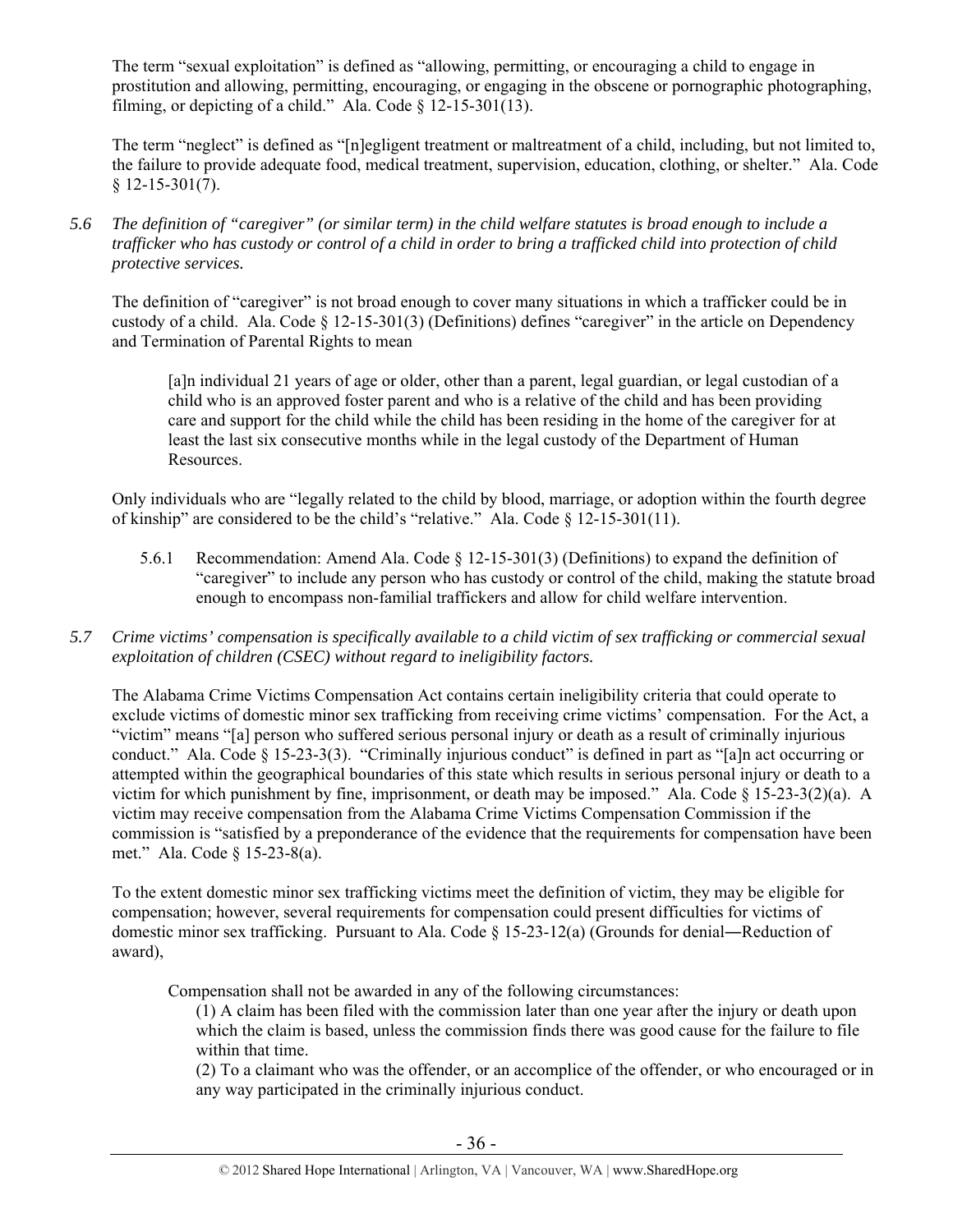(3) If the award would unjustly benefit the offender or accomplice of the offender. (4) The criminally injurious conduct resulting in injury or death was reported to a law enforcement officer later than 72 hours after its occurrence, unless the commission finds there was good cause for the failure to report within that time.

Nothing expressly exempts domestic minor sex trafficking victims from these requirements or explains what constitutes good cause for the failure to report the crime or file a claim within the statutory timeframes.

5.7.1. Recommendation: Amend Ala. Code § 15-23-12 (Grounds for denial—Reduction of award) to provide exceptions to the ineligibility factors in Ala. Code  $\delta$  15-23-12(a) for victims of domestic minor sex trafficking.

# *5.8 Victim-friendly procedures and protections are provided in the trial process for minors under 18.*

Some victim-friendly criminal justice procedures and protections are afforded to minor victims of commercial sexual exploitation, but other critical protections, such as a rape shield law that protects victims from retraumatizing cross-examination, are not available.

Alabama law provides special protections for children under the age of 16 who are victims in criminal prosecutions for sexual offenses or sexual exploitation. For example, pursuant to Ala. Code § 15-25-2 (Videotaped deposition) the court may allow victims of sexual offenses under the age of 16 to give videotaped depositions in criminal prosecutions while having a "person whose presence . . . contributes to the well-being of the child and who has dealt with the child in a therapeutic setting regarding the abuse" present during the deposition. Ala. Code § 15-25-2(c). Notably, the defendant's attorney, but not the defendant, may be present during the deposition. Ala. Code  $\S$  15-25-2(c). The videotaped deposition may be entered into evidence "in lieu of the direct testimony of the alleged victim or witness" unless "the court determines that its introduction . . . will unfairly prejudice the defendant." Ala. Code § 15-25-2(d).

Alternatively, pursuant to Ala. Code § 15-25-3(b) (Closed circuit examination of victim), a court may permit a victim of a sexual offense or sexual exploitation under the age of 16 to give testimony via closed circuit equipment, which "shall be taken outside the courtroom in the judge's chambers or in another suitable location designated by the judge." Pursuant to Ala. Code § 15-25-3(c),

Examination and cross-examination of the alleged child victim or witness shall proceed as though he or she were testifying in the courtroom. Present in the room with the child during his or her testimony shall be the prosecuting attorney, the attorney of the defendant, and a person whose presence, in the judgment of the court, contributes to the well-being of the child and who has dealt with the child in a therapeutic setting regarding the abuse. Additional persons, such as the parent or parents or legal guardian, except the defendant, may be admitted into the room in the discretion of the court.

Ala. Code § 15-25-3(g) states, "Only the court, the prosecuting attorney and the attorney for the defendant may question the child."

Other child-friendly victim provisions applicable in criminal prosecutions for sexual offenses include the "use of anatomically correct dolls or mannequins to assist an alleged victim or witness who is under the age of 10 in testifying on direct and cross-examination at trial, or in a videotaped deposition as provided in this article" pursuant to Ala. Code § 15-25-5 (Use of dolls or mannequins), a speedy trial "to minimize the length of time the child must endure the stress of involvement in the proceedings" pursuant to Ala. Code § 15-25-6 (Speedy trial), and "reasonable limits on the number of interviews a victim of sexual abuse or exploitation, who is under 12 years of age, must submit to" in order to protect the victim from psychological harm pursuant to Ala. Code § 15-1-2(a) (Child sexual abuse victims; protection from repeated interrogation; sealed court records).

Regardless of the age of the victim, pursuant to Ala. Code  $\S$  12-21-203(b)–(c) (Rape shield),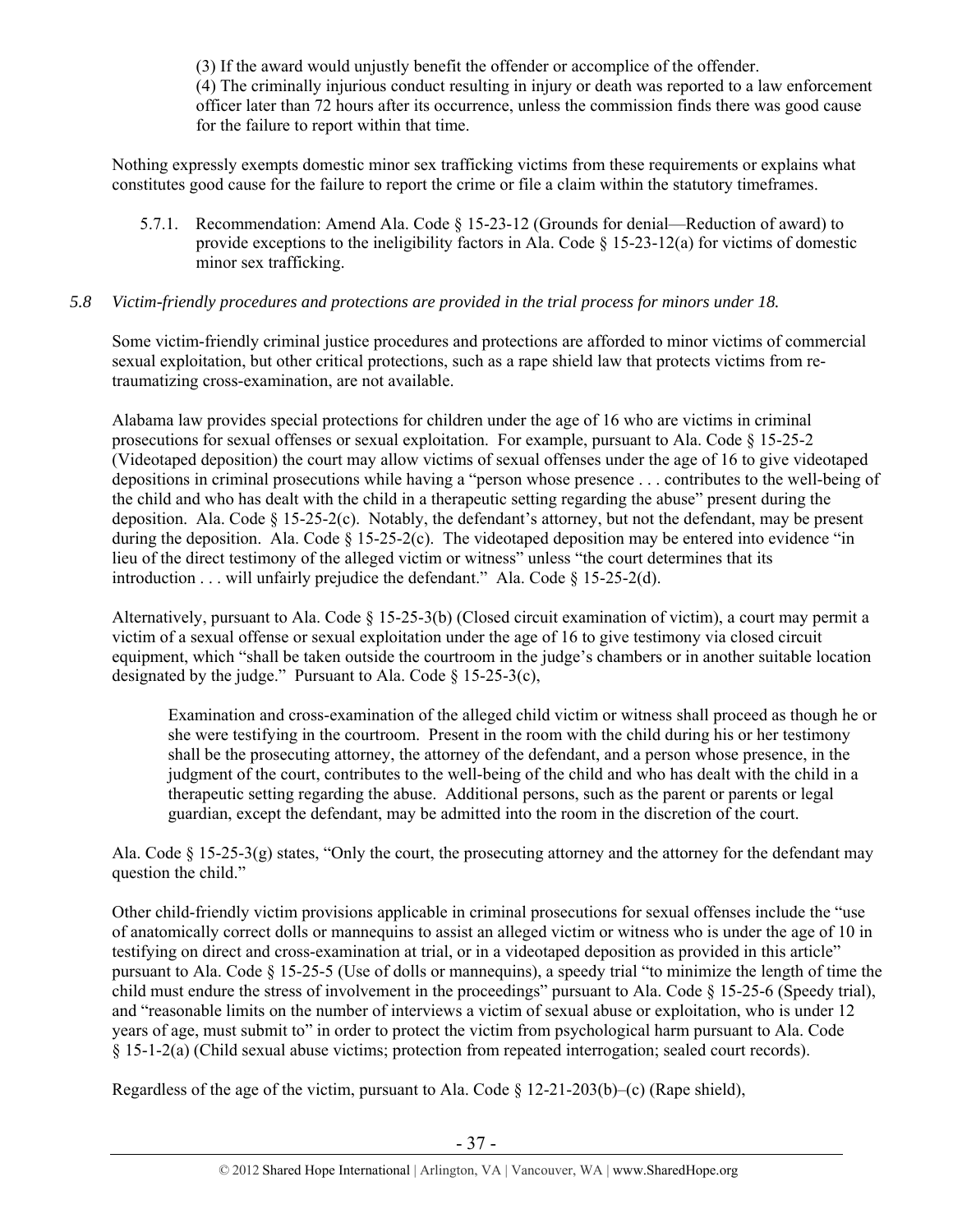(b) In any prosecution for criminal sexual conduct<sup>65</sup> or for assault with intent to commit, attempt to commit or conspiracy to commit criminal sexual conduct, evidence relating to the past sexual behavior<sup>66</sup> of the complaining witness<sup>67</sup> . . . shall not be admissible, either as direct evidence or on cross-examination of the complaining witness or of other witnesses, except as otherwise provided in this section.

(c) In any prosecution for criminal sexual conduct, evidence relating to the past sexual behavior of the complaining witness shall be introduced if the court following the procedure described in subsection (d) of this section . . . finds that such past sexual behavior directly involved the participation of the accused.

- 5.8.1 Recommendation: Amend the definition of "criminal sexual conduct" in Ala. Code § 12- 21-203(a)(2) (Rape shield) to include human trafficking and CSEC offenses.
- *5.9 Expungement or sealing of juvenile delinquency records resulting from arrests or adjudications for prostitution-related offenses committed as a result of, or in the course of, the commercial sexual exploitation of a minor is available within a reasonable time after turning 18.*

Alabama law allows for the sealing and destruction of juvenile records. Under Ala. Code § 12-15-136(a) (Proceedings for sealing legal and social files and records of courts, pertaining to certain persons and effect thereof),

(a) On motion of a person who has been the subject of a delinquency or child in need of supervision petition, the juvenile court may order the sealing of the legal and social files and records of the juvenile court pertaining to the person if it finds that:

(1) Two years have elapsed since the final discharge of the person from legal custody or supervision or two years after the entry of any other order of the juvenile court not involving custody or supervision; and

(2) The person has not been convicted or adjudicated delinquent or a youthful offender of any felony or a misdemeanor involving sexual offenses, drugs, weapons, or violence, or threats of violence, prior to the filing of the motion and no proceeding is pending seeking the conviction or adjudication.

However, under Ala. Code § 12-15-136(e), "Any adjudication of delinquency or youthful offender or conviction of a felony or misdemeanor involving sexual offenses, drugs, weapons, or violence, or threats of violence, subsequent to sealing shall have the effect of nullifying the sealing order."

A minor may obtain a destruction order pursuant to Ala. Code § 12-15-137(a), (b) (Proceedings for destruction of legal and social files and records of juvenile courts pertaining to certain persons and effect thereof), which states,

(a) A person who has been the subject of a delinquency petition and has met the conditions stipulated in subdivision (2) of subsection (a) of Section 12-15-136, five years after reaching the age of majority, may file a motion requesting the destruction of all records pertaining to his or her case. If the juvenile court grants the motion, copies of the order shall be sent to all offices,

<sup>&</sup>lt;sup>65</sup> "Criminal sexual conduct" is defined in Ala. Code § 12-21-203(a)(2) as "[s]exual activity, including, but not limited to, rape, sodomy, sexual misconduct, sexual abuse or carnal knowledge."

<sup>&</sup>lt;sup>66</sup> "Evidence relating to past sexual behavior," according to Ala. Code § 12-21-203(a)(3) "includes, but is not limited to, evidence of the complaining witness's marital history, mode of dress and general reputation for promiscuity, nonchastity or sexual mores contrary to the community standards."<br><sup>67</sup> "Complaining witness" is defined in Ala. Code § 12-21-203(a)(1) as "[a]ny person alleged to be the victim of the

crime charged, the prosecution of which is subject to the provisions of this section."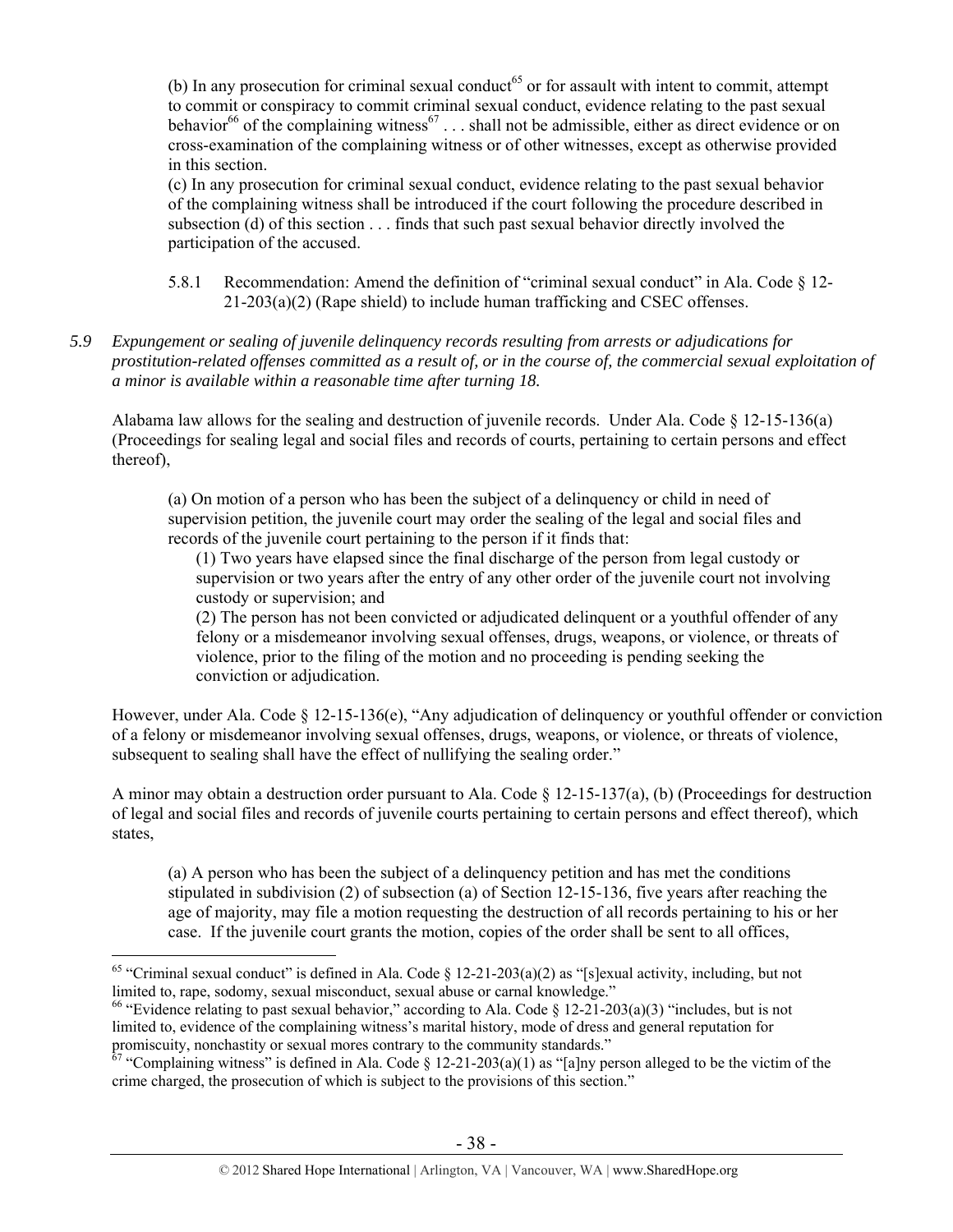departments, or agencies that are repositories of the records, and all the offices, departments, and agencies shall comply with the order.

(b) Upon the entry of a destruction order, all references including arrest, complaints, referrals, petitions, reports, and orders shall be removed from all department or agency official and institutional files and destroyed.

*5.10 Victim restitution and civil remedies for victims of domestic minor sex trafficking or commercial sexual exploitation of children (CSEC) are authorized by law.* 

Pursuant to Ala. Code § 13A-6-156 (Penalties—Forfeiture of property),

A person who commits the offense of human trafficking in the first degree or human trafficking in the second degree shall forfeit to the State of Alabama any profits or proceeds and any interest in property that he or she has acquired or maintained that the sentencing court determines to have been acquired or maintained as a result of committing human trafficking in the first degree or human trafficking in the second degree. Any assets seized shall first be used to pay restitution to trafficking victims and subsequently to pay any damages awarded to victims in a civil action. Any remaining assets shall go toward the cost of the investigation and prosecution and the remaining assets shall be remitted to funding the Alabama Crime Victims Compensation Fund.

Ala. Code § 13A-6-155(a) (Penalties―Restitution to victim) states,

A person or entity convicted of any violation of this article shall be ordered to pay mandatory restitution to the victim, prosecutorial or law enforcement entity, with the proceeds from property forfeited under Section 6 [i.e. Section 13A-6-156] applied first to payment of restitution. Restitution under this section shall include items covered under Article 4A, commencing with Section 15-18-65 [Legislative intent] of Chapter 18 of Title 15 of the Code of Alabama 1975, and any of the following:

(1) Costs of medical and psychological treatment, including physical and occupational therapy and rehabilitation, at the court's discretion.

(2) Costs of necessary transportation, temporary housing, and child care, at the court's discretion.

(3) Cost of the investigation and prosecution, attorney's fees, and other court-related costs such as victim advocate fees.

(4) The greater of a. the value of the human trafficking victim's labor as guaranteed under the minimum wage and overtime provisions of the Fair Labor Standards Act (FLSA); or b. the gross income or value to the defendant of the victim's labor servitude or sexual servitude engaged in by the victim while in the human trafficking situation.

(5) Return of property, cost of damage to property, or full value of property if destroyed or damaged beyond repair.

(6) Expenses incurred by a victim and any household members or other family members in relocating away from the defendant or his or her associates, including, but not limited to, deposits for utilities and telephone service, deposits for rental housing, temporary lodging and food expenses, clothing, and personal items. Expenses incurred pursuant to this section shall be verified by law enforcement to be necessary for the personal safety of the victim or household or family members, or by a mental health treatment provider to be necessary for the emotional well-being of the victim.

(7) Any and all other losses suffered by the victim as a result of any violation of this article.

Restitution is available more generally to victims of other crimes pursuant to Ala. Code § 15-18-67 (Hearings), which provides that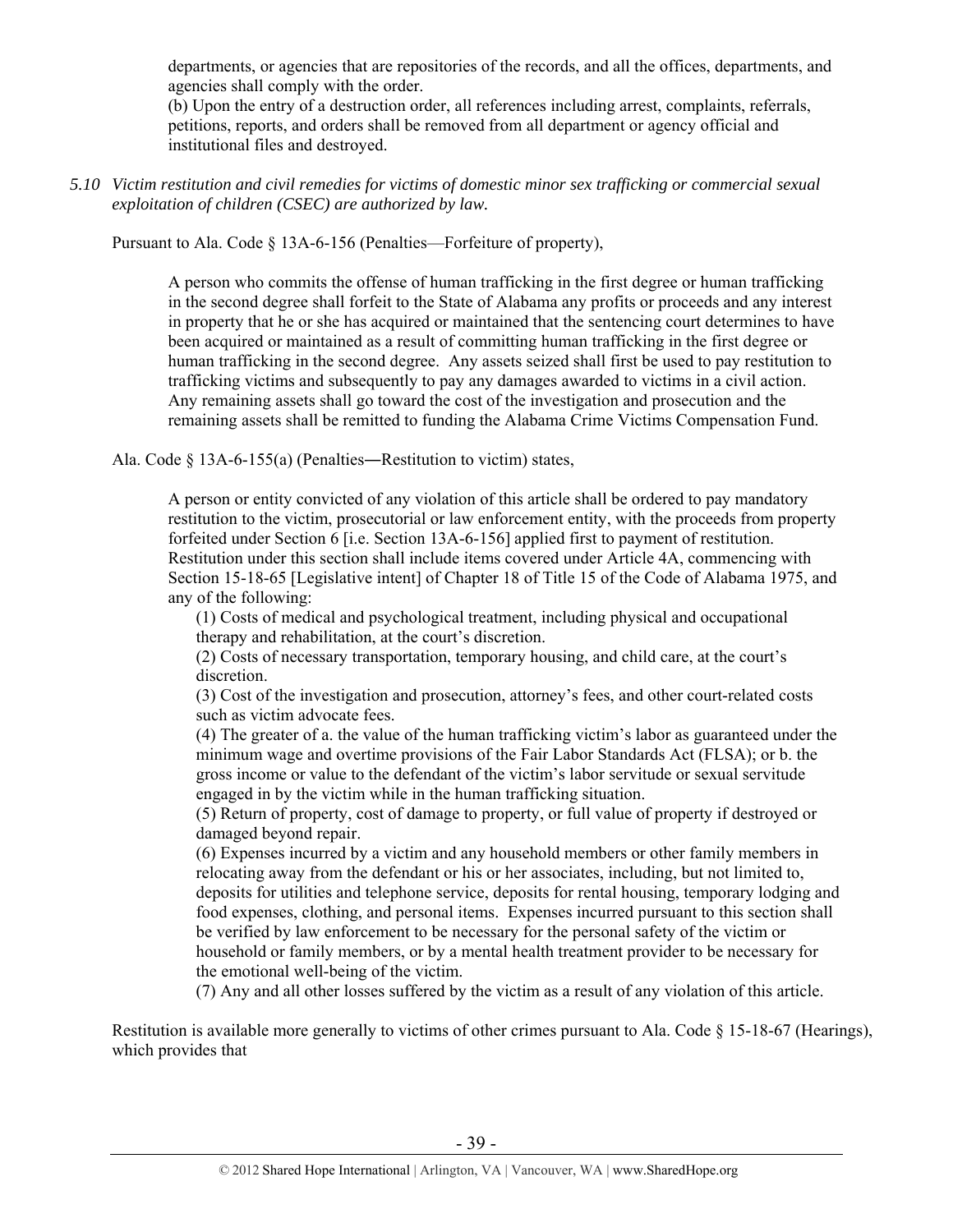[w]hen a defendant is convicted of a criminal activity or conduct which has resulted in pecuniary damages<sup>68</sup> or loss to a victim, the court shall hold a hearing to determine the amount or type of restitution due the victim or victims of such defendant's criminal acts. Such restitution hearings shall be held as a matter of course and in addition to any other sentence which it may impose, the court shall order that the defendant make restitution or otherwise compensate such victim for any pecuniary damages. The defendant, the victim or victims, or their representatives or the administrator of any victim's estate as well as the district attorney shall have the right to be present and be heard upon the issue of restitution at any such hearings.

Pursuant to Ala. Code § 15-18-68(a) (Determination of amount),

In determining the manner, method, or amount of restitution to be ordered, the court may take into consideration all of the following:

(1) The financial resources of the defendant and the victim and the burden that the manner or method of restitution will impose upon the victim or the defendant.

(2) The ability of the defendant to pay restitution on an installment basis or on other conditions to be fixed by the court.

(3) The anticipated rehabilitative effect on the defendant regarding the manner of restitution or the method of payment.

(4) Any burden or hardship upon the victim as a direct or indirect result of the defendant's criminal acts.

(5) The mental, physical, and financial well-being of the victim. $69$ 

Civil remedies are also available to human trafficking victims. Ala. Code § 13A-6-157 (Civil action―Damages) provides that human trafficking victims

may bring a civil action in the appropriate state court. The court may award actual damages, compensatory damages, punitive damages, injunctive relief, and any other appropriate relief. A prevailing plaintiff shall also be awarded attorney's fees and costs. Treble damages shall be awarded on proof of actual damages where defendant's acts were willful and malicious.

*5.11 Statutes of limitations for civil and criminal actions for child sex trafficking or commercial sexual exploitation of children (CSEC) offenses are eliminated or lengthened sufficiently to allow prosecutors and victims a realistic opportunity to pursue criminal action and legal remedies.* 

Pursuant to Ala. Code § 15-3-1 (Felonies), all felonies "except those specified in Sections 15-3-3 [Conversion of revenue] and 15-3-5 [Exemptions]" are subject to a 3-year statute of limitations. Ala. Code  $\S$  15-3-5(a)(1)– (4) eliminates the statute of limitations for a prosecution for

(1) Any capital offense;

(2) Any felony involving the use, attempted use, or threat of, violence to a person;

68 See supra note 22.

When a defendant has been convicted of the following offenses after February 1, 2009, the court may consider the factors enumerated in subsection (a) and shall order restitution to be paid as follows:

 . . . . (2) When a defendant has been convicted of rape in the first degree under Section 13A-6-61 [Rape in the first degree] and the person has one or more prior convictions under Section 13A-6-61, the court shall order restitution for an amount not less than ten thousand dollars (\$10,000) for each conviction under Section 13A-6-61.

<sup>&</sup>lt;sup>69</sup> Ala. Code § 15-18-68(b)(2) adds.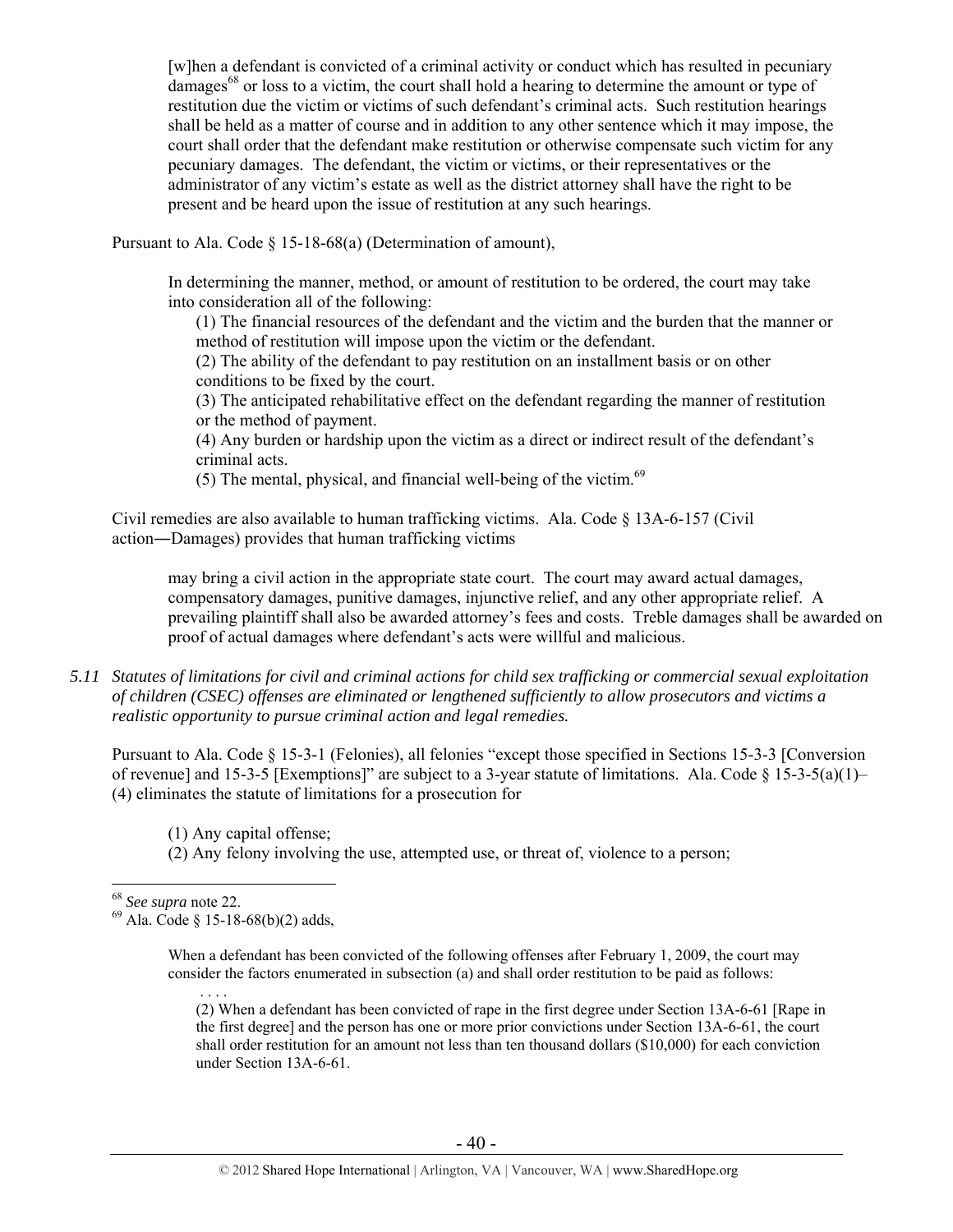(3) Any felony involving serious physical injury or death of a person;

(4) Any sex offense involving a victim under 16 years of age, regardless of whether it involves force or serious physical injury or death.

For civil actions under Ala. Code § 13A-6-157 (Civil actions—Damages), Ala. Code § 13A-6-158 (Civil action—Statute of limitation) states,

(a) (1) An action for an offense defined by this article where the victim is not a minor shall be brought within five years from the date the victim was removed or escaped from the human trafficking situation.

 (2) Any statute of limitations that would otherwise preclude prosecution for an offense involving the trafficking of a minor, or the physical or sexual abuse of a minor, shall be tolled until such time as the victim has reached the age of 18 years.

 (3) The running of the statute of limitations shall be suspended where a person entitled to bring a claim of an offense defined by this article could not have reasonably discovered the crime due to circumstances resulting from the human trafficking situation, such as psychological trauma, cultural and linguistic isolation, and the inability to access services.

(b) Any statute of limitation period imposed for the filing of a civil action under this article will not begin to run until the plaintiff discovers both that the sex trade act occurred and that the defendant caused, was responsible for, or profited from the sex trade act.

 (1) If the plaintiff is a minor, then the limitation period will not commence running until he or she has reached the age of majority.

 (2) If the plaintiff is under a disability at the time the cause of action accrues, so that it is impossible or impractical for him or her to bring an action, then the time of the disability is not part of the time limited for the commencement of the action. Disability includes, but is not limited to, insanity, imprisonment, or other incapacity or incompetence.

 (3) If the plaintiff's injury is caused by two or more acts that are part of a continuing series of sex trade acts by the same defendant, then the limitation period will not commence running until the last sex trade act in the continuing series occurs.

 (4) If the plaintiff is subject to threats, intimidation, manipulation, or fraud perpetrated by the defendant or by any person acting in the interest of the defendant, then the time when these acts occur will not be part of the time limited for the commencement of this action.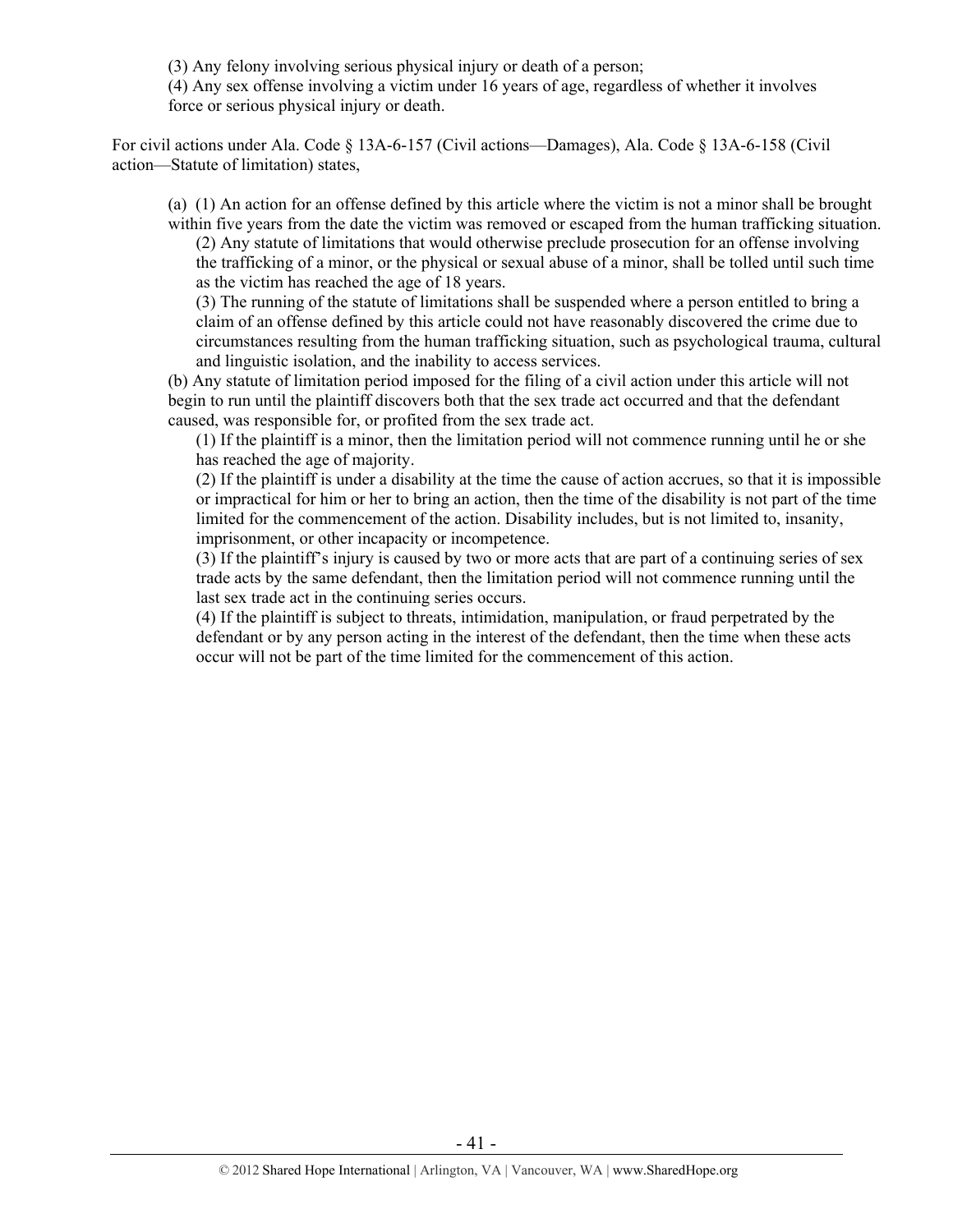#### **FRAMEWORK ISSUE 6: CRIMINAL JUSTICE TOOLS FOR INVESTIGATION AND PROSECUTIONS**

## *Legal Components:*

- *6.1 Training on human trafficking and domestic minor sex trafficking for law enforcement is statutorily mandated.*
- *6.2 Single party consent to audio-taping is permitted in law enforcement investigations.*
- *6.3 Wiretapping is an available tool to investigate domestic minor sex trafficking.*
- *6.4 Using a law enforcement posing as a minor to investigate buying or selling of commercial sex acts is not a defense to soliciting, purchasing, or selling sex with a minor.*
- *6.5 Using the Internet to investigate buyers and traffickers is a permissible investigative technique.*
- *6.6 Law enforcement and child welfare agencies are mandated to promptly report missing and recovered children. \_\_\_\_\_\_\_\_\_\_\_\_\_\_\_\_\_\_\_\_\_\_\_\_\_\_\_\_\_\_\_\_\_\_\_\_\_\_\_\_\_\_\_\_\_\_\_\_\_\_\_\_\_\_\_\_\_\_\_\_\_\_\_\_\_\_\_\_\_\_\_\_\_\_\_\_\_\_\_\_\_\_\_\_\_\_\_\_\_\_\_\_\_\_*

# *Legal Analysis:*

*6.1 Training on human trafficking and domestic minor sex trafficking for law enforcement is statutorily mandated.* 

The Alabama Peace Officers' Standards and Training Commission (APOSTC) has the authority to, among other things, "adopt and promulgate standards relating to the physical, mental, and moral fitness of any applicant for or appointee as a law enforcement officer," to "make recommendations for improving [law enforcement training] schools, curriculum, and courses," and to "encourage the establishment of law enforcement training schools and courses on law enforcement in existing institutions of learning." Ala. Code § 36-21-45(3)–(5). Law enforcement officer applicants must complete a required training course as established by APOSTC. Ala. Code  $\S 36-21-46(a)(3)$ . While law enforcement officers must meet continuing education requirements, APOSTC rules do not specifically mandate that law enforcement officers complete training regarding human trafficking or the sexual exploitation of children.<sup>70</sup>

However, Ala. Code § 26-19-4(3), (14) (Alabama Center for Missing and Exploited Children; functions) requires the Alabama Center for Missing and Exploited Children (ACMEC) to, among other things, "provide training to law enforcement officers, other professionals, and medical examiners, when available, on issues relating to missing persons, exploited children, and unidentified bodies" and "[t]o operate a resource center of information regarding prevention of abduction and sexual exploitation of children." As a result, resources and training regarding exploited children, including sexually exploited children, currently should be available for use by law enforcement in Alabama.

- 6.1.1 Recommendation: Amend Ala. Code § 36-21-45 (Powers and duties) and the APOSTC Rules to specifically require that law enforcement officers complete training on human trafficking and domestic minor sex trafficking.
- *6.2 Single party consent to audiotaping is permitted in law enforcement investigations.*

Single party consent to audio-recording and interception of oral communications is permitted in Alabama. Ala. Code § 13A-11-31(a) (Criminal eavesdropping) makes it unlawful if a person "intentionally uses any device to eavesdrop." However, "eavesdrop" is defined as "[t]o overhear, record, amplify or transmit any part of the private communication of others without the consent of at least one of the persons engaged in the communication, except as otherwise provided by law." Ala. Code § 13A-11-30(1). Therefore, when one party to the communication consents to audiotaping, the conduct is not considered "eavesdropping" and does not violate Ala. Code § 13A-11-31.

*6.3 Wiretapping is an available tool to investigate domestic minor sex trafficking.* 

 $\overline{a}$  $70$  Ala. Admin. Code r. 650-X-12-.02(1) (2011).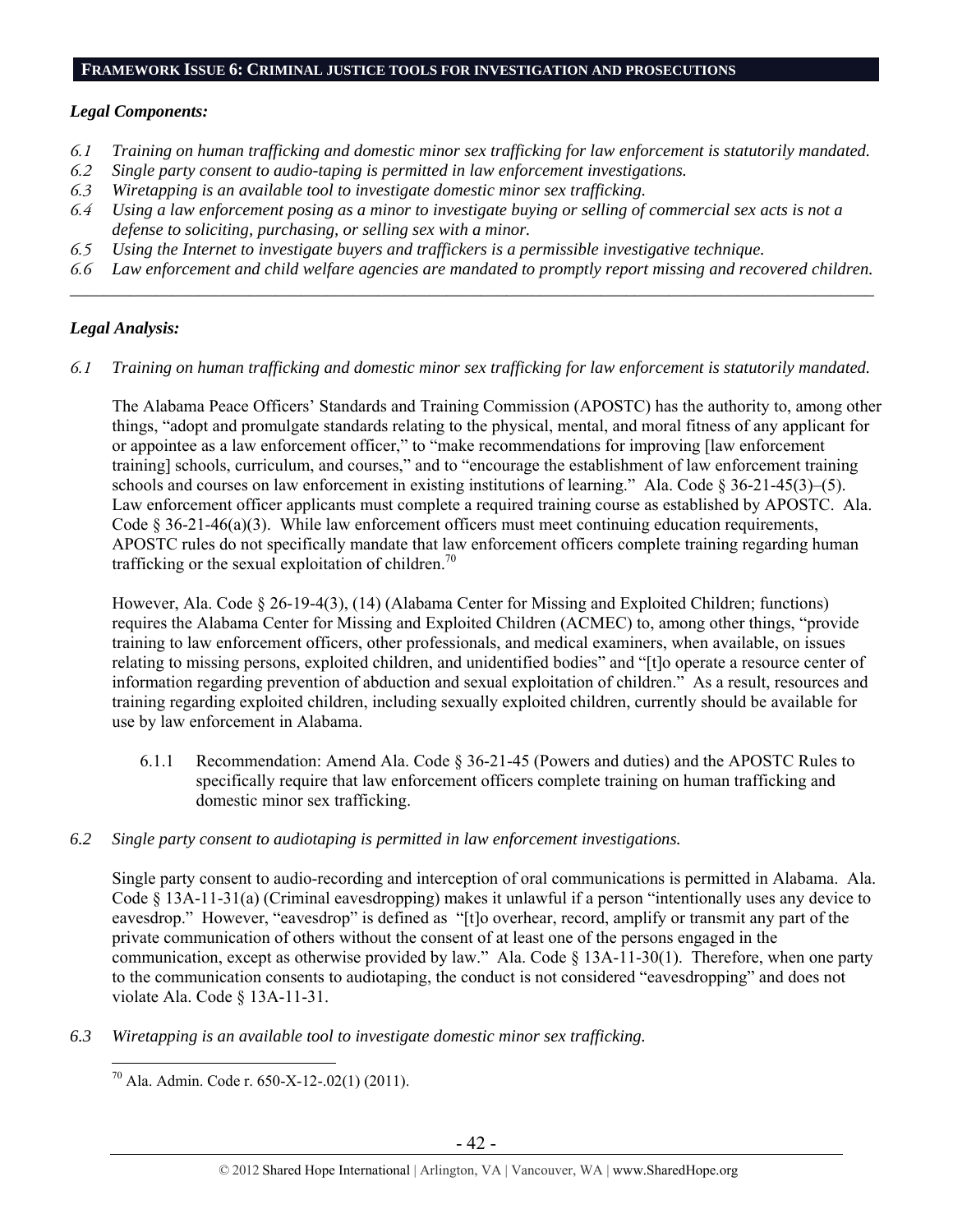Court cases in Alabama refer to wiretapping only within the context of an officer wearing a wire and do not set forth specific procedures allowing law enforcement to apply for a warrant to wiretap. Pursuant to Ala. Code § 13A-11-36(a) (Exceptions), "(a) A person does not commit a crime under this article if: (1) He was a peace officer engaged in the lawful performance of his duties; or . . . (3) He relies in good faith on a lawful court order or legislative authorization."

However, neither Ala. Code § 13A-11-31 (Criminal eavesdropping) nor § 13A-11-36(a) have any procedures to allow for Alabama to authorize wiretapping.

- 6.3.1 Recommendation: Amend Ala. Code § 13A-11-36(a) (Exceptions) to authorize law enforcement to use wiretapping in domestic minor sex trafficking investigations pursuant to duly authorized warrants and in emergency situations and to allow any evidence obtained to be admissible in court.
- *6.3 Using a law enforcement posing as a minor to investigate buying or selling of commercial sex acts is not a defense to soliciting, purchasing, or selling sex with a minor.*

The use of a decoy by law enforcement in certain investigations of child sex trafficking appears to be permissible under certain provisions of Alabama law. Ala. Code § 13A-6-127(a)(1) (Defenses) states, "(a) It shall not be a defense to prosecution under this article [Solicitation of Children by Electronic Means]: (1) That an undercover operative or law enforcement officer was involved in the detection and investigation of an offense."

*6.4 Using the Internet to investigate buyers and traffickers is a permissible investigative technique.* 

Ala. Code § 13A-6-122 (Electronic solicitation of a child) states in part,

[A] person who, knowingly, with the intent to commit an unlawful sex act, entices, induces, persuades, seduces, prevails, advises, coerces, lures, or orders, or attempts to entice, induce, persuade, seduce, prevail, advise, coerce, lure, or order, by means of a computer, on-line service, Internet service, Internet bulletin board service, weblog, cellular phone . . . or any other electronic communication or storage device, a child who is at least three years younger than the defendant, or another person believed by the defendant to be a child at least three years younger than the defendant to meet with the defendant or any other person for the purpose of engaging in sexual intercourse, sodomy, or to engage in a sexual performance, obscene sexual performance, or sexual conduct for his or her benefit or for the benefit of another, is guilty of electronic solicitation of a child. . . .

The standard of "believed by the defendant to be a child at least three years younger than the defendant" appears to allow for a law enforcement officer to use the Internet to pose as a minor in investigating this offense. Moreover, by expressly providing in Ala. Code  $\S 13A-6-127(a)(1)$  (Defenses) that it is not a defense that "an undercover operative or law enforcement officer was involved in the detection and investigation of an offense," the statute suggests that using the Internet to investigate buyers and traffickers is both a permissible and currently used investigation technique in Alabama. Ala. Code  $\S$  13A-6-127(a)(1).

*6.5 Law enforcement and child welfare agencies are mandated to promptly report missing and recovered children.* 

Pursuant to Ala. Code § 26-19-5 (Missing person reports), "Any law enforcement agency in this state in which a complaint of a missing person has been filed shall prepare and send a report to the Alabama Center for Missing and Exploited Children (ACMEC) immediately on any missing person or unidentified deceased person." Ala. Code § 26-19-6 (Missing person reports; dissemination) requires the law enforcement agency to then forward a copy of the report to the following: